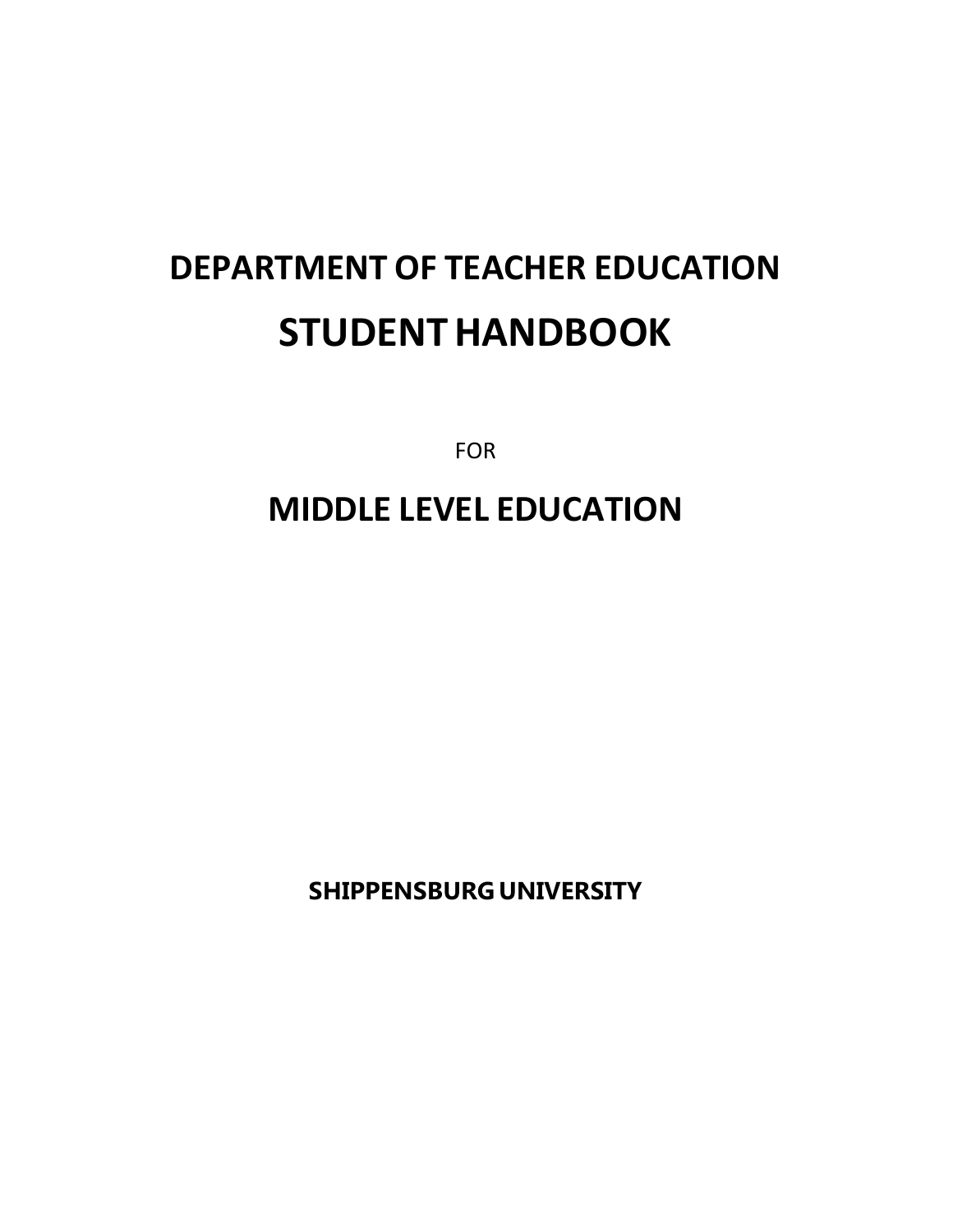### STUDENT HANDBOOK FOR MIDDLE LEVEL EDUCATION **Table of Contents**

| Important Information about Required Clearances for Clinical Field Experience  10 |
|-----------------------------------------------------------------------------------|
|                                                                                   |
|                                                                                   |
|                                                                                   |
|                                                                                   |
|                                                                                   |
|                                                                                   |
|                                                                                   |
|                                                                                   |
|                                                                                   |
|                                                                                   |
|                                                                                   |
|                                                                                   |
|                                                                                   |
|                                                                                   |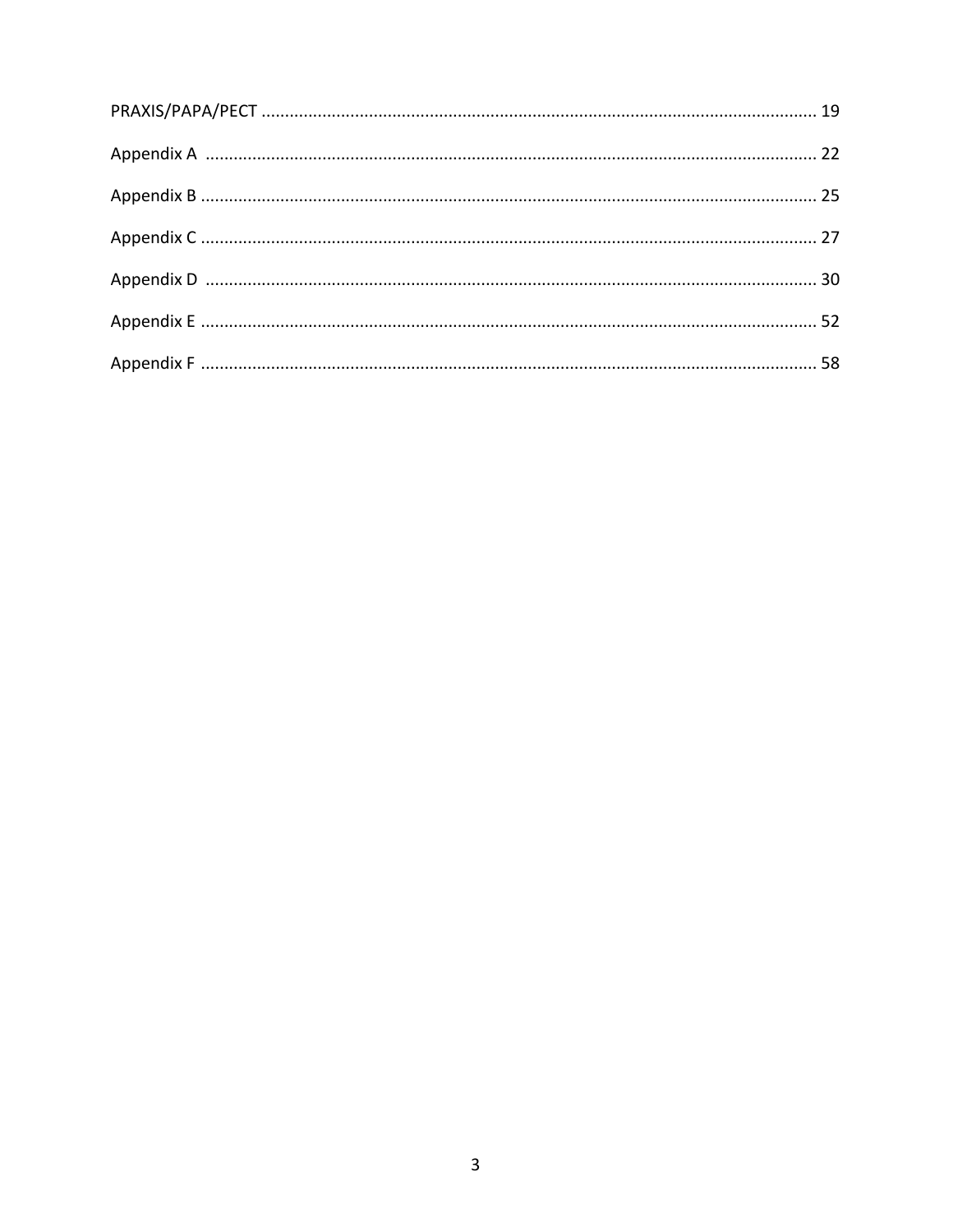#### **Welcome to The Department Of Teacher Education**

<span id="page-3-0"></span>The purpose of this handbook is to provide the teacher candidate with an easily accessible resource regarding the Middle Level Education program and its requirements. Much of the material contained in this handbook can be found in the college catalog and/or other publications, but this handbook will provide a common source for easy reference.

The teacher candidate should review, with his academic advisor, his progress with respect to the program requirements. Included in the Appendices, are national, state, and institutional standards (See Appendices A-D). Academic advisors will be able to help the teacher candidate interpret standards and competencies with respect to program requirements.

Successfully completing this program of study and passing the required certification tests will qualify the middle level teacher candidate for certification to teach grades 4 and 5, all subjects and grades 4 to 8, departmentalized (area/s of concentration only).

The Shippensburg University conceptual framework for preparing those who will teach, lead, or counsel is described on the next few pages. The university's goal is to develop teachers who are collaborative decision makers that have the knowledge, skills, and dispositions to plan, assess, and reflect on their instruction to achieve learning outcomes for their students.

Middle level teachers must provide education for young adolescents that is developmentally responsive, challenging, empowering, and equitable (AMLE). The College of Education and Human Services is committed to a specialized middle level program that graduates middle level teacher candidates that understand the significance of developmentally appropriate academic learning experiences, rigorous content, and high expectations for young adolescents. Future middle level teachers, will be student advocates, role models, supporters of diversity, collaborators, and life-long learners (AMLE, See Appendix D).

4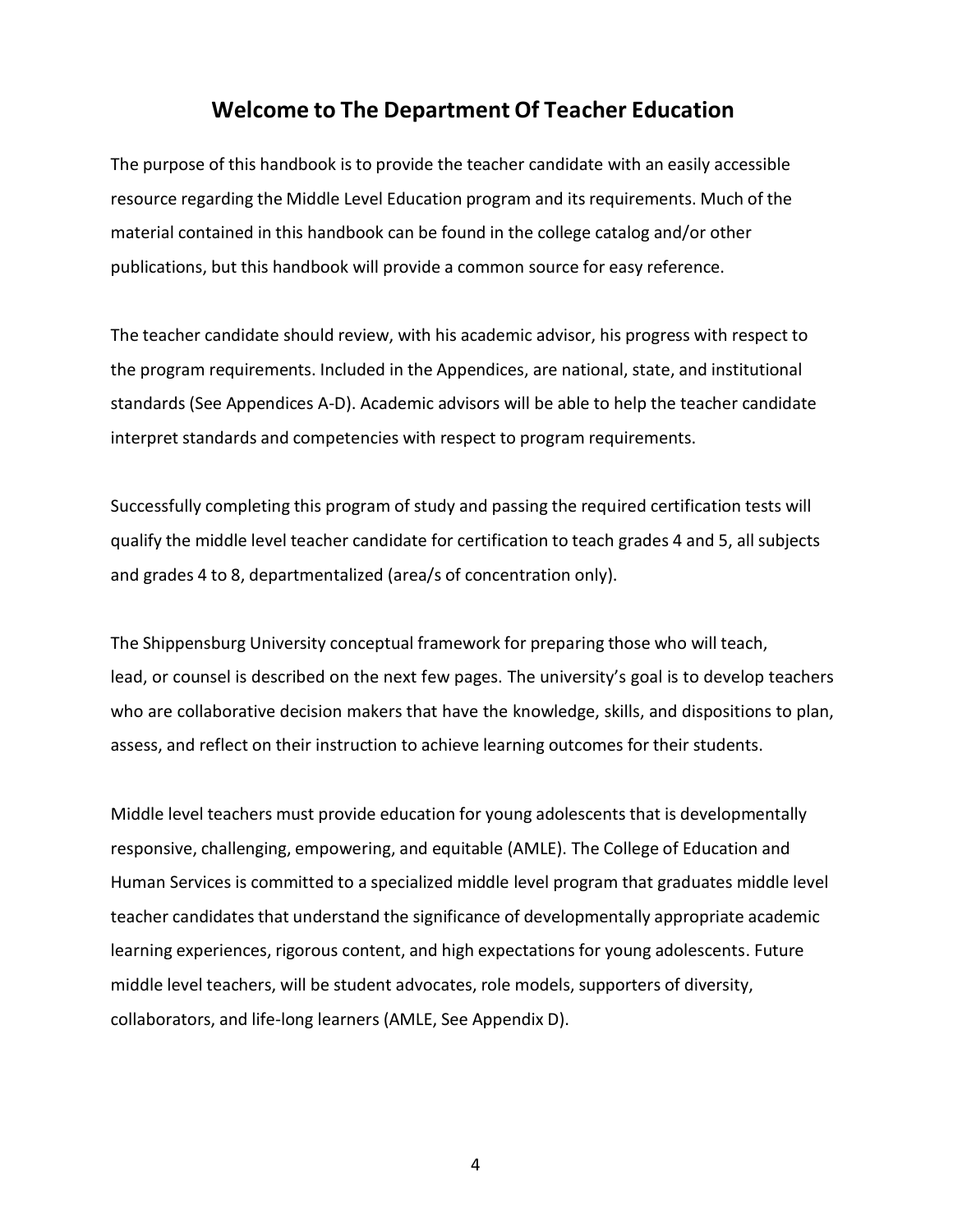To prepare the teacher candidate, the professors of the middle level program are committed to:

- 1. A comprehensive study of young adolescent development, middle level philosophy and organization, and middle level curriculum;
- 2. An intensive focus on planning, teaching and assessment using developmentally and culturally responsive practices;
- 3. Early and continuing field experiences;
- 4. Study and practice in the collaborative role of middle level teachers;
- 5. Content preparation in one or two broad teaching fields (AMLE).

The members of the Teacher Education Department want to develop teachers that are the best possible addition to middle level education.

#### **Teacher Education Office**

The Teacher Education Office is located in Shippen Hall 214. The phone number is 717-477- 1688.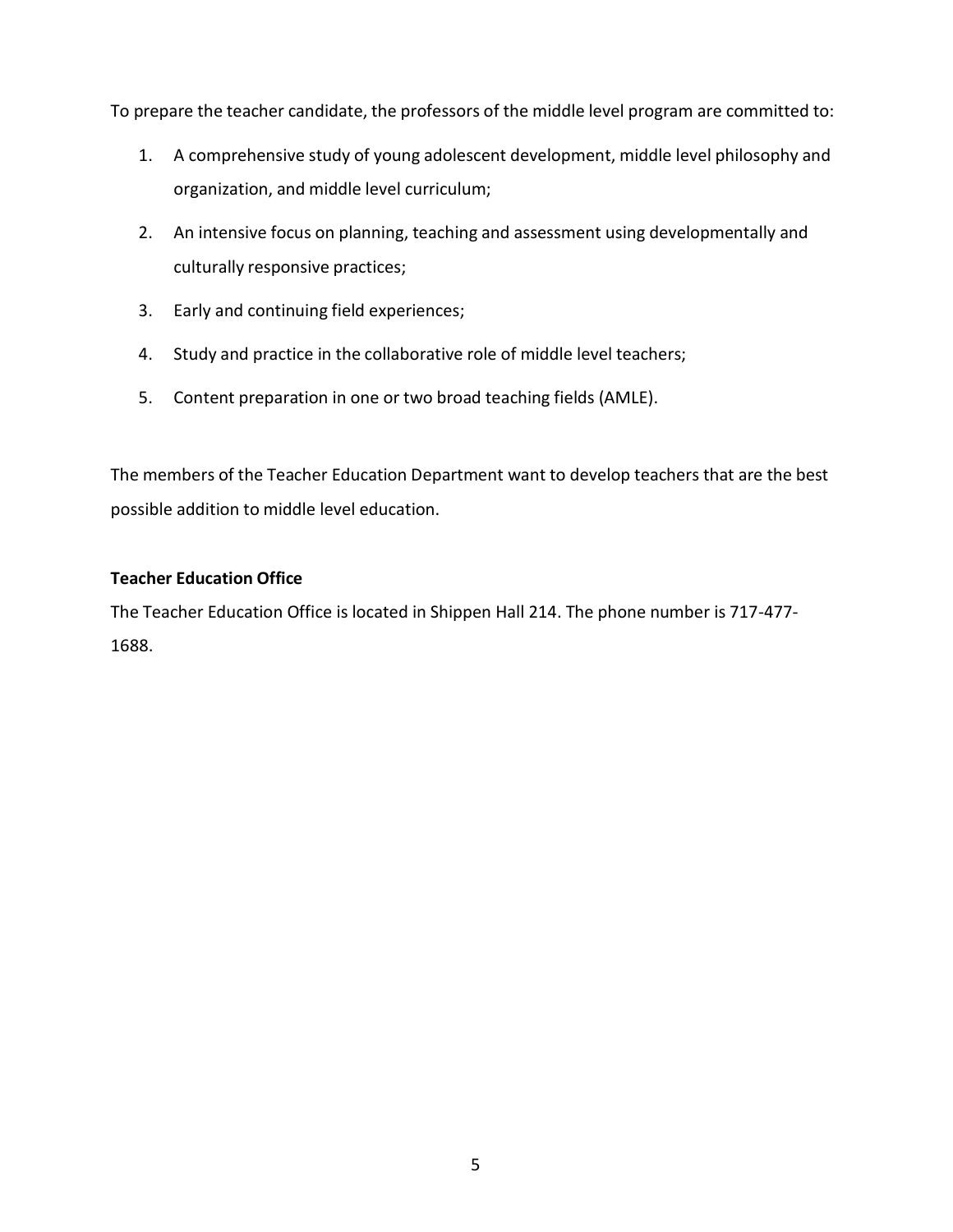### **Conceptual Framework**

#### <span id="page-5-0"></span>**COLLABORATIVE DECISION-MAKERS: PLANNING, ASSESSING, REFLECTING**

(See Appendix C)

The Teacher Education Program is an expression of a body of collaborative decision-makers who perform within a conceptual framework of assessing, planning and reflecting. As such, faculty and candidates are committed to the following institutional standards:

- 1. Promote supportive educational environments that are respectful of and responsive to individual differences.
	- 1.1. Demonstrate understanding of the differences in how students learn and know how to accommodate diversity. Diversity includes, but is not limited to, differences among groups of people and individuals based on ethnicity, race, socioeconomic status, gender, exceptionalities, language, religion, sexual orientation, and geographical area.
	- 1.2. Accommodate diverse learning needs through informed decision-making that supports academic success for all students. Diversity includes, but is not limited to, differences among groups of people and individuals based on ethnicity, race, socioeconomic status, gender, exceptionalities, language, religion, sexual orientation, and geographical area.
	- 1.3. Show respect for the diverse needs and talents of all learners and demonstrate commitment to helping them develop self-efficacy and achieve academic success. Diversity includes, but is not limited to, differences among groups of people and individuals based on ethnicity, race, socioeconomic status, gender, exceptionalities, language, religion, sexual orientation, and geographical area.
- 2. Reflect continuously upon one's own performance and demonstrate progress in the development of the knowledge, skills and dispositions required for effective professional performance.
	- 2.1. Affirm the University's educational and ethical responsibility to produce highly qualified education professionals.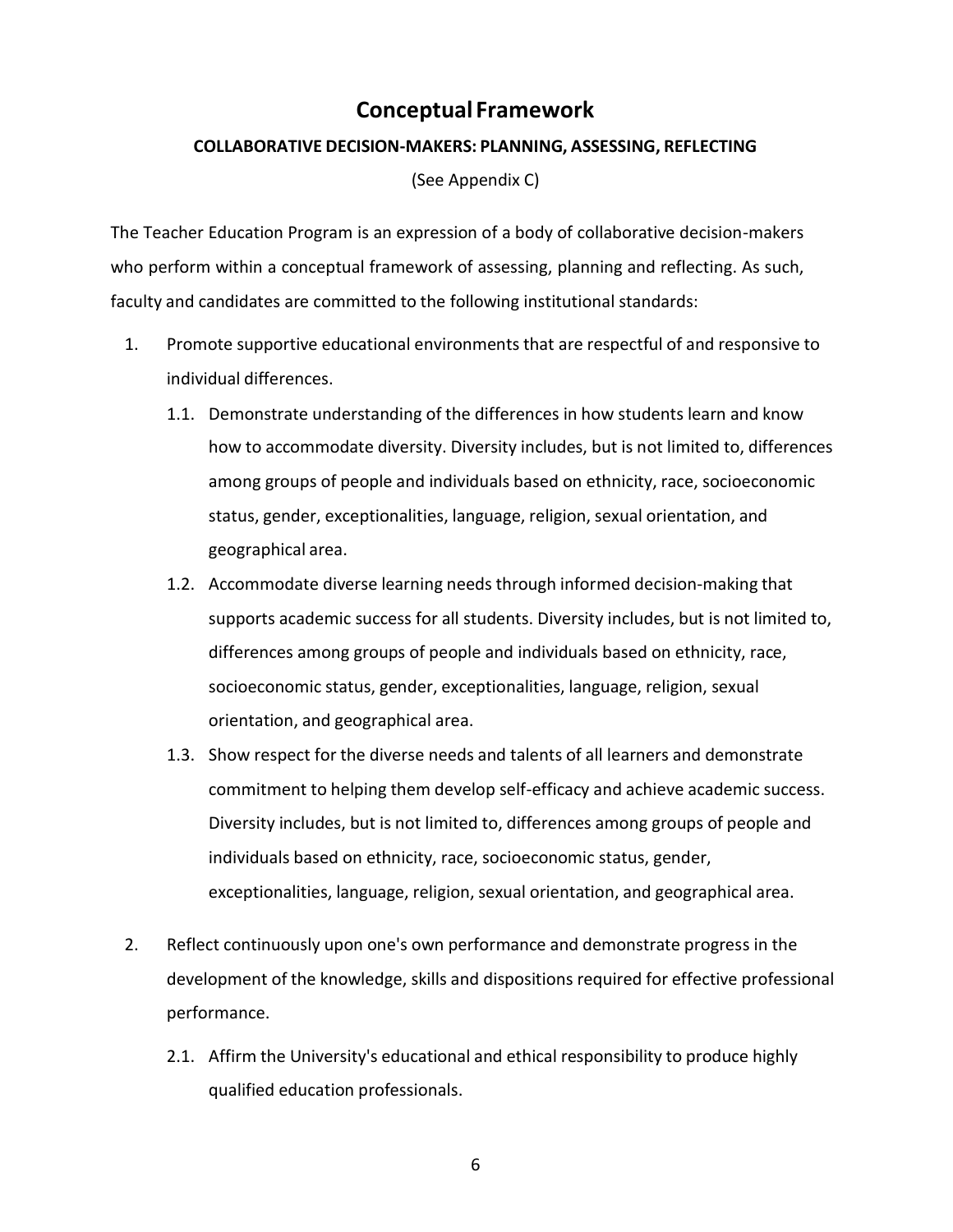- 2.2. Demonstrate academic integrity and uphold the trust of those with whom one works.
- 2.3. Respond productively and respectfully to the responsibility of meeting professional standards, including state and national standards.
- 2.4. Demonstrate commitment to ethical practices as described in relevant institutional and professional codes of conduct.
- 2.5. Demonstrate professional and ethical responsibility through active engagement in the development of the knowledge, skills, and dispositions required to be an effective educator.
- 2.6. Demonstrate initiative in fulfilling program requirements and in seeking advice and feedback that support achievement of professional goals.
- 2.7. Respond positively to learning experiences and constructive feedback intended to improve professional knowledge, skills and dispositions.
- 2.8. Demonstrate qualities that characterize professional conduct in both university and clinical settings.
- 3. Demonstrate the use of best practices and technologies in order to positively impact the achievement of all learners.
- 4. Demonstrate the use of appropriate authentic assessments and analytical data to make informed decisions that impact learner achievement.
- 5. Collaborate with critical others in making informed decisions within educational contexts.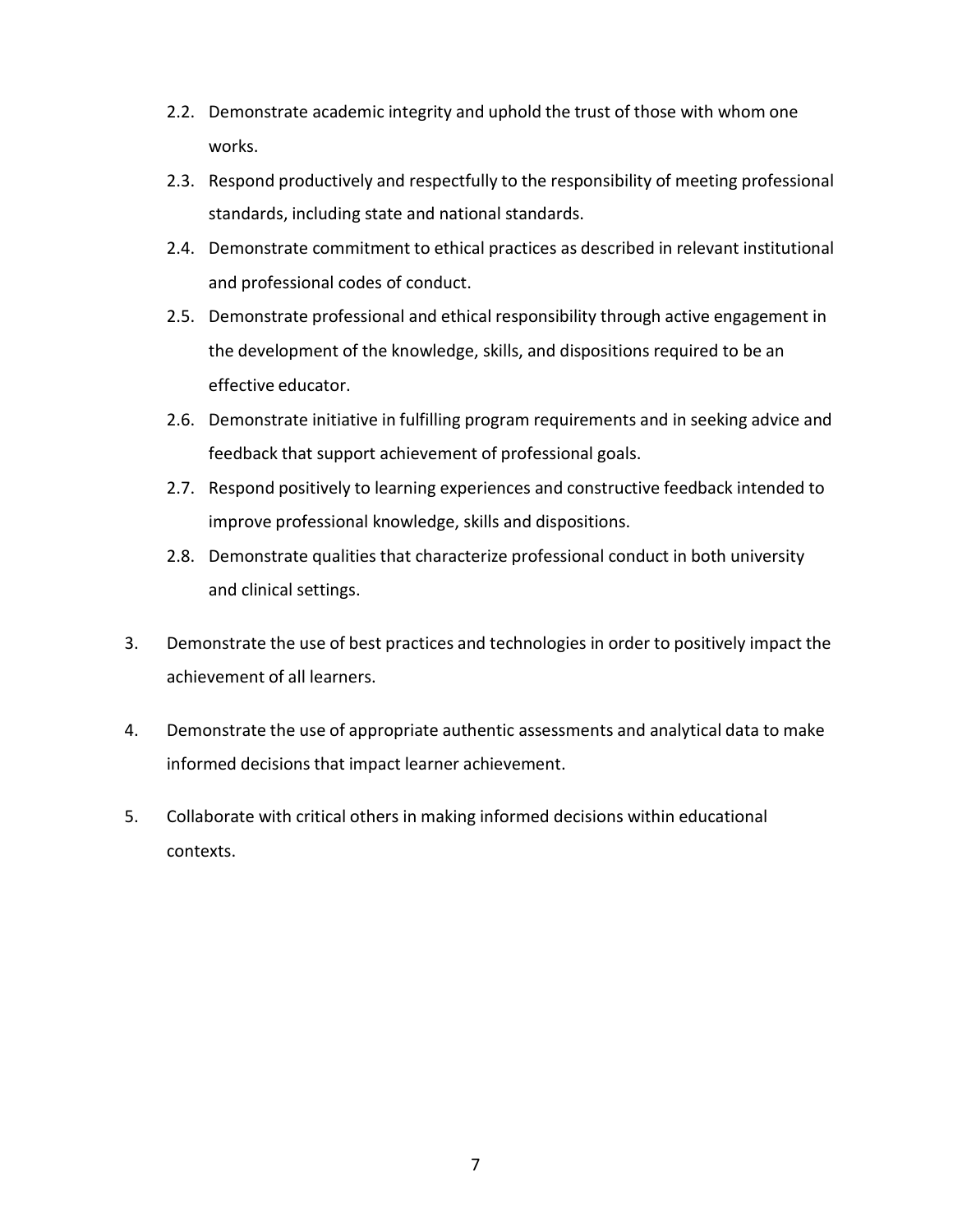#### **Description of the Program**

#### <span id="page-7-1"></span><span id="page-7-0"></span>**General Education**

The academic preparation of the middle level teacher is built upon a strong comprehensive general education foundation and specific course work related to the chosen area/s of concentration. The breadth of study within this component is assured by the requirements of the various program accrediting agencies. Students are required to complete very specific courses in Humanities, Social Science, and Natural Science and Mathematics. The University has very specifically defined the requirements of the general education subjects which provide a rich, liberal education. Careful review of the section in your undergraduate catalog entitled "General Education" will provide details of the University's requirements. In order to determine whether a student can begin work immediately to develop the basic skills and competencies in liberal studies or whether certain pre-competency courses will be necessary, post-admissions Placement Tests are administered by the Office of Academic Programs and Services. Based on the student's performance on a placement test, the student may be required to take a prerequisite course. In addition, some courses require a prerequisite course. The planning sheet will list prerequisite courses and/or placement test requirements for courses.

A middle level education major must attain a grade of at least "C" in any of the remedial courses required as a result of the testing program. Although remedial courses carry academic credit and the grades received are computed in your grade point average, they cannot be counted towards graduation, nor do they meet any of the General Education requirements.

#### <span id="page-7-2"></span>**Nine Program Options**

The College of Education and Human Services offers 9 options in which the teacher candidate may apply for certification. According to Pennsylvania regulations, if a teacher candidate desires to obtain dual concentration, one of the two options must be math or science. A student's academic advisor may assist the student in determining his program options. Program planning sheets are available in the teacher education office.

8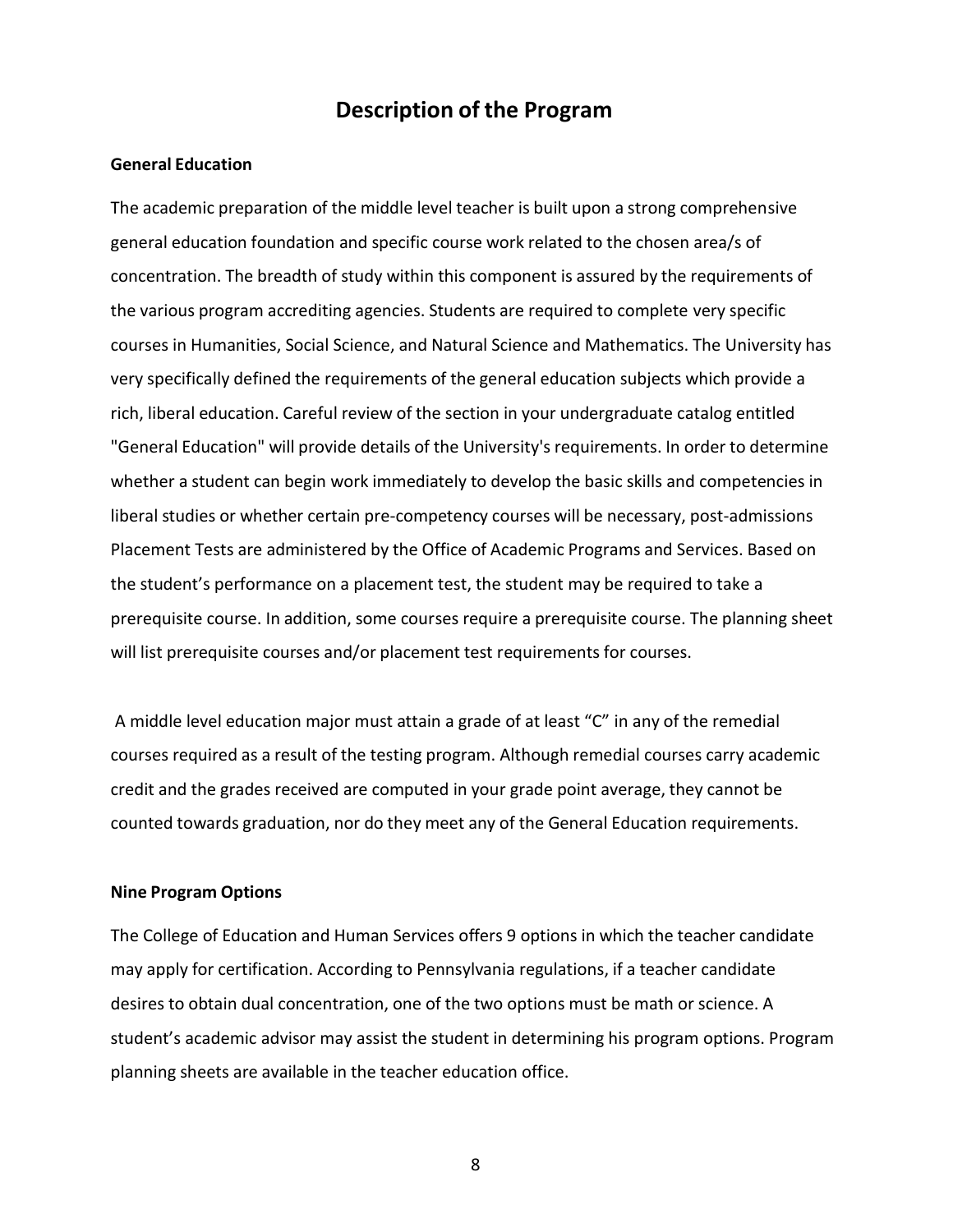| SINGLE CONCENTRATION OPTION | <b>DUAL CONCENTRATION OPTION</b> |
|-----------------------------|----------------------------------|
| Social Studies              | Science and Language Arts        |
| Science                     | Science and Social Studies       |
| English/Language Arts       | Math and Language Arts           |
| Math                        | <b>Math and Social Studies</b>   |
|                             | Math and Science                 |

Each program plan requires 9 credit hours in Adaptations and Accommodations for Diverse learners and English Language Learners and 3 credit hours of Teaching Reading to English Language Learners.

All middle level teaching candidates are required to complete at least 120 credit hours (excluding prerequisites) for graduation. The final responsibility for scheduling and fulfilling program requirements belongs to the students. Majors failing to maintain the department required GPA of 3.0 will not be permitted to schedule Teacher Education courses until they have reached the required GPA.

#### <span id="page-8-0"></span>**Developmental Courses**

Developmental courses will count in the student's semester course load and will contribute to his grade point average but they will NOT count toward the semester hours required for graduation. These courses include RDG 050 Developmental Reading and Study Skills, ENG 050 Basic Writing, and MAT 050 Developmental Mathematics.

#### <span id="page-8-1"></span>**Clinical Field Experience Requirement**

The middle level program requires over 200 hours of clinical field experiences that provide the teacher candidate with the background required by the Standards of the Pennsylvania Department of Education. Among other things, these clinical field experiences will permit the student to:

1. Develop and demonstrate classroom observation skills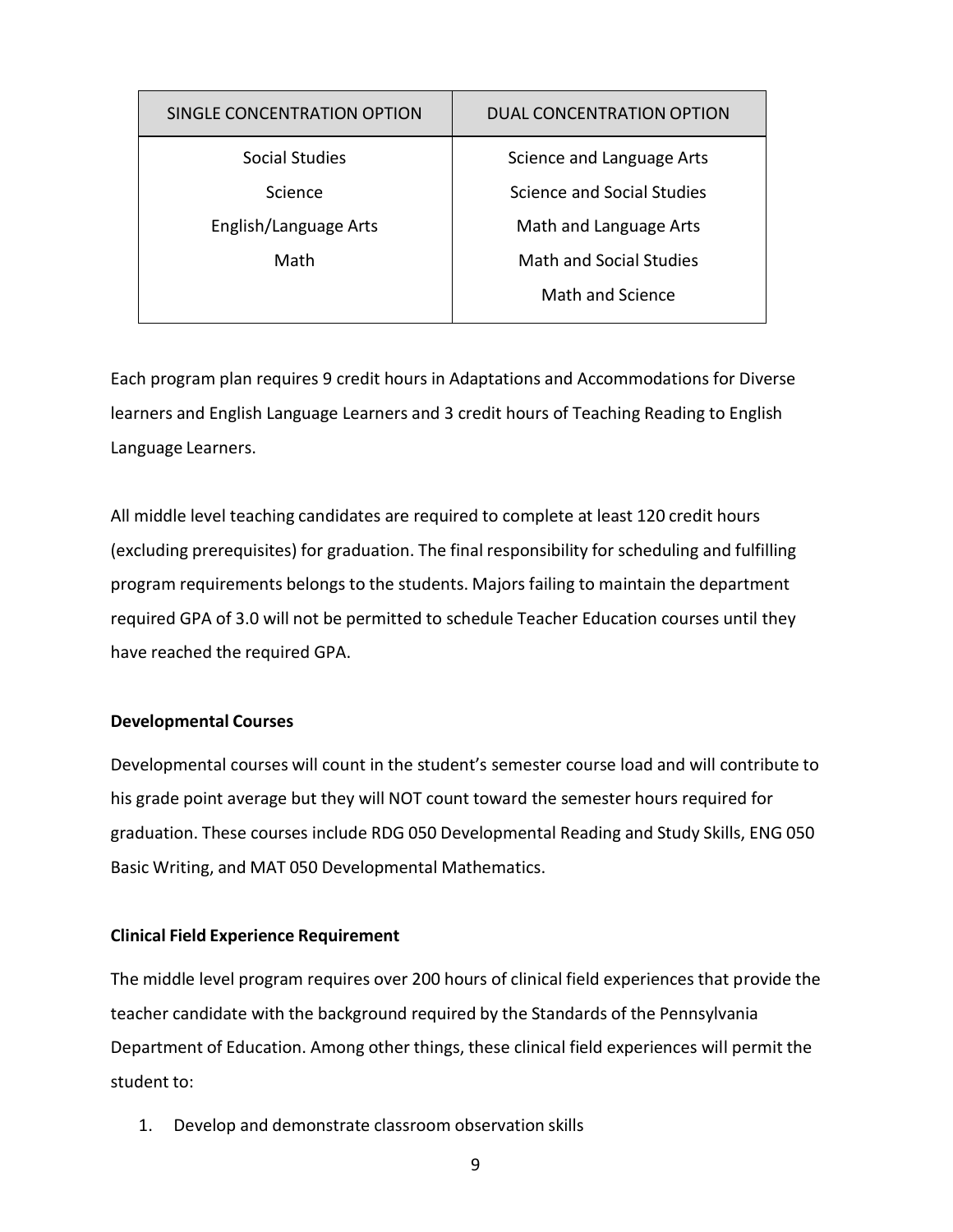- 2. Observe and describe the school as an institution in relation to parents, community and society
- 3. Relate principles of learning to classroom instruction and interactions
- 4. Observe each learner as a unique individual, noting cognitive, social, moral and physical qualities.

Thirty of the required 200 hours are "self-initiated" and should be completed during the student's sophomore year. All other field experience hours are course related. The specific requirements for the course-related classroom experiences will be included in specific course outlines. All hours, course related and self-initiated, must be completed in a classroom setting. The teacher candidate is responsible for maintaining a Field Experience Log in *TK20* throughout his program. A template is available in *TK20* for reporting field experience hours.

#### <span id="page-9-0"></span>**Performance Portfolios**

All students in the program are required to purchase and use a *TK20* account for completion of online program performance portfolios. During Student Teaching, students will complete a Professional Portfolio with artifacts to document competency in all performance categories. In addition, specific classes require *TK20* use. The standard version of *TK20* may be purchased at tk20.com.

#### <span id="page-9-1"></span>**Important Information about Required Clearances for Clinical Field Experience**

Six (6) clearances are needed before a student can start field experiences. **All six clearances are due the first week of the semester. The Teacher Education office in SPH 214 needs a copy of all six clearances.** (Students will keep all original clearances for their personal records). See the table below for information about each clearance.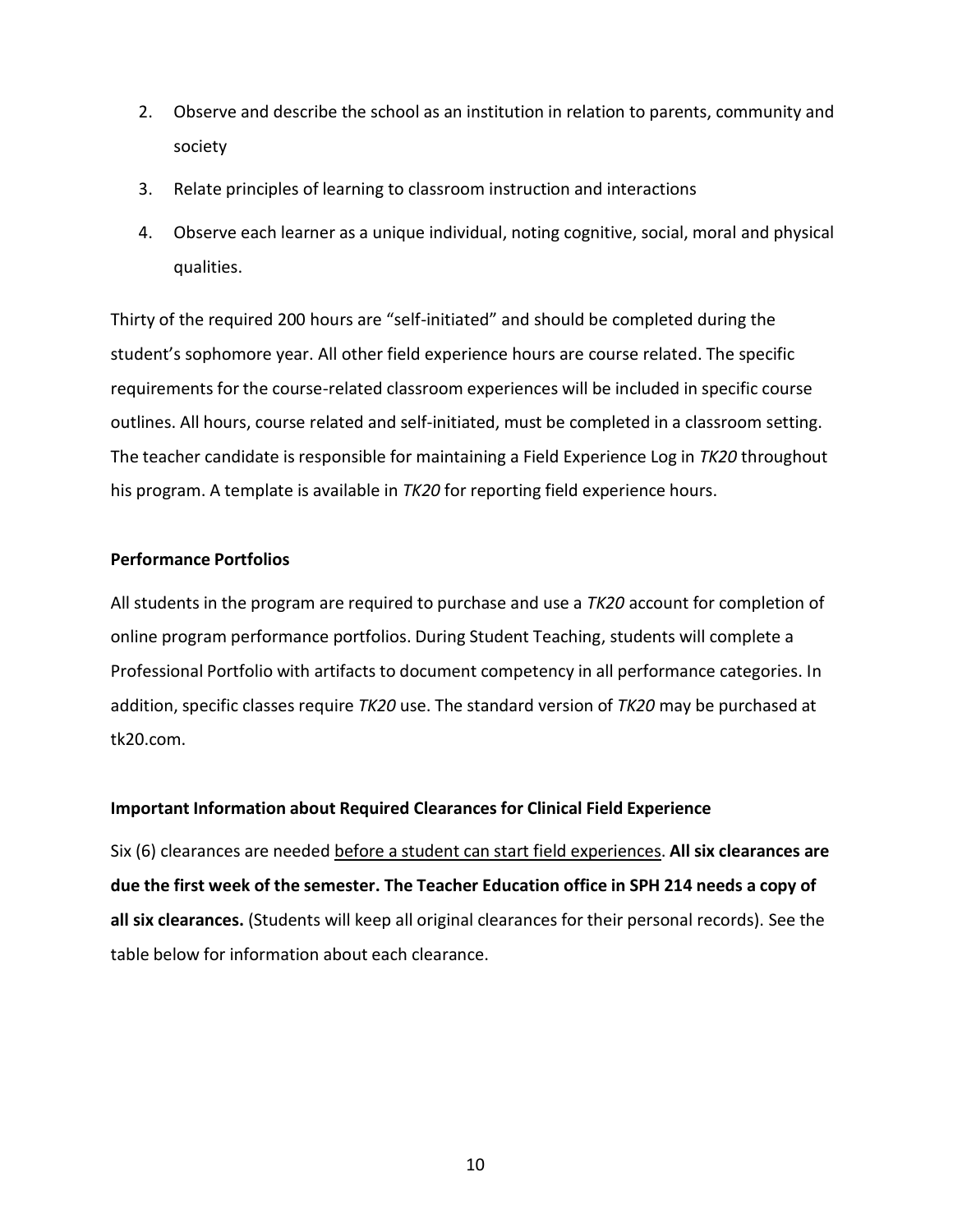Please note, that it can take as long as 5 weeks to have the Child Abuse form and FBI Fingerprinting form returned. If a student already has clearances, he should check the date and make sure it will last through the school term. If not, he must reapply for each clearance that will expire during the semester except for the FBI Fingerprinting.

#### <span id="page-10-0"></span>**Table of Clearances for Field Experience**

| 1. CHILD ABUSE CLEARANCES<br>★ Coverage: <u>one year</u>                                                   | The student must go to this address, print out PDF file,<br>complete, and mail in to the address given on the form:<br>http://www.dhs.state.pa.us/findaform/childabusehistorycleara<br>nceforms/index.htm                                                                                                                                                                                                                      |  |
|------------------------------------------------------------------------------------------------------------|--------------------------------------------------------------------------------------------------------------------------------------------------------------------------------------------------------------------------------------------------------------------------------------------------------------------------------------------------------------------------------------------------------------------------------|--|
| 2. PENNSYLVANIA CRIMINAL<br><b>HISTORY CHECK</b><br>★ Coverage: one year                                   | To request a Criminal History Record Check, the student will go<br>to website and complete the form online. The student will need<br>a credit card to pay for the charges.<br>https://epatch.state.pa.us/Home.jsp                                                                                                                                                                                                              |  |
| 3. TB TEST<br>★ Coverage: two years<br><b>NOTE:</b> School districts differ in<br>their length of coverage | Testing can be done at Etter Health Center (dates for TB testing<br>are posted in SPH) or a private physician. If a private physician,<br>the student will need to include the following on the form:<br>student's name<br>name of the test<br>٠<br>date of the test and date of test reading<br>$\bullet$<br>negative reading (if a positive reading, further testing<br>$\bullet$<br>will be required)<br>doctor's signature |  |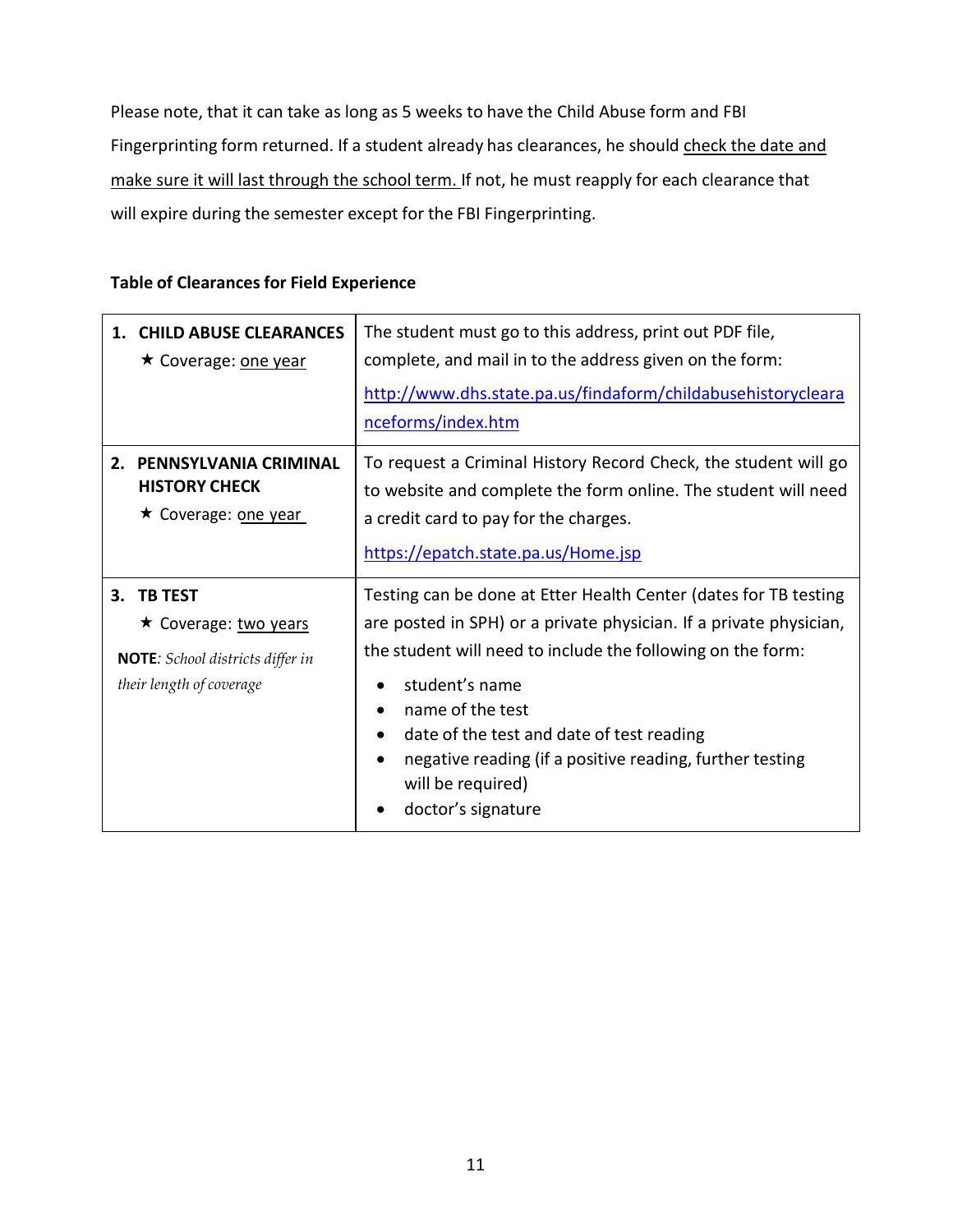| <b>4. FBI FINGERPRINTING</b><br>★ Coverage: one year<br><b>NOTE:</b> Coverage is usually one<br>year. If, however, a student is<br>continuously enrolled in an<br>educator preparation program, he<br>would not be required to have a new<br>background check each year | All information regarding process, policy, and fingerprinting<br>locations may be found at www.pa.cogentid.com. The student<br>must register prior to going to the fingerprint site. Walk-in-<br>service without prior registration will not be provided at any<br>fingerprinting location.<br>Registration is completed online at www.pa.cogentid.com or<br>over the phone at 1-888-439-2486 Monday through Friday from<br>8:00am to 6:00pm EST. After registration, the student will have<br>fingerprinting done at one of the centers listed on this<br>website.<br>Once fingerprinting (scanned into the FBI computer system) is<br>done, a background check will be done and the results sent to<br>the student in approximately 5 weeks. The Teacher Education<br>office needs the paper showing that "A search of the<br>fingerprints on the above individual has revealed no prior<br>arrest" or the REGISTRATION ID NUMBER. |
|-------------------------------------------------------------------------------------------------------------------------------------------------------------------------------------------------------------------------------------------------------------------------|--------------------------------------------------------------------------------------------------------------------------------------------------------------------------------------------------------------------------------------------------------------------------------------------------------------------------------------------------------------------------------------------------------------------------------------------------------------------------------------------------------------------------------------------------------------------------------------------------------------------------------------------------------------------------------------------------------------------------------------------------------------------------------------------------------------------------------------------------------------------------------------------------------------------------------------|
| 5. PROOF OF LIABILITY<br>★ Coverage: variable<br><b>NOTE:</b> Coverage lasts until the date<br>on the paperwork expires.                                                                                                                                                | All students are required to show proof of liability insurance.<br>Students will ensure that they save and use their member<br>identification number and card upon signing up for the<br>insurance. To apply for liability insurance students will go to<br>https://www.psea.org/general.aspx?id=158                                                                                                                                                                                                                                                                                                                                                                                                                                                                                                                                                                                                                                 |
| 6. ACT 24<br>★ Coverage: <u>one year</u>                                                                                                                                                                                                                                | Arrest/Conviction Report and Certification Form. Form is in the<br>Teacher Education office.                                                                                                                                                                                                                                                                                                                                                                                                                                                                                                                                                                                                                                                                                                                                                                                                                                         |

#### <span id="page-11-0"></span>**Professionalism and Code of Ethics**

The teacher candidate is expected to follow the professional ethics of the University and the Code of Ethics of various national and state educational organizations (See Appendix F). It is the responsibility of the university student to acquire and follow the dress codes and professional requirements of the schools where he has field placement assignments.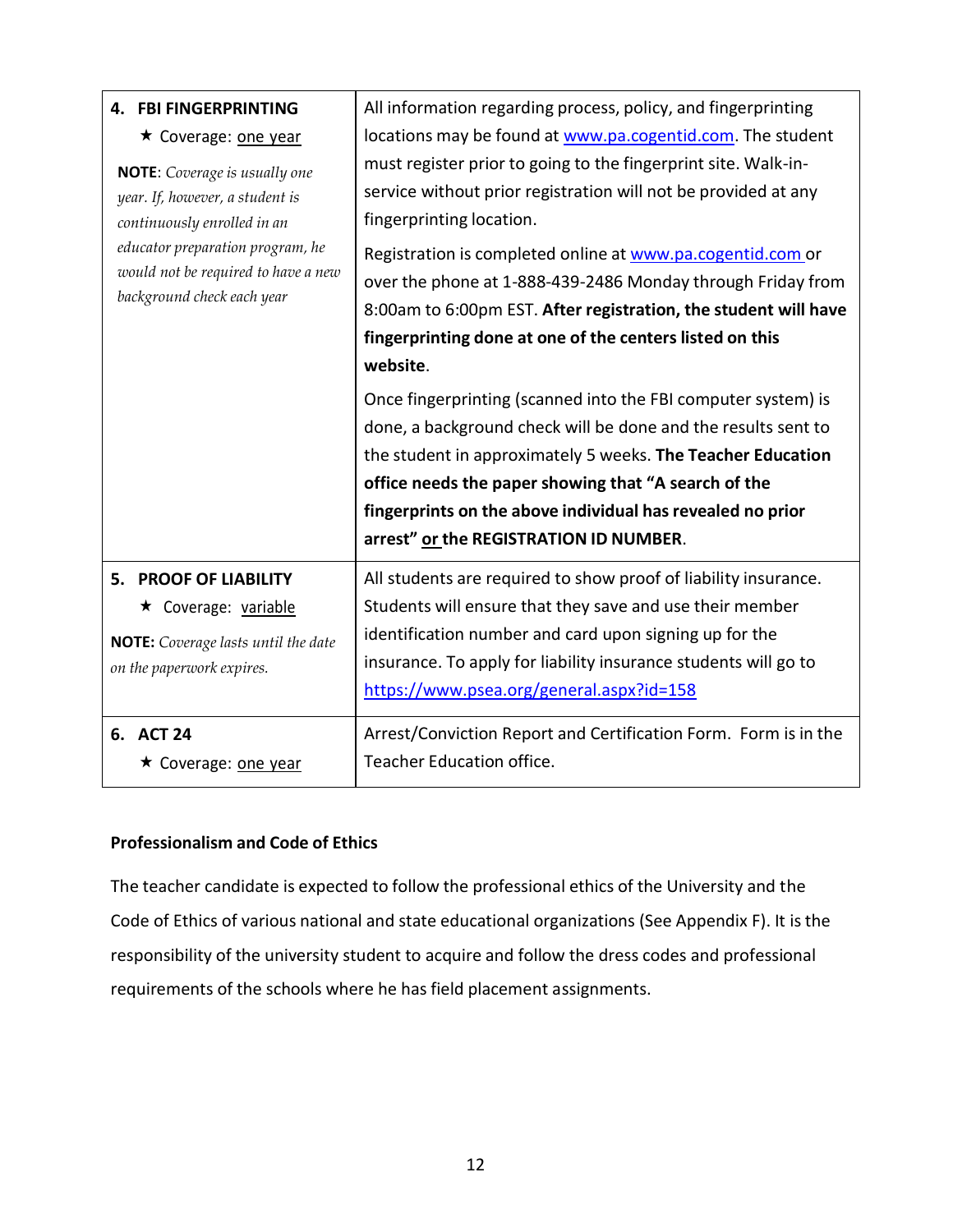#### <span id="page-12-0"></span>**4-8 Program Field Hours Flow Chart**

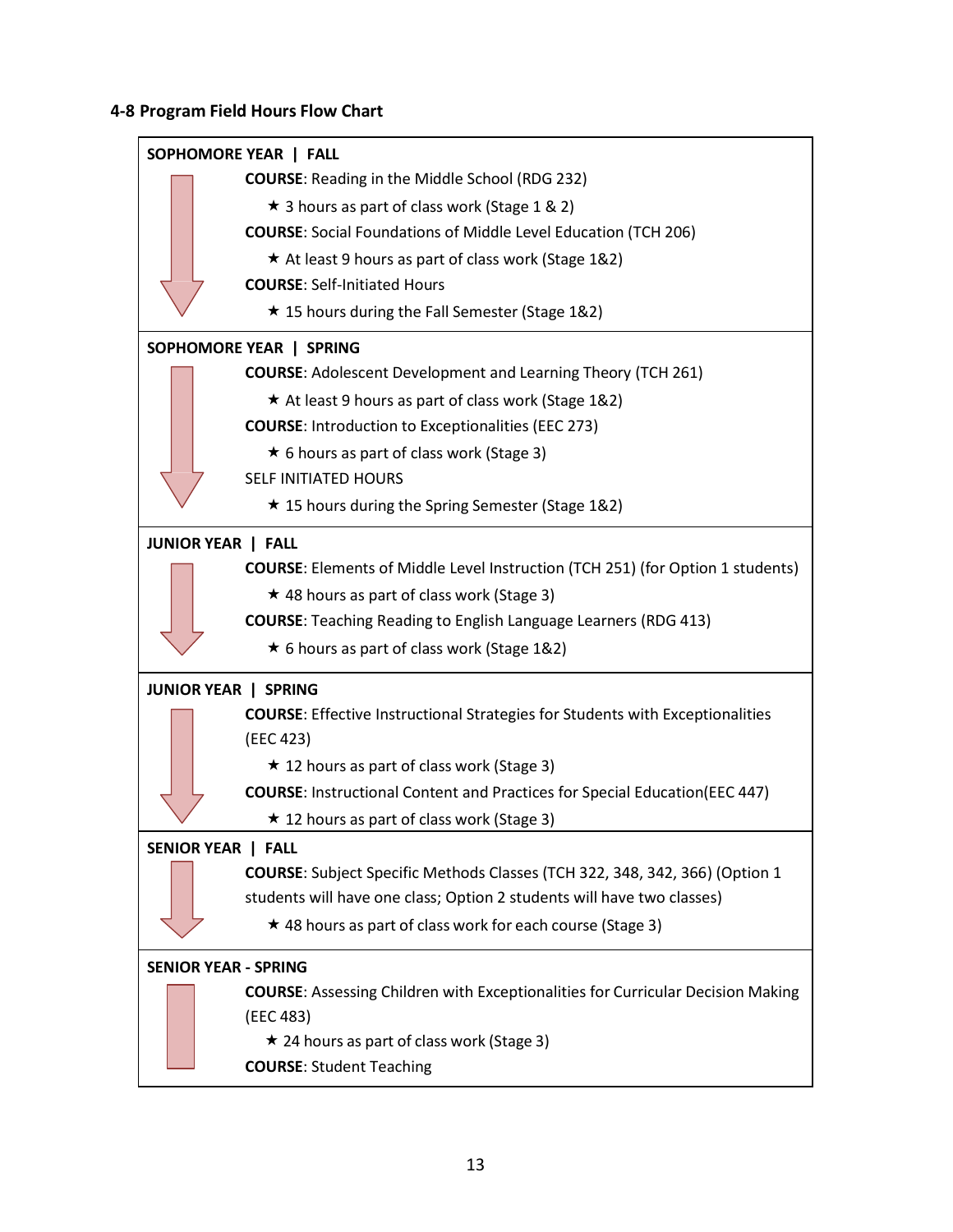#### **ProgramAssessment**

#### <span id="page-13-1"></span><span id="page-13-0"></span>**Departmental Assessment Plan**

The Teacher Education Department, as required by state and national standards monitors the professional progress of every student. Checkpoints are established throughout the program to evaluate candidate knowledge, skills, and dispositions. These checkpoints are as follows:

#### <span id="page-13-2"></span>**Admission to Program**

Freshman: Qualifying SAT Intra-Campus Transfers: 3.0 GPA, application to the program, and written statement Transfer Students: 3.0 GPA and application to the program

**Qualifiesstudents for teacher education courses**

#### <span id="page-13-3"></span>**Student Teaching Admission**

Successful completion: All coursework and field experiences Required certification tests: passing scores on all required exams 3.0 GPA

**★ Qualifies students for student teaching** 

#### <span id="page-13-4"></span>**Completion of Certification Program**

Student teaching evaluations: cooperating teacher, university supervisor PDE field evaluation (See Appendix E) Impact on student learning project Dispositions assessment 3.0 GPA Professional Portfolio evaluation Exit surveys **Post-Graduation**

<span id="page-13-5"></span>1-year follow-up survey - alumni, employers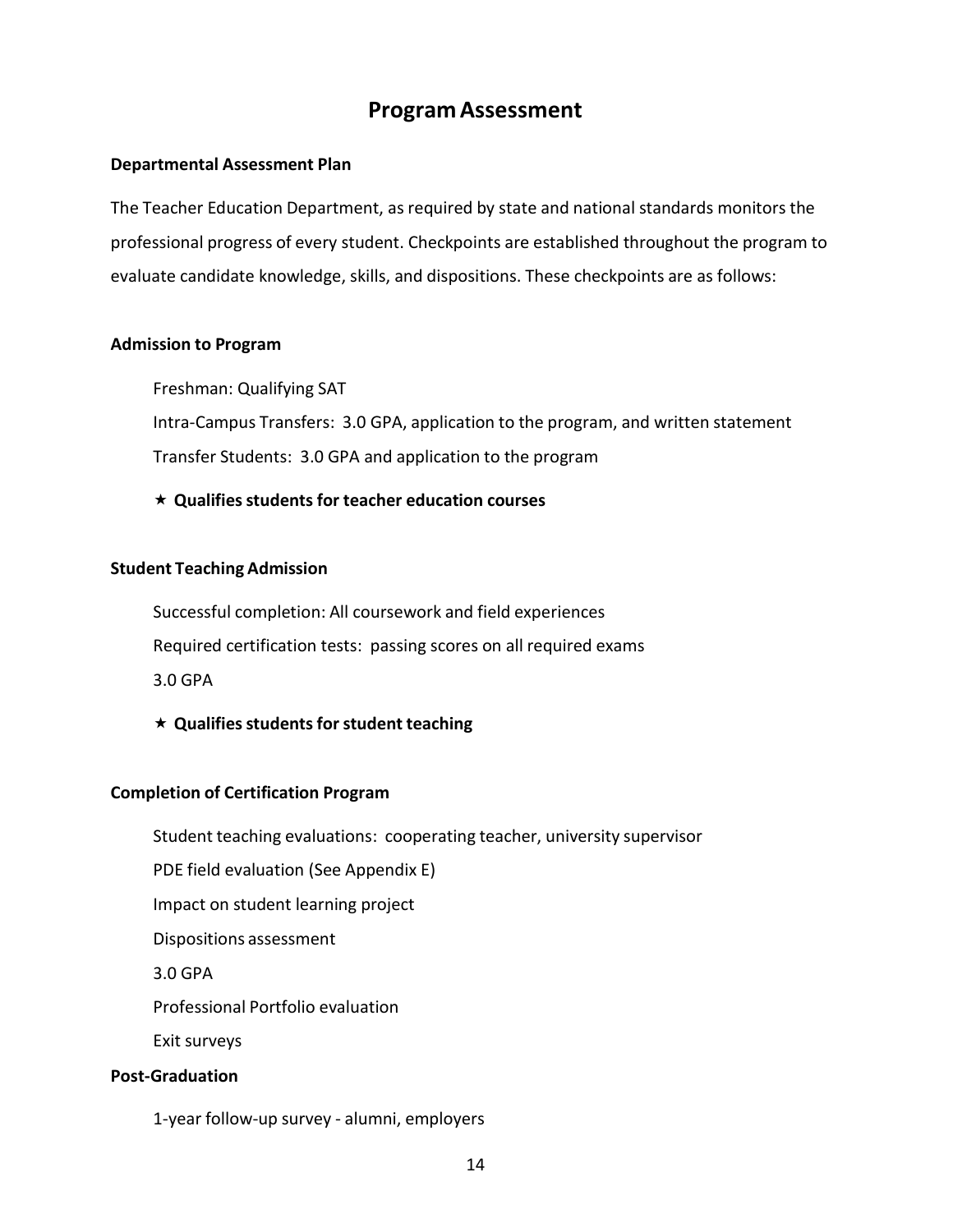#### <span id="page-14-0"></span>**Grade Point Average**

Students admitted to the program are expected to maintain a 3.0 adjusted grade point average. The procedure for calculating adjusted grade point average is detailed in the University's catalog. In conjunction with the grade point average, students are reminded of the departmental requirement stated in the University catalog, ". . . have achieved a minimum of a "C" grade in all courses required by the department . . .." This statement means any course listed on the approved planning sheet. Any "D" earned in a course listed on the program planning sheet must be repeated at Shippensburg University.

If any student in the Teacher Education major fails to meet the GPA minimum standard of 3.00 he or she will be denied enrollment in course work that carries TCH, RDG, ECH, or EEC prefixes. These students will be counseled to re-evaluate their professional goals and/or rectify the deficiencies. Under no circumstances will students be admitted to student teaching without meeting minimum GPA standards. Students may check their GPA at info.ship.edu under student information.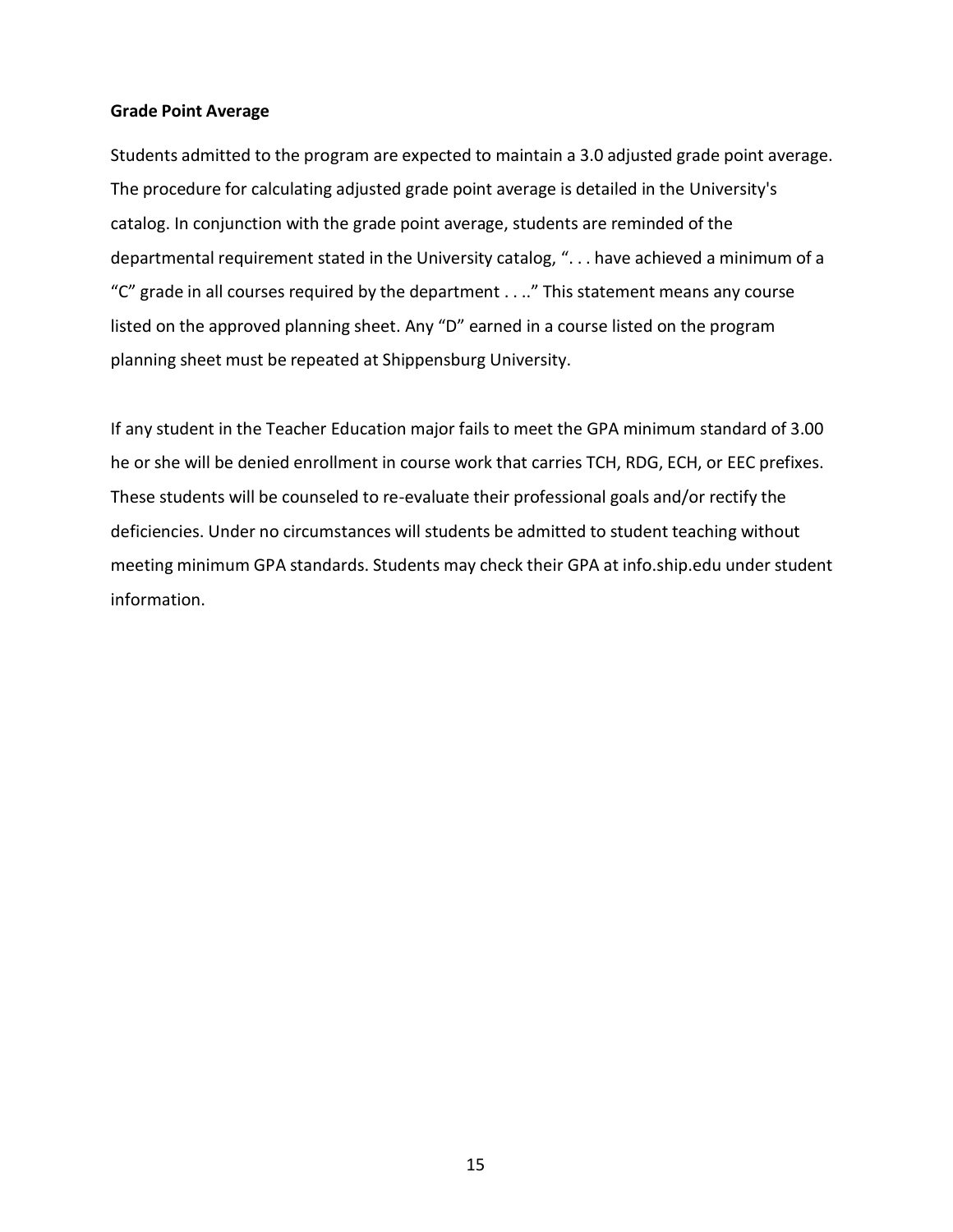#### **Advisor-AdviseeRelationship**

#### <span id="page-15-1"></span><span id="page-15-0"></span>**Establishing a Strong Relationship with the Student Advisor**

The relationship between the university student and his advisor can and should be the backbone of the student's academic program. The advisor can assist in choosing the proper courses to prepare the student for his future profession; he/she can help the student determine the best order in which the courses should be taken, and can, by discussing special questions, provide the advisee with the best program possible. To perform these services, the advisor should know the advisee well and be given the opportunity to know his plans for becoming a teacher. This can only be accomplished by meeting to discuss the student's program. The advisee should initiate this relationship by establishing an appointment during his first month on campus.

While it is recognized that it is the responsibility of the advisor to offer assistance, advice, and suggestions relative to scheduling, it must be understood that the final responsibility for scheduling and fulfilling program requirements belongs to the student. Every advisor has office hours listed during each semester. Check the department office or the advisor's office door. The advisee should make an appointment to see the advisor at least twice a year for advisement and discussion of his progress. Freshman or transfer students may refer to *myship* for the name of their advisor.

#### <span id="page-15-2"></span>**Personal Planning for Middle Level Education**

The middle level teacher candidate should use the Program Planning Sheet for the concentration/sthat he has selected. Certain classes may not be available at convenient times; therefore, the middle level teacher candidate should complete a long range scheduling form.

When the student schedules for the next semester, he should have prepared other course options from his planning sheet in case some of the courses he desires are filled or not available when he wants them. Some courses have restrictions regarding enrollment. The student should check the scheduling packet, the University catalog and/or his planning sheet regarding

16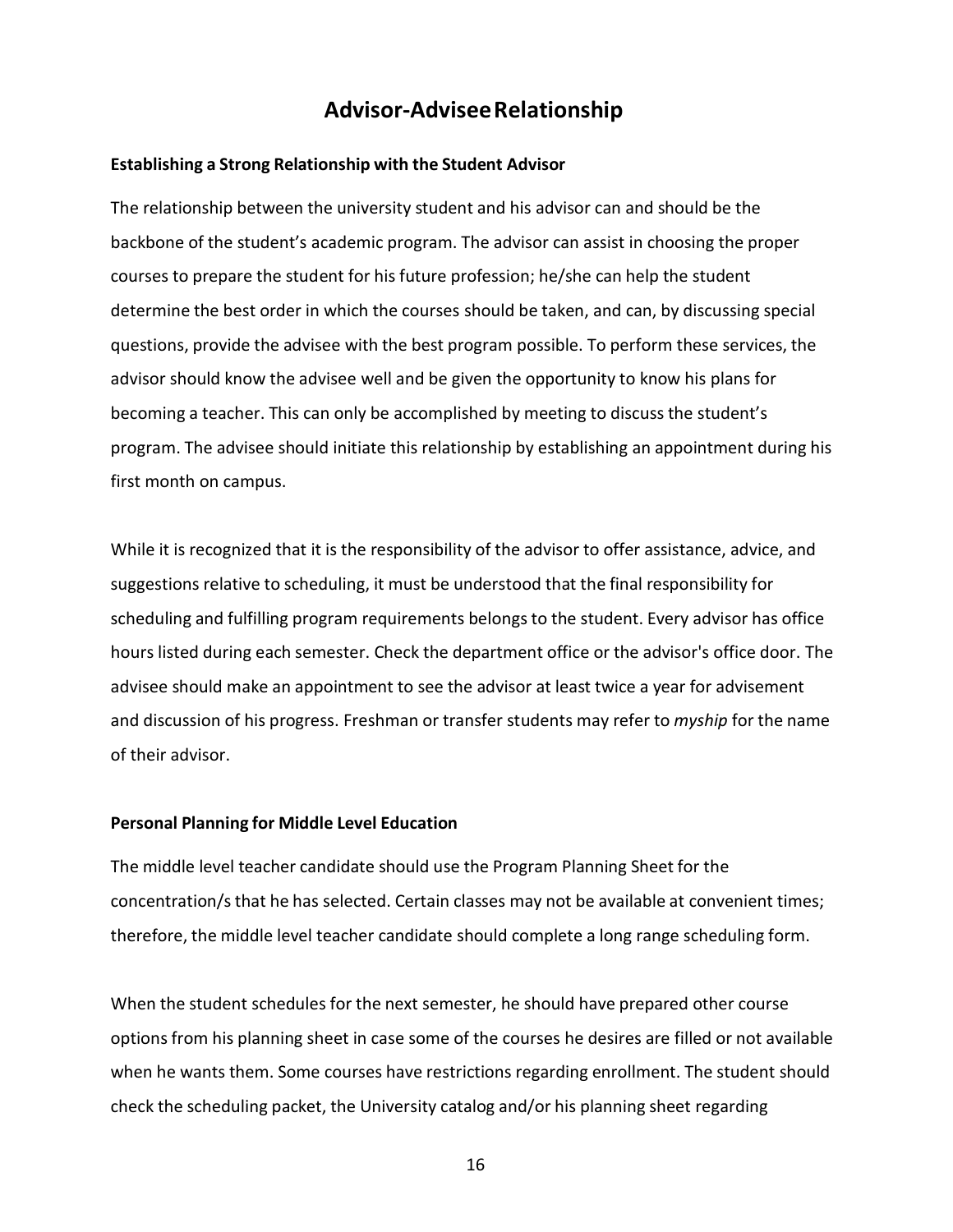enrollment restrictions and prerequisites for courses he plans to schedule. Dual level courses, courses with catalog numbers of 400 - 499, cannot be scheduled by students with less than 60 credits. The student should take required courses and courses which are prerequisites as early as possible.

Student teaching may only be completed during the university student's last semester. The requirements for admission are detailed in this handbook. Other than EEC 483, a student is not permitted to schedule any other courses during the semester he is enrolled in Student Teaching. Students with a Language Arts concentration cannot take EEC 483 during student teaching and should plan to take it during the semester prior to student teaching.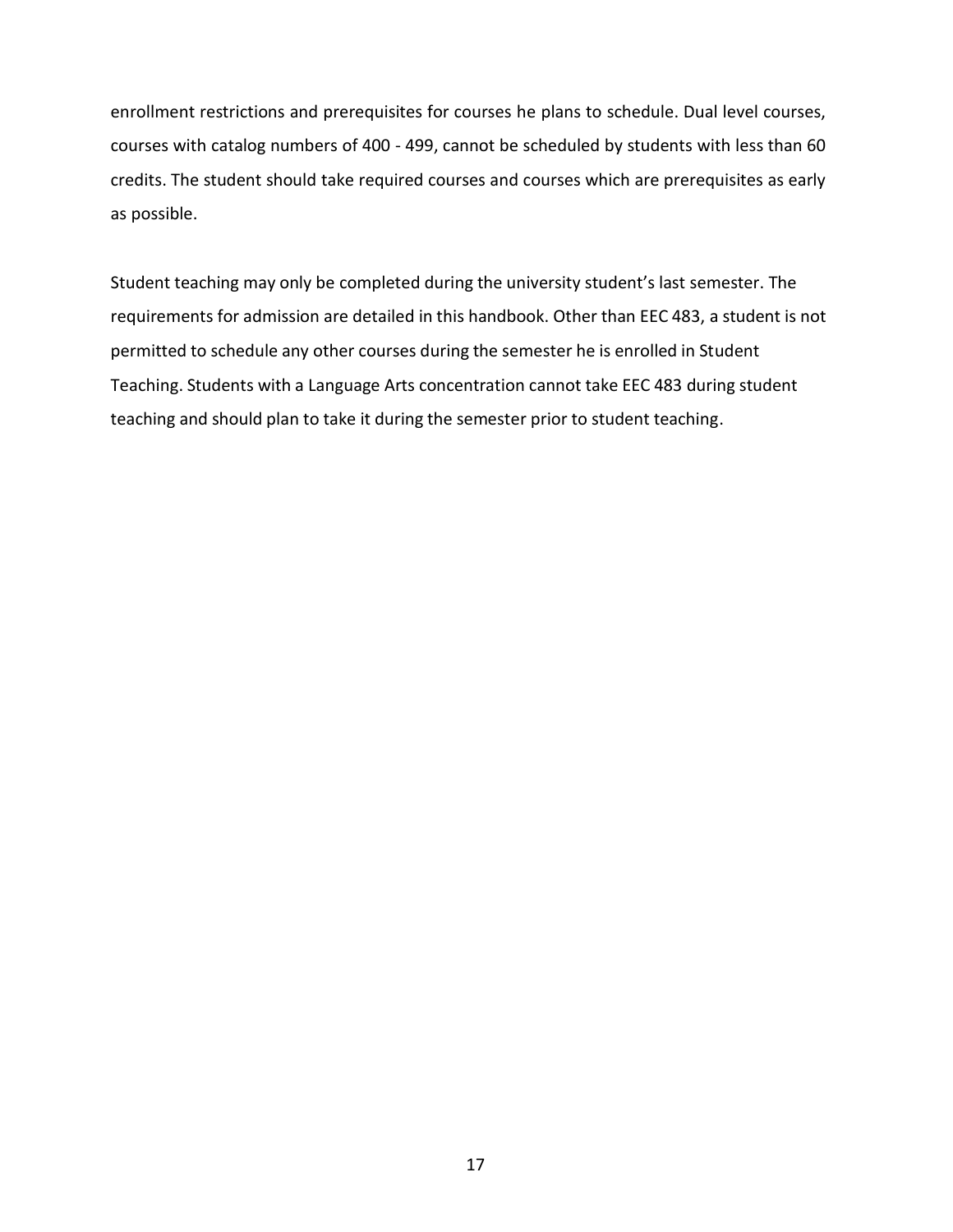### **Grace B Luhrs University Elementary School**

<span id="page-17-0"></span>Luhrs School is located on the campus of Shippensburg University and is operated through a cooperative agreement between the University and the Shippensburg Area School District. The school includes grades kindergarten through fifth and serves as an alternative school for the local district. The curriculum is designed to reflect sound developmental and educational practices that meet the unique needs of children and families served. Meeting this goal enhances and strengthens its service to other more diversified clientele.

Luhrs School serves education majors and faculty in a number of ways. Teachers are expected to teach demonstration lessons focusing on the application and implementation of current research-based educational techniques. Luhrs classrooms also provide an opportunity to observe and participate in child-centered instructional activities under the direct supervision of Luhrs teachers. These observation and participation experiences are cooperatively planned with the University professors to meet the educational and developmental needs of the children as well as fulfill course requirements for University students.

Middle level candidates may only observe in grades four and five if observations are used for middle level requirements.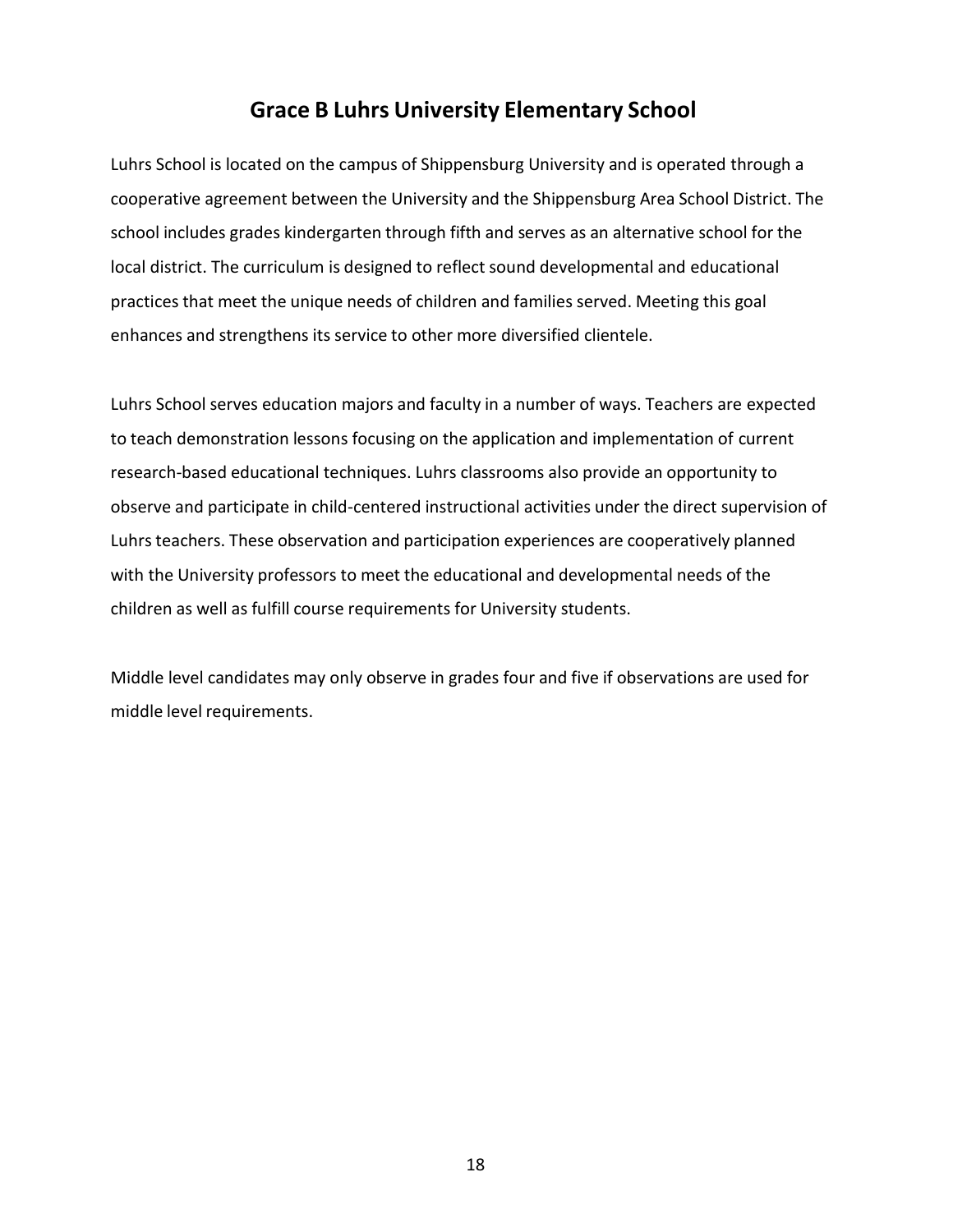### **PRAXIS/PAPA/PECT**

<span id="page-18-0"></span>Shippensburg University has a long history of preparing quality teachers and as reported in the NCATE reaccreditation report, the passage rates for SU students over the past three years have averaged 95% to 97%.

PRAXIS assessments must be scheduled on-line. Please see <http://www.ets.org/praxis> for test dates and for registration information. Additional information about school sites for observations and questions frequently asked can also be found on that site.

#### **Testing Timeline for Education Majors**

The information below may save students time completing the form when registering on-line:

| <b>Test Center Name:</b>                 | <b>Shippensburg University</b>                              |  |
|------------------------------------------|-------------------------------------------------------------|--|
| <b>Test Center Code:</b>                 | 01712                                                       |  |
| <b>Attending Institution:</b>            | Shippensburg University Code A2657                          |  |
| <b>Designated Score</b><br>Recipient(s): | Shippensburg University R2657<br>PA Department of Education |  |

#### **Tests Required for Middle Level Grades 4-8**

Educators applying for an initial Instructional I certificate in the middle level (4-8) area are required to pass the basic skills assessment, in addition to passing the appropriate Praxis II tests/s.

PECT – PAPA (Pre-service Academic Performance Assessment) test from Pearson Evaluation must be completed by all candidates. Information on the PAPA test is available at [http://www.pa.nesinc.com/GetInfo.aspx?f=PA001\\_TestPage.html&c=Test%20Information&q=](http://www.pa.nesinc.com/GetInfo.aspx?f=PA001_TestPage.html&c=Test%20Information&q=What%20is%20the%20cost%20of%20the%20test?&t=PA001&h=FindInfoTestFee) [What%20is%20the%20cost%20of%20the%20test?&t=PA001&h=FindInfoTestFee](http://www.pa.nesinc.com/GetInfo.aspx?f=PA001_TestPage.html&c=Test%20Information&q=What%20is%20the%20cost%20of%20the%20test?&t=PA001&h=FindInfoTestFee)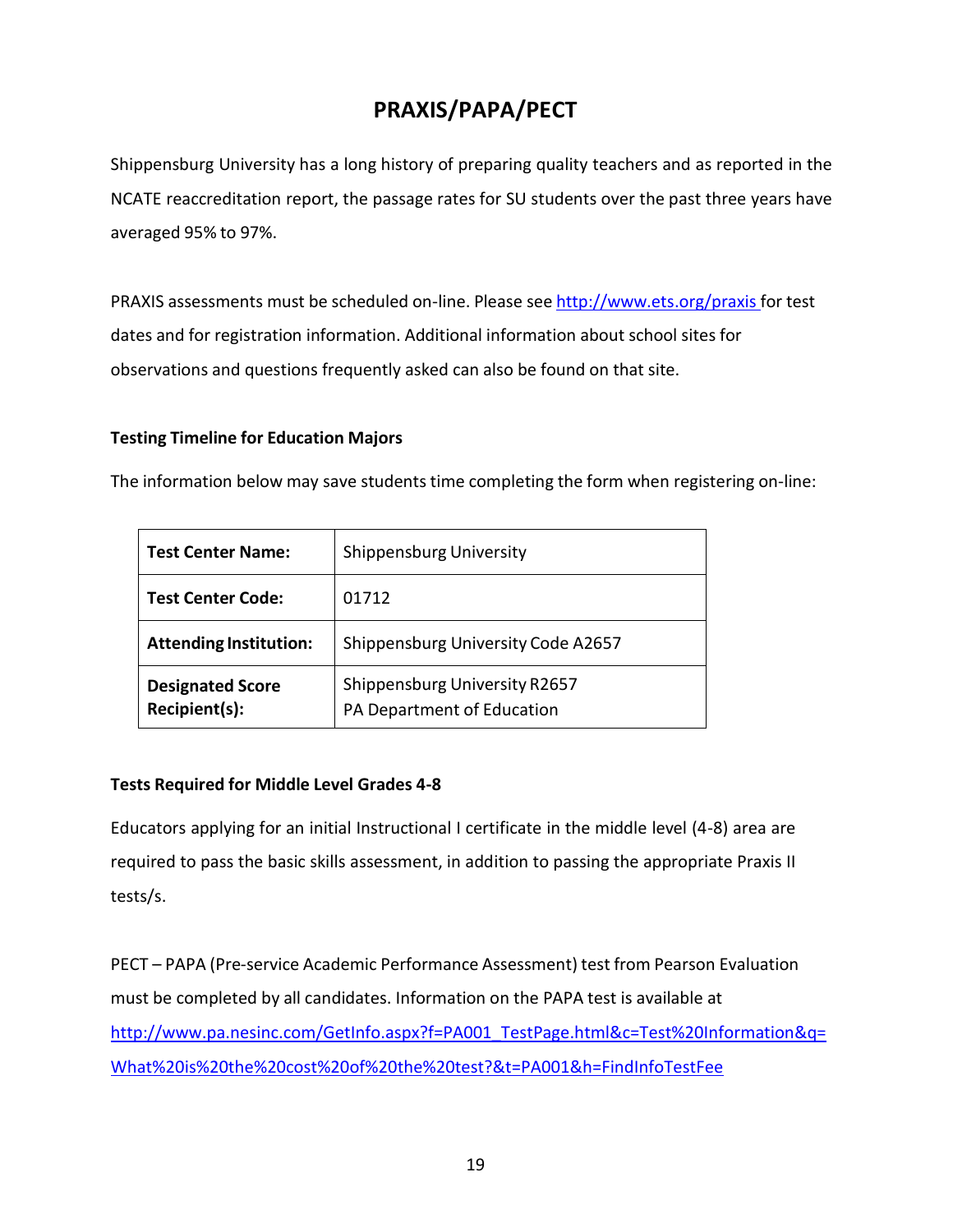#### **Pedagogy and Content Assessment Requirements**

| <b>TO BE CERTIFIED IN</b>                    | <b>STUDENTS NEED TO TAKE</b>                                                                                                                                                                                                                                                                                                     | <b>TEST CODE</b> | <b>QUALIFYING</b><br><b>SCORE</b> |
|----------------------------------------------|----------------------------------------------------------------------------------------------------------------------------------------------------------------------------------------------------------------------------------------------------------------------------------------------------------------------------------|------------------|-----------------------------------|
| Middle Level 4-8                             | Pennsylvania Grades 4-8 Core<br>Assessment* TAAG                                                                                                                                                                                                                                                                                 | 5152             |                                   |
|                                              | Pedagogy Subtest                                                                                                                                                                                                                                                                                                                 | 5153             | 162                               |
|                                              | English Language Arts and Social<br><b>Studies Subtest</b>                                                                                                                                                                                                                                                                       | 5154             | 152                               |
|                                              | <b>Mathematics and Science Subtest</b><br>5155                                                                                                                                                                                                                                                                                   |                  | 164                               |
|                                              | *To pass the Pennsylvania Grades 4 -8 Core Assessment students must<br>receive a passing score on each subtest. Students must take the full test<br>on their initial attempt. If, after their first attempt they did not pass one<br>of the individual subtests, students may take just that subtest again for a<br>reduced fee. |                  |                                   |
| Middle Level<br>Citizenship<br>Education 4-8 | Pennsylvania Grades 4-8 Subject<br><b>Concentration: Social Studies</b>                                                                                                                                                                                                                                                          | 5157             | 150                               |
| Middle Level<br>English 4-8                  | Pennsylvania Grades 4-8 Subject<br>Concentration: English Language Arts                                                                                                                                                                                                                                                          | 5156             | 156                               |
| Middle Level<br>Mathematics 4-8              | Pennsylvania Grades 4-8 Subject<br><b>Concentration: Mathematics</b>                                                                                                                                                                                                                                                             | 5158             | 173                               |
| Middle Level<br>Science 4-8                  | Pennsylvania Grades 4-8 Subject<br><b>Concentration: Science</b>                                                                                                                                                                                                                                                                 | 5159             | 156                               |

#### **Prometric Testing Centers**

The middle level pedagogy and contest assessment are given on the computer. Computerized Praxis tests may be taken during the listed testing windows by making an appointment at any Prometric Testing Center. All Prometric centers are listed on the ETS web site [http://etsis4.ets.org/tcenter/tcenter.jsp.](http://etsis4.ets.org/tcenter/tcenter.jsp)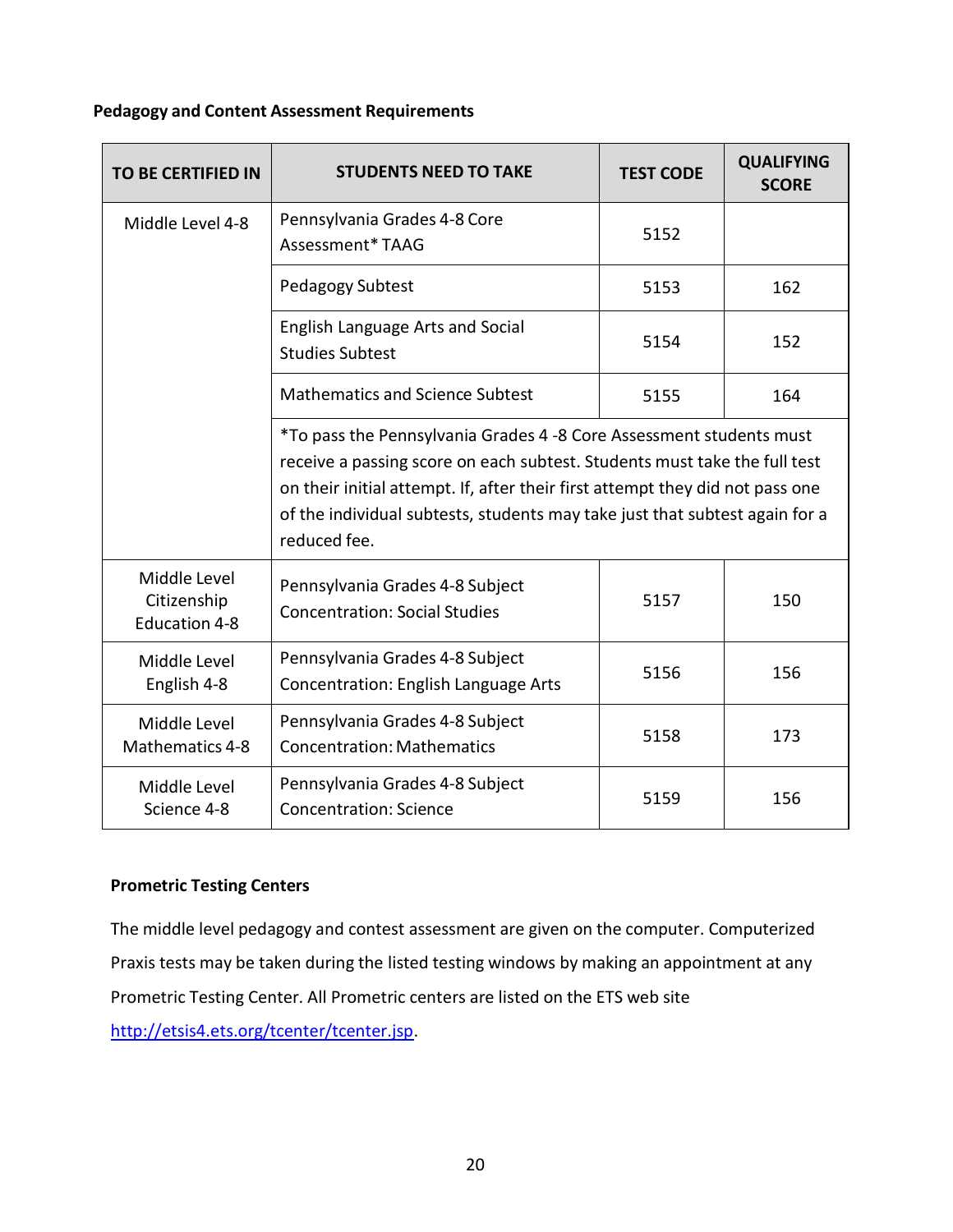The three closest Prometric Centers in PA are:

| <b>HARRISBURG</b> | 1100 N. Mountain Road<br>Harrisburg, PA 17112                                     | <b>PHONE</b><br>717-652-0143 |
|-------------------|-----------------------------------------------------------------------------------|------------------------------|
| <b>LANCASTER</b>  | 1864 Fruitville Pike (K-Mart Shopping Center)<br>Lancaster, PA 17601              | <b>PHONE</b><br>717-392-2193 |
| <b>YORK</b>       | 2300 E. Market Street<br>Village Green Shopping Center, Suite 3<br>York, PA 17402 | <b>PHONE</b><br>717-755-7471 |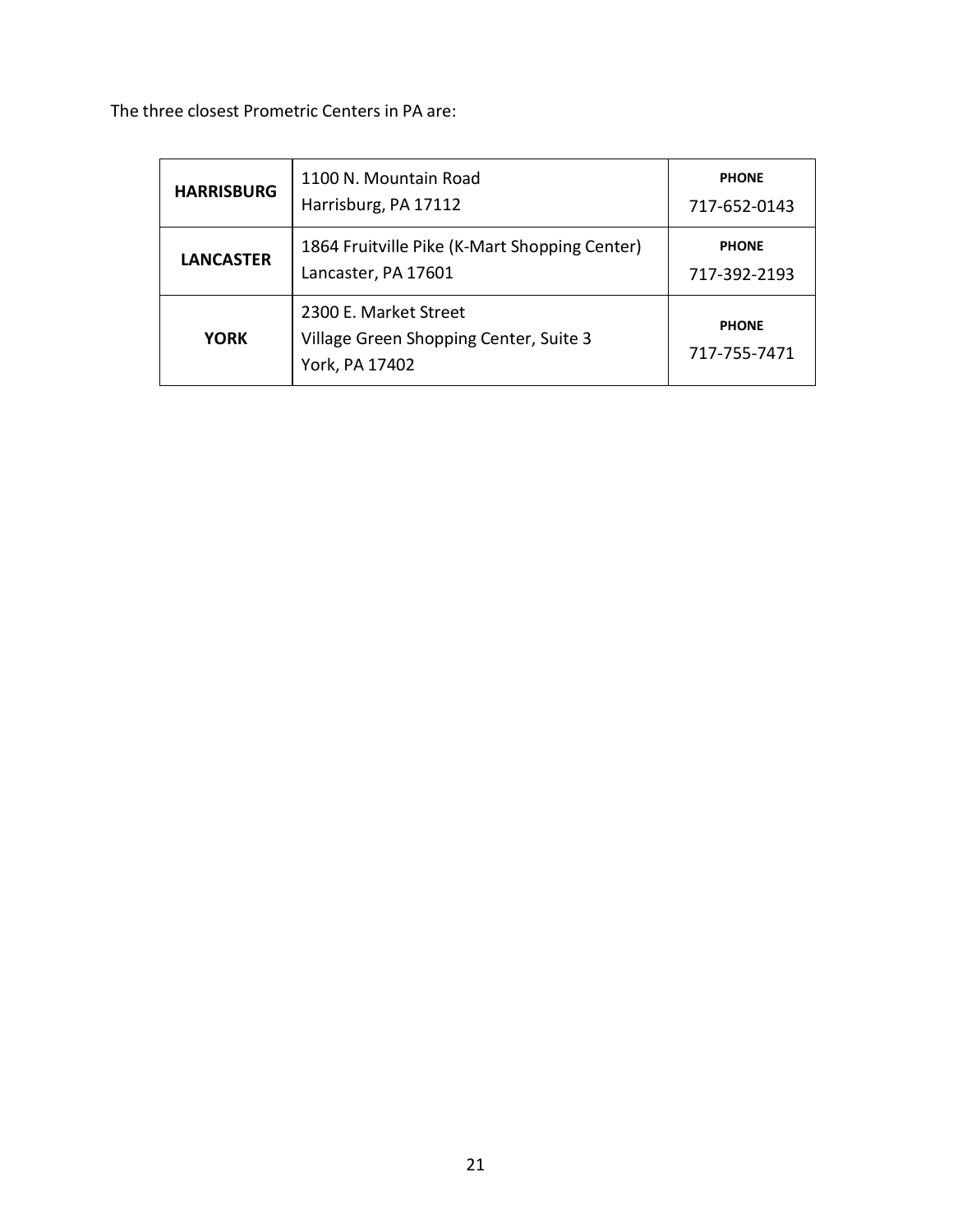#### <span id="page-21-0"></span>**PENNSYLVANIA DEPARTMENT OF EDUCATION STANDARDS**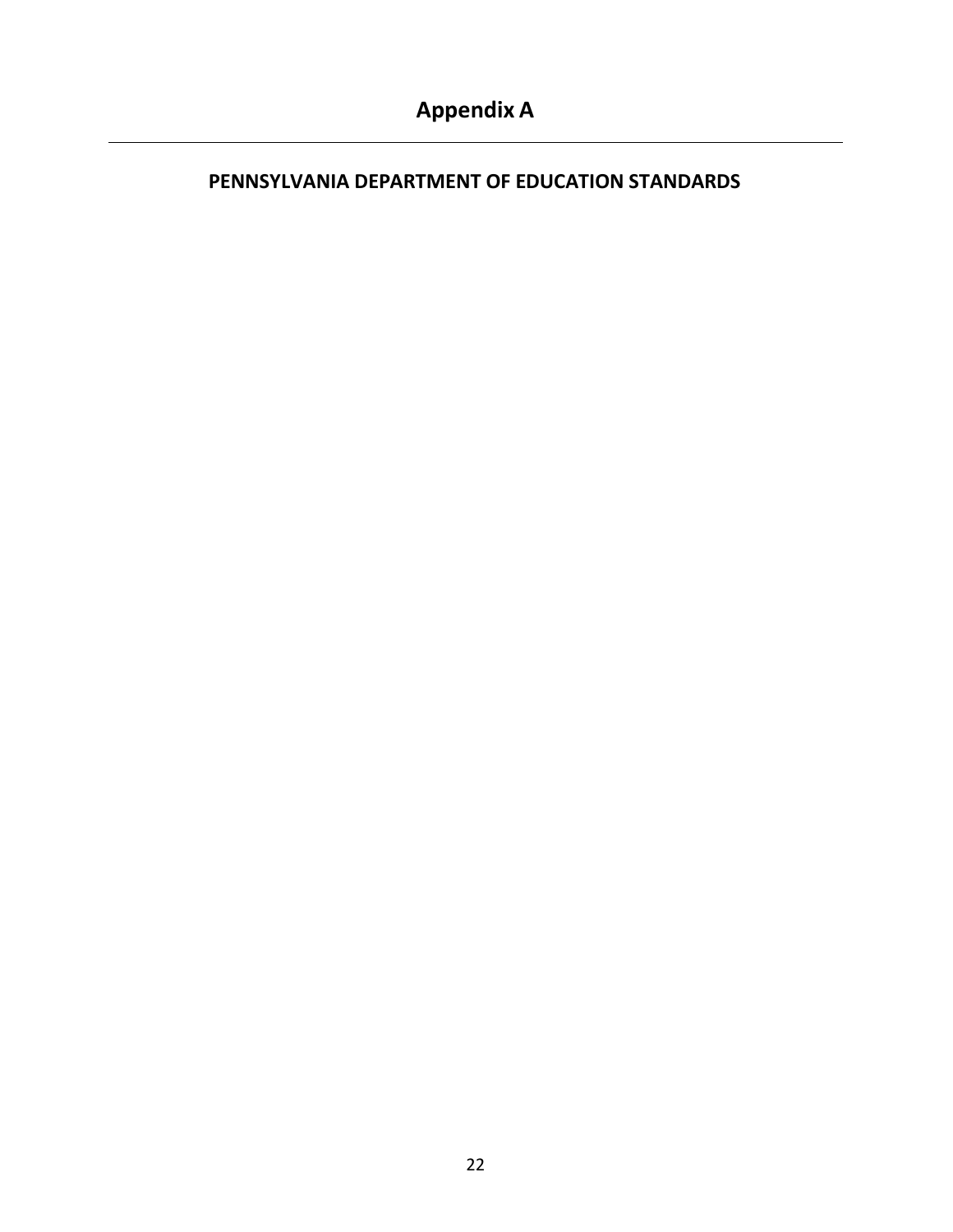#### **PENNSYLVANIA DEPARTMENT OF EDUCATION STANDARDS**

#### **Chapter 354 General Standards**

- I. Mission. The professional educator programs shall have a cooperatively developed mission statement that is based on the needs of the professional educator candidates, public school entities and their students, and consistent with the design of the programs. (354.21) (49.14(4) (i)
- II. Assessment (Reporting)*.* The preparing institution shall submit an annual systemic report and a biennial report on candidates and demonstrate that the results are used to modify and improve the professional education programs. (354.22) (49.14(4) (vii) (x)
- III. Admissions. The preparing institution shall document that its procedure for admitting applicants into its professional education programs confirms that they have met the course, credit and grade point average or alternative admissions requirements. (354.23) (354.31) (49.14 (4) (v)
- IV. Design. The preparing institution shall document that the academic content courses for initial preparation programs culminating a bachelor's degree or higher shall be the same as a Bachelor of Arts or Bachelor of Science Degree and shall also include all required electives in the content area that the candidates plan to teach or serve and allow completion in four years(354.24 (49.14 (4) (iii)
- V. Field Experiences. The preparing institution shall document that candidates complete a planned sequence of professional education courses and field experiences that integrate academic and professional education content with actual practice in classrooms and schools to create meaningful learning experiences for all students. (354.25) (354.26) (49.14) (4) (iv) (viii)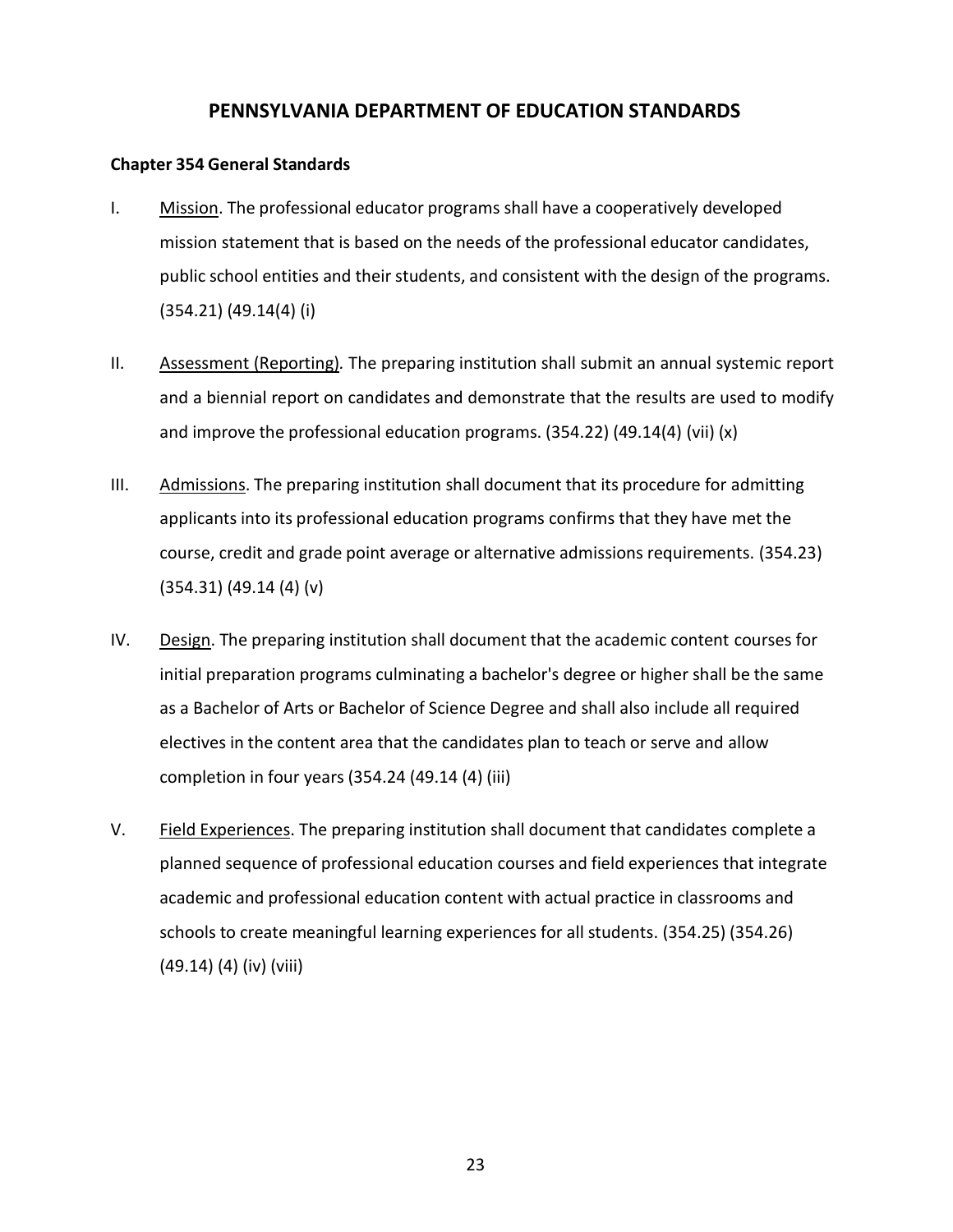- VI. Student Teaching. The preparing institution shall document that candidates for initial Instructional I certification complete a 12-week-full-time students-teaching experience under the supervision of qualified program faculty and cooperating teachers. (354.25) (49.14 (4) (ii)
- VII. Collaboration. The preparing institution shall document that higher education faculty, public school personnel, and other members of the professional education community collaborate to design, deliver, and facilitate effective programs for the preparation of professional educators and to improve the quality of education in schools (354.25) (354.41) (49.14 (4) (ix)
- VIII. Advising & Monitoring. The preparing institution shall document its procedure for recruiting and advising students, systemically monitoring their progress, and assessing their competence to begin their professional roles upon completion of the program (354.32) (354.33) (49.14 (4) (vi)
- IX. Exit Criteria. The preparing institution shall have a published set of criteria and competencies for exit from each professional education program, that are based on the PA Academic Standards, Specific Program Guidelines and the learning principles for each certificate category. (354.33) (49.14(4) (iii)
- X. Faculty. The preparing institution shall provide systemic and comprehensive activities to assess and enhance the competence, intellectual vitality and diversity of the faculty (354.41)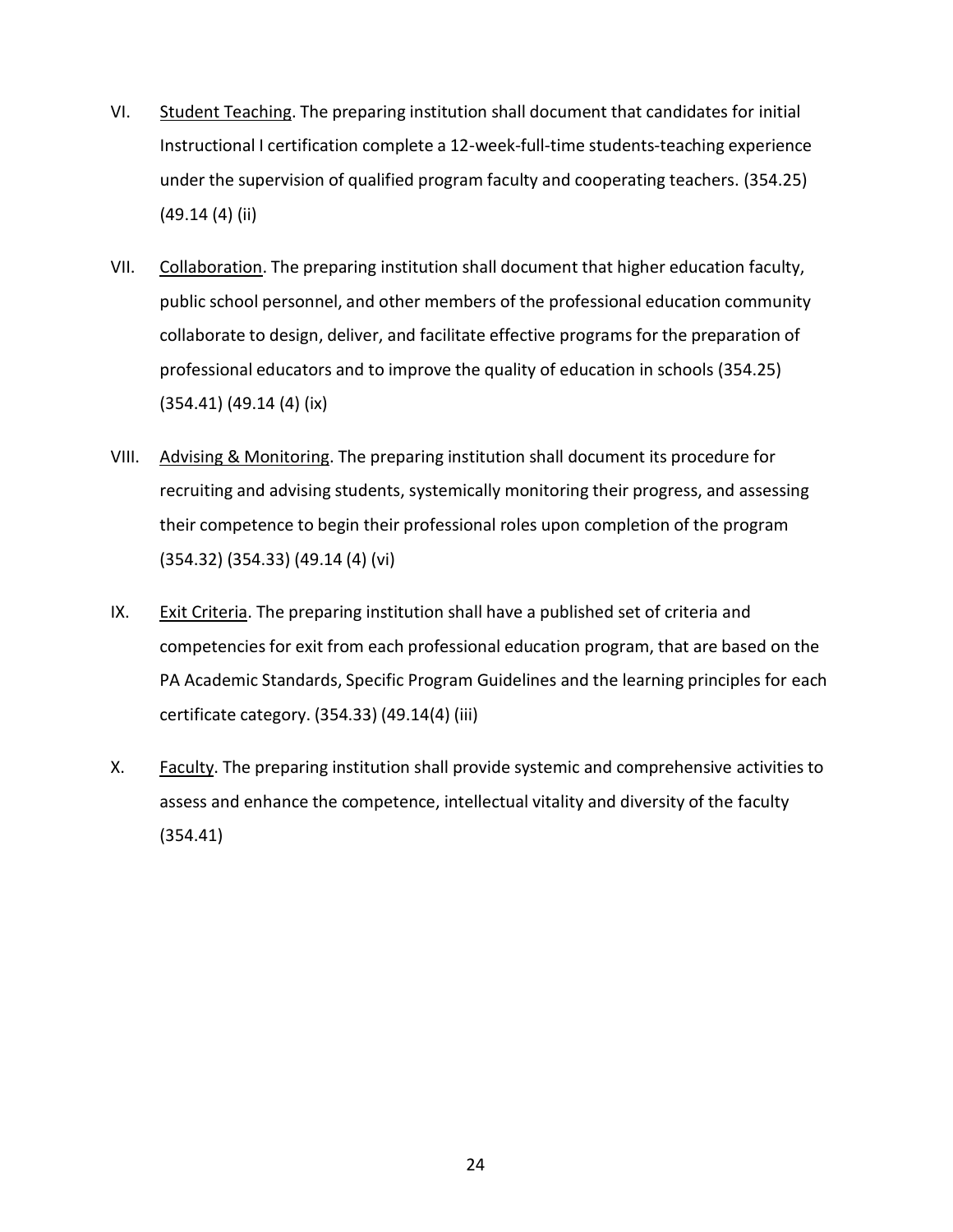### <span id="page-24-0"></span>**Appendix B**

#### **INTASC COMPETENCIES**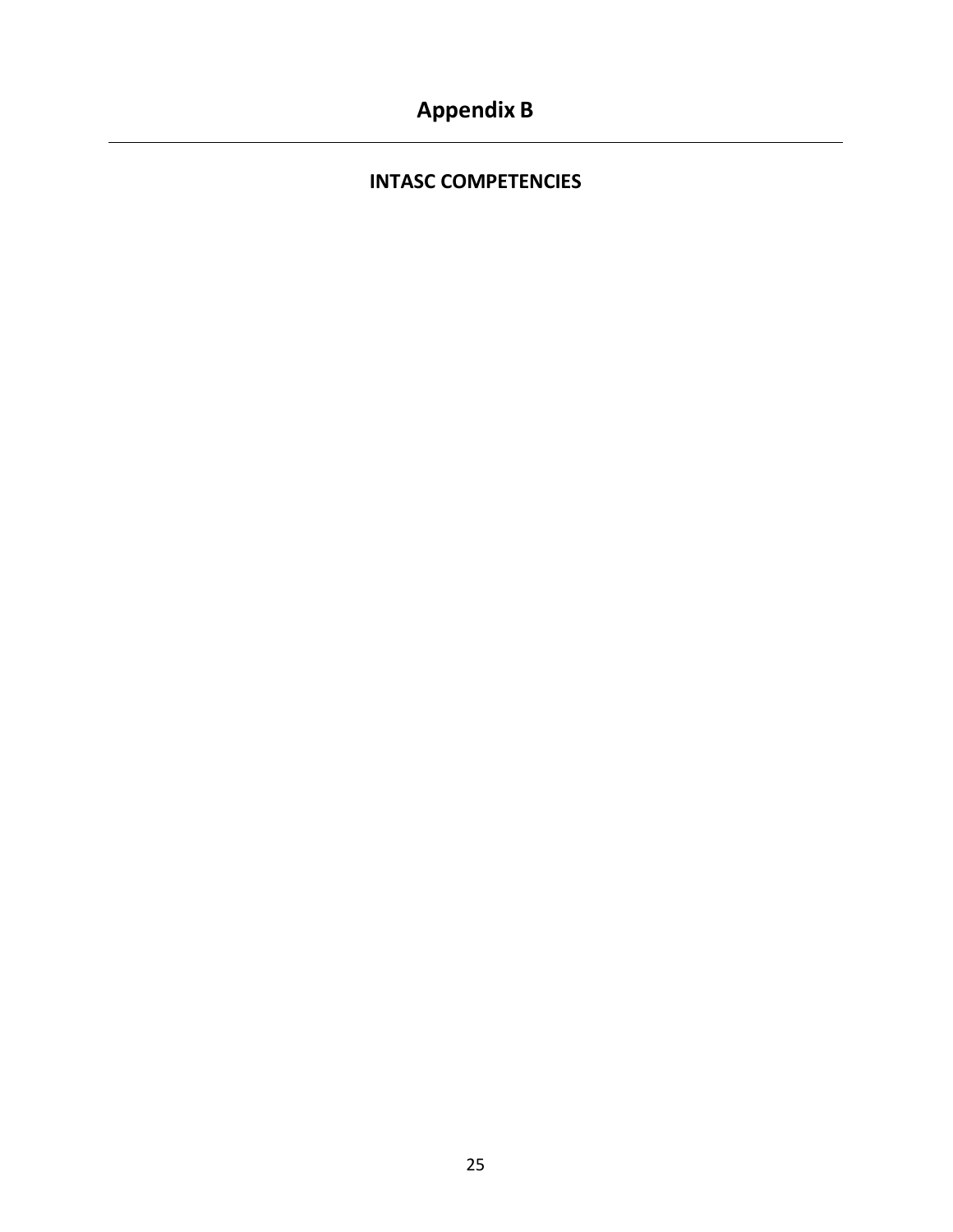#### **INTASC COMPETENCIES**

- **Principle 1:** The teacher understands the central concepts, tools of inquiry, and structures of the discipline(s) s/he teaches and can create learning experiences that make these aspects of subject matter meaningful for students.
- **Principle 2:** The teacher understands how children learn and develop, and can provide learning opportunities that support their intellectual, social, and personal development.
- **Principle 3:** The teacher understands how students differ in their approaches to learning and creates instructional opportunities that are adapted to diverse learners.
- **Principle 4:** The teacher understands and uses a variety of instructional strategies to encourage students' development of critical thinking, problem solving, and performance skills.
- **Principle 5:** The teachers uses an understanding of individual and group motivation and behavior to create a learning environment that encourages positive social interaction, active engagement in learning, and self-motivation.
- **Principle 6:** The teacher uses knowledge of effective verbal, nonverbal, and media communication techniques to foster inquiry, collaboration, and supportive interaction in the classroom.
- **Principle 7:** The teacher plans instruction based upon knowledge of subject matter, students, the community and curriculum goals.
- **Principle 8:** The teacher understands and uses formal and informal assessment strategies to evaluate and ensure the continuous intellectual, social and physical development of the learner.
- **Principle 9:** The teacher is a reflective practitioner who continually evaluates the effects of his/her choices and actions on others (student, parents, and other professionals in the learning community) and who actively seeks out opportunities to grow professionally.
- **Principle 10:** The teacher fosters relationships with school colleagues, parents, and agencies in the larger community to support students' learning and well-being.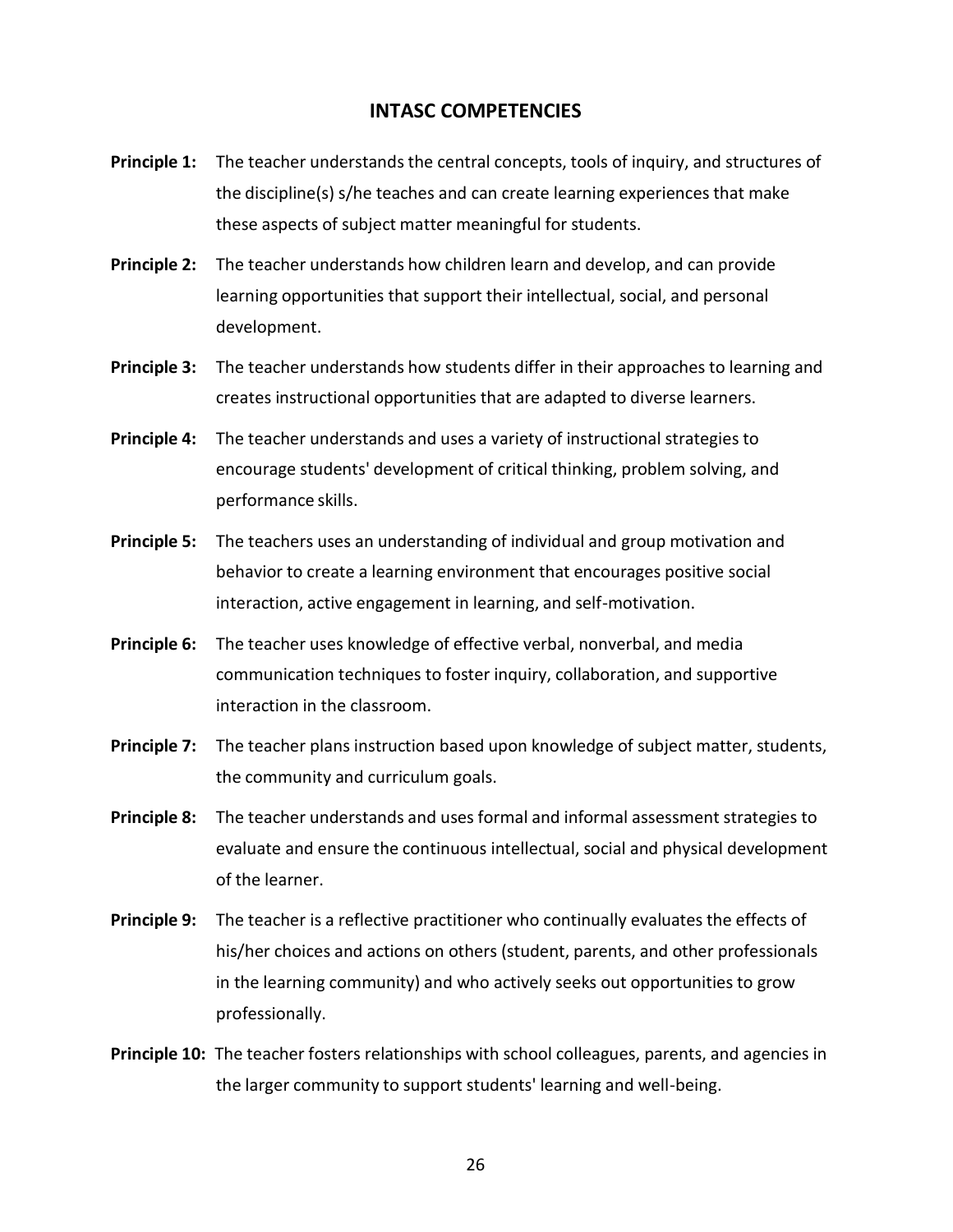### <span id="page-26-0"></span>**SHIPPENSBURG COLLEGE OF HUMAN SERVICES AND EDUCATION STANDARDS**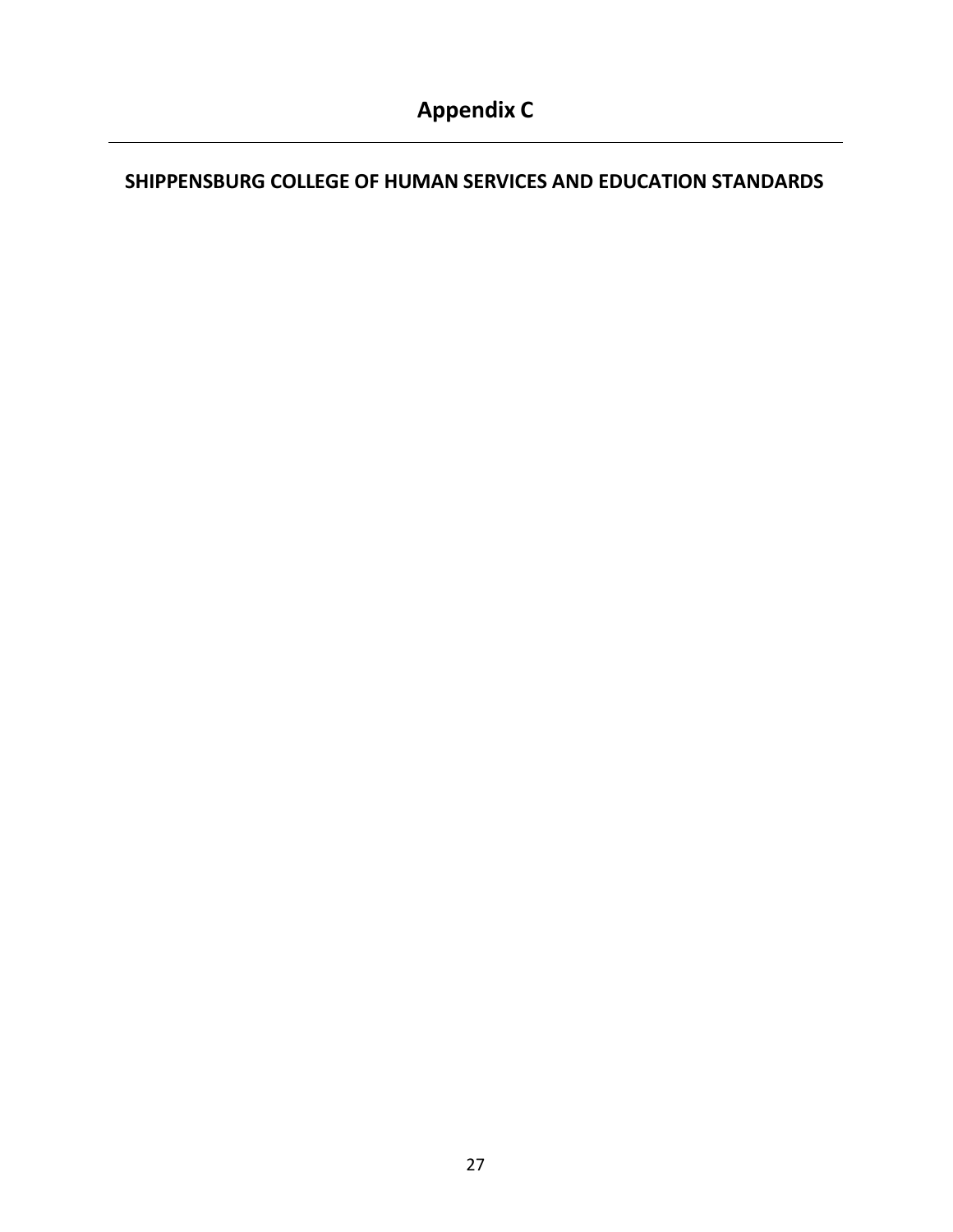#### **SHIPPENSBURG COLLEGE OF HUMAN SERVICES AND EDUCATION STANDARDS**

The Teacher Education Program is an expression of a body of collaborative decision-makers who perform within a conceptual framework of assessing, planning and reflecting. As such, faculty and candidates are committed to the following institutional standards:

- 1. Promote supportive educational environments that are respectful of and responsive to individual differences.
	- 1.1. Demonstrate understanding of the differences in how students learn and know how to accommodate diversity. Diversity includes, but is not limited to, differences among groups of people and individuals based on ethnicity, race, socioeconomic status, gender, exceptionalities, language, religion, sexual orientation, and geographical area.
	- 1.2. Accommodate diverse learning needsthrough informed decision-making that supports academic success for all students. Diversity includes, but is not limited to, differences among groups of people and individuals based on ethnicity, race, socioeconomic status, gender, exceptionalities, language, religion, sexual orientation, and geographical area.
	- 1.3. Show respect for the diverse needs and talents of all learners and demonstrate commitment to helping them develop self-efficacy and achieve academic success. Diversity includes, but is not limited to, differences among groups of people and individuals based on ethnicity, race, socioeconomic status, gender, exceptionalities, language, religion, sexual orientation, and geographical area.
- 2. Reflect continuously upon one's own performance and demonstrate progress in the development of the knowledge, skills and dispositions required for effective professional performance.
	- 2.1. Affirm the University's educational and ethical responsibility to produce highly qualified education professionals.
	- 2.2. Demonstrate academic integrity and uphold the trust of those with whom one works.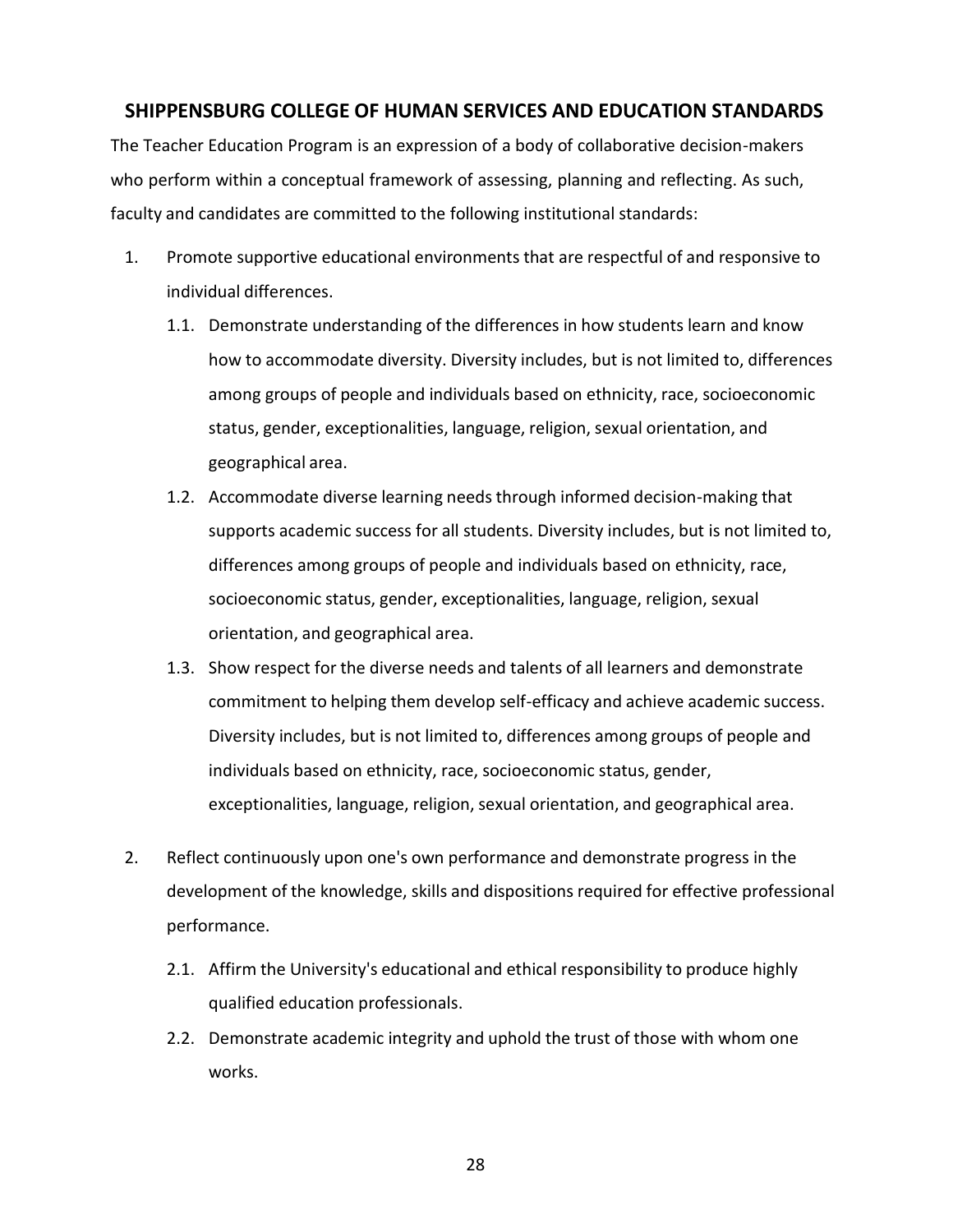- 2.3. Respond productively and respectfully to the responsibility of meeting professional standards, including state and national standards.
- 2.4. Demonstrate commitment to ethical practices as described in relevant institutional and professional codes of conduct.
- 2.5. Demonstrate professional and ethical responsibility through active engagement in the development of the knowledge, skills, and dispositions required to be an effective educator.
- 2.6. Demonstrate initiative in fulfilling program requirements and in seeking advice and feedback that support achievement of professional goals.
- 2.7. Respond positively to learning experiences and constructive feedback intended to improve professional knowledge, skills and dispositions.
- 2.8. Demonstrate qualities that characterize professional conduct in both university and clinical settings.
- 3. Demonstrate the use of best practices and technologies in order to positively impact the achievement of all learners.
- 4. Demonstrate the use of appropriate authentic assessments and analytical data to make informed decisions that impact learner achievement.
- 5. Collaborate with critical others in making informed decisions within educational contexts.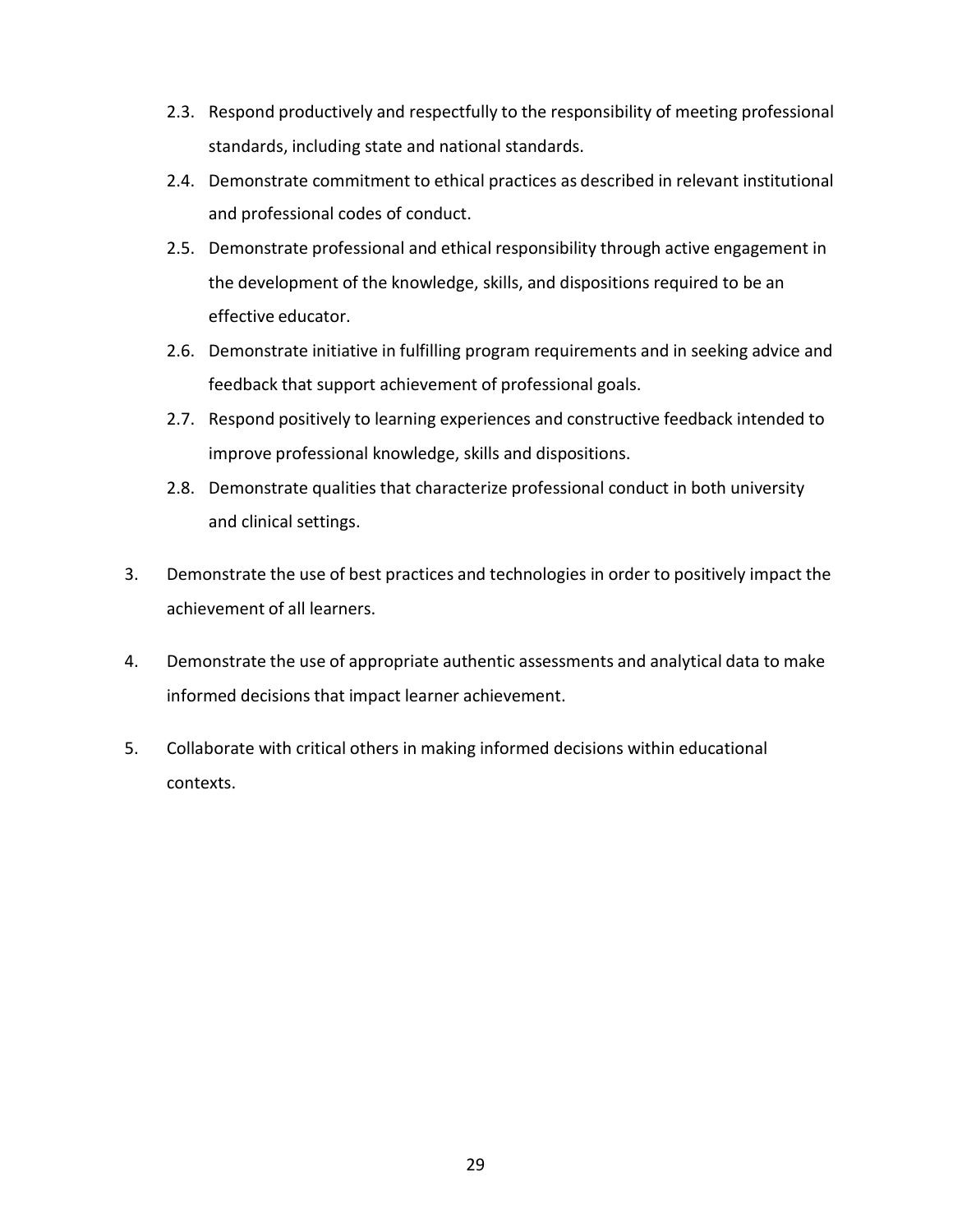### <span id="page-29-0"></span>**ASSOCIATION FOR MIDDLE LEVEL EDUCATORS STANDARDS**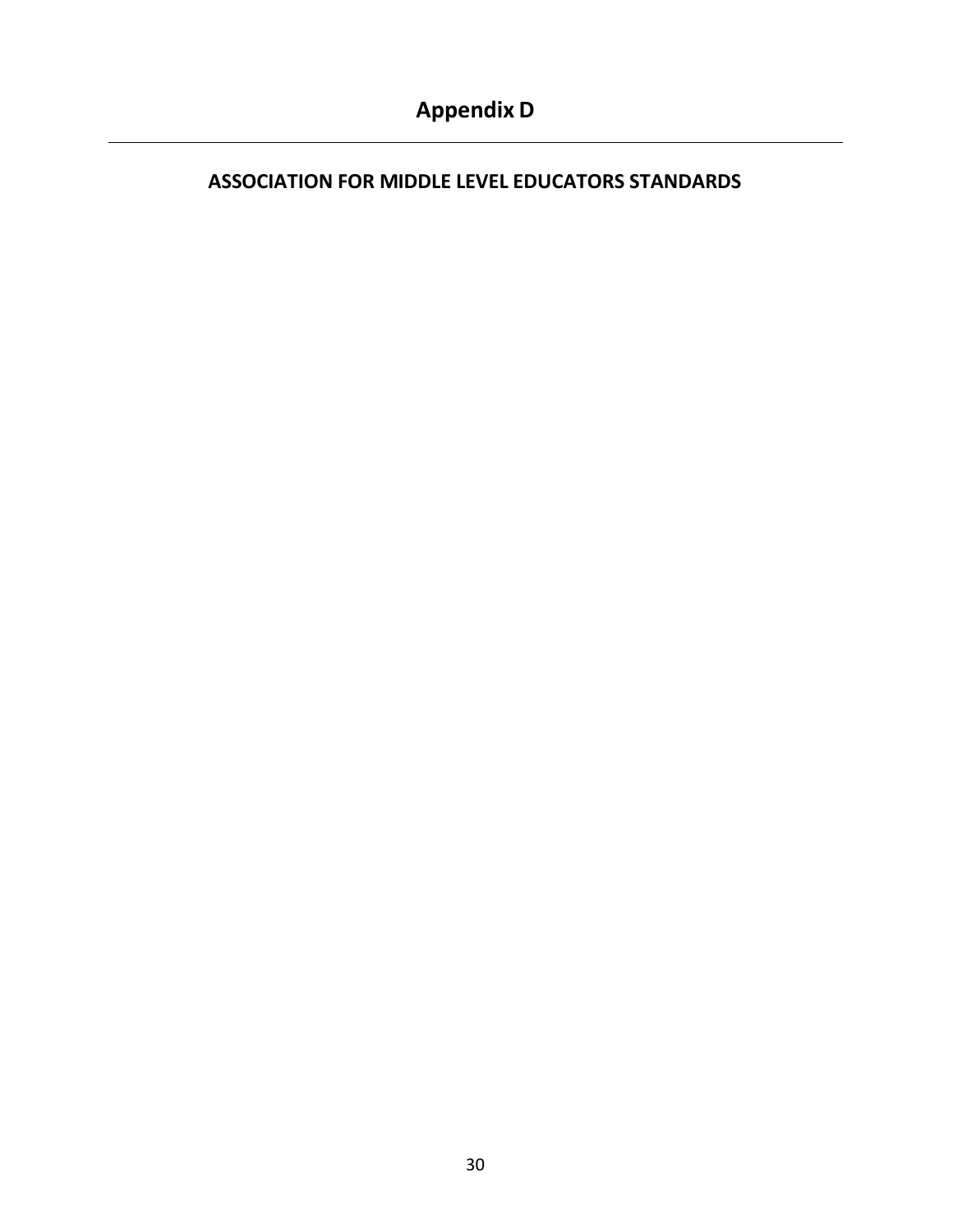### **NATIONAL MIDDLE SCHOOL ASSOCIATION INITIAL LEVEL TEACHER PREPARATION STANDARDS**

Program Standards for Middle Level Teacher Preparation

This document contains standards for middle level teacher candidates as they complete middle level teacher preparation programs at the initial level. Information regarding submission of middle level teacher preparation programs for review by National Middle School Association through the National Council for Accreditation of Teacher Education program review process is provided on the NCATE and NMSA web sites. [http://www.nmsa.org](http://www.nmsa.org/) [http://www.ncate.org](http://www.nmsa.org/) The program review coordinator for NMSA, Dr. Ken McEwin, can be reached at 828 262-2200 or [mcewinck@appstate.edu.](mailto:mcewinck@appstate.edu)

#### NATIONAL MIDDLE SCHOOL ASSOCIATION

#### PROGRAMMATIC STANDARDS FOR INITIAL MIDDLE LEVEL TEACHER PREPARATION

**All Young Adolescents:** The middle level standards interpret "all young adolescents" to be inclusive, comprising students of diverse ethnicity, race, language, religion, socioeconomic status, gender, sexual orientation, family composition, regional or geographic origin, and those with exceptional learning needs.

**Middle Level:** The grade levels included in "middle level" are determined by middle level teacher licensure regulations in each state, for example grades 4-9, 5-8, 6-9.

#### **PRINCIPLE A: THE LEARNER AND LEARNING**

#### **Standard 1: Young Adolescent Development:**

Middle level teacher candidates understand, use, and reflect on the major concepts, principles, theories, and research related to young adolescent development and use that knowledge in their practice. They demonstrate their ability to apply this knowledge when making curricular decisions, planning and implementing instruction, participating in middle level programs and practices, and providing healthy and effective learning environments for all young adolescents.

Element a. Knowledge of Young Adolescent Development: Middle level teacher candidates demonstrate a comprehensive knowledge of young adolescent development. They use this understanding of the intellectual, physical, social, emotional, and moral characteristics, needs, and interests of young adolescents to create healthy, respectful, supportive, and challenging learning environments for all young adolescents, including those whose language and cultures are different from their own.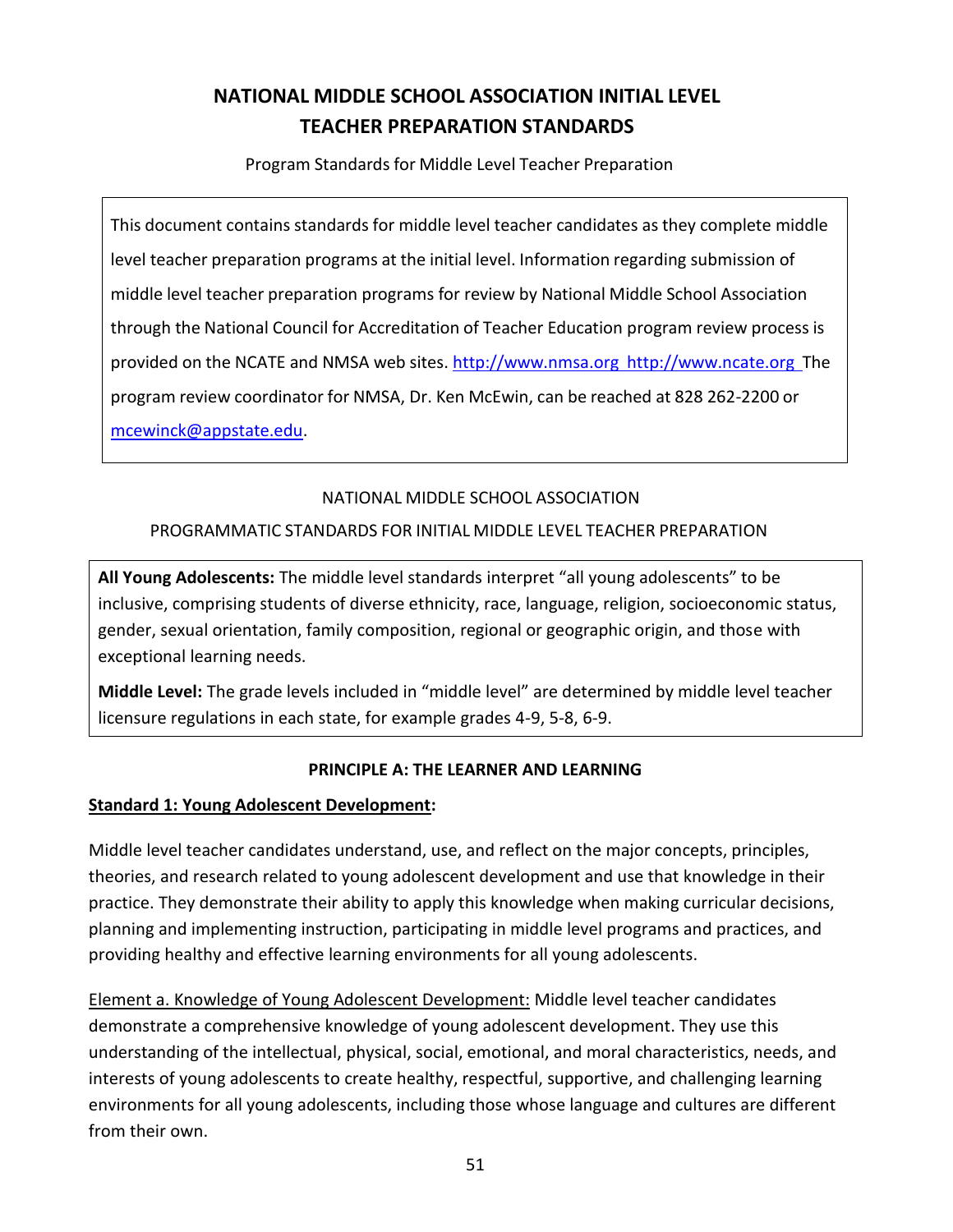Element b. Knowledge of the Implications of Diversity on Young Adolescent Development: Middle level teacher candidates demonstrate their understanding of the implications of diversity on the development of young adolescents. They implement curriculum and instruction that is responsive to young adolescents' local, national, and international histories, language/dialects, and individual identities (e.g., race, ethnicity, culture, age, appearance, ability, sexual orientation, socioeconomic status, family composition). They participate successfully in middle level practices that consider and celebrate the diversity of all young adolescents.

Element c. Implications of Young Adolescent Development for Middle Level Curriculum and Instruction. Middle level teacher candidates use their knowledge of young adolescent development when planning and implementing middle level curriculum and when selecting and using instructional strategies.

Element d. Implications of Young Adolescent Development for Middle Level Programs and Practices: Middle level teacher candidates apply their knowledge of young adolescent development when making decisions about their respective roles in creating and maintaining developmentally responsive learning environments. They demonstrate their ability to participate successfully in effective middle level school organizational practices such as interdisciplinary team organization and advisory programs.

| <b>UNACCEPTABLE</b>                                                                                                                                                                        | <b>ACCEPTABLE</b>                                                                                                                                                                                                    | <b>TARGET</b>                                                                                                                                                                                                                                                                                                                                                                      |
|--------------------------------------------------------------------------------------------------------------------------------------------------------------------------------------------|----------------------------------------------------------------------------------------------------------------------------------------------------------------------------------------------------------------------|------------------------------------------------------------------------------------------------------------------------------------------------------------------------------------------------------------------------------------------------------------------------------------------------------------------------------------------------------------------------------------|
| Middle level teacher<br>candidates understand the<br>importance of being<br>knowledgeable about young<br>adolescent development.                                                           | Middle level teacher<br>candidates demonstrate their<br>knowledge of the concepts,<br>principles, theories and<br>research about young<br>adolescent development.<br>They apply this knowledge in<br>their practice. | Middle level teacher candidates understand<br>and accurately interpret the concepts,<br>principles, theories and research about<br>young adolescent development.<br>They use this knowledge to deconstruct<br>classroom events and other experiences,<br>analyze how this information impacts<br>student learning, and modify their teaching<br>to reflect this new understanding. |
| Middle level teacher<br>candidates understand the<br>importance of creating and<br>maintaining safe learning<br>environments that promote<br>the development of young<br>adolescents.      | Middle level teacher<br>candidates create supportive<br>learning environments that<br>promote the healthy<br>development of diverse<br>populations of young<br>adolescents.                                          | Middle level teacher candidates create and<br>maintain safe and supportive learning<br>environments that promote the healthy<br>development of all young adolescents. They<br>create dynamic environments that<br>celebrate and incorporate the diversity<br>found within student populations.                                                                                     |
| Middle level teacher<br>candidates understand the<br>importance of using young<br>adolescent development<br>when selecting instructional<br>strategies and making<br>curricular decisions. | Middle level teacher<br>candidates assess the diverse<br>developmental levels of their<br>students and use this<br>information when selecting<br>instructional strategies and<br>making curricular decisions.        | Middle level teacher candidates assess the<br>diverse developmental levels of their<br>students and use this information<br>effectively when selecting instructional<br>strategies and making curricular decisions.<br>They reflect on their decisions and revise<br>their practice to enhance their teaching<br>effectiveness and to increase student<br>learning.                |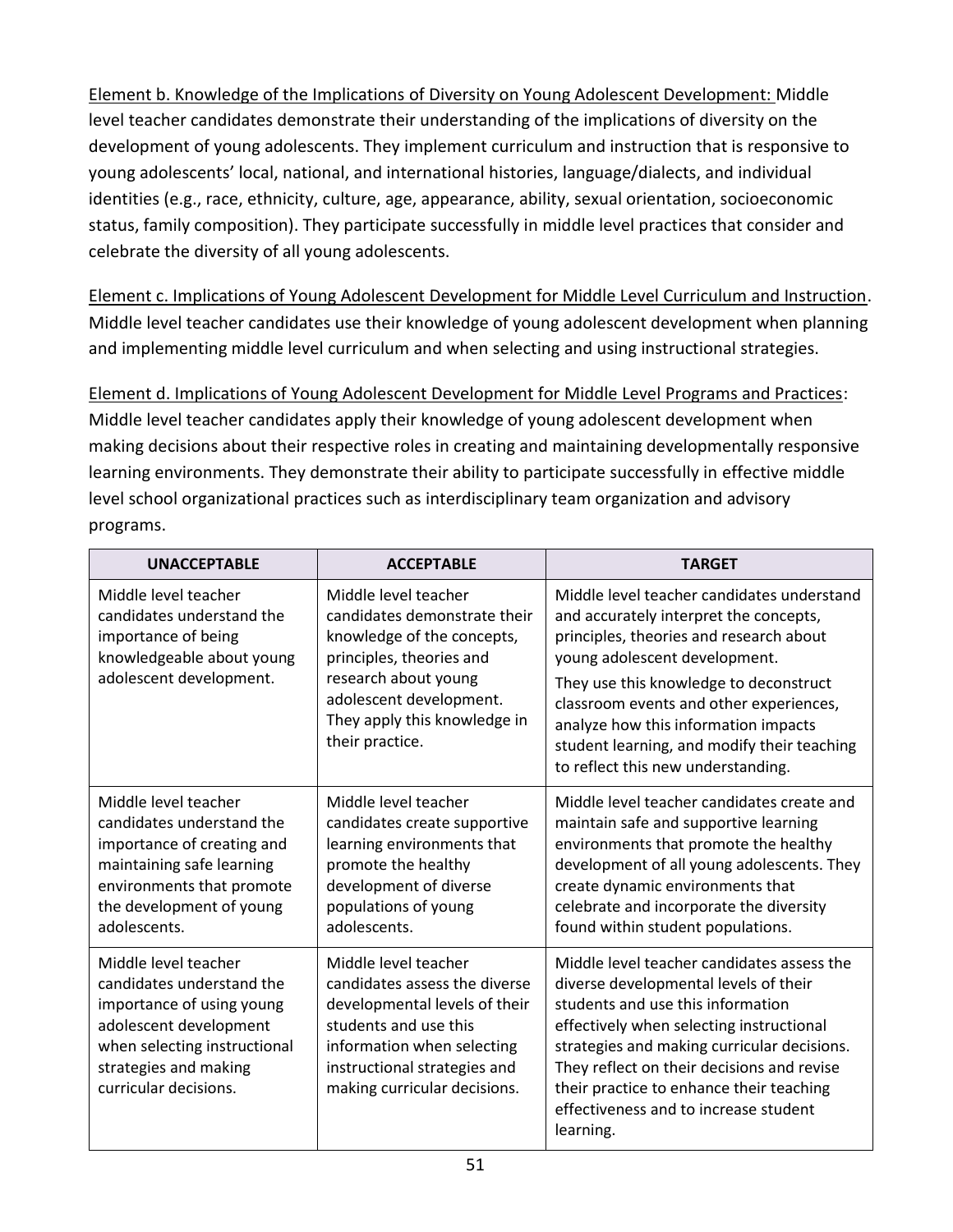| Middle level teacher<br>Middle level teacher<br>candidates articulate and<br>candidates demonstrate<br>apply their understanding of<br>awareness about the ways<br>the diversities of young<br>young adolescent<br>adolescent development as<br>development impacts school<br>they work successfully within<br>organizations and middle<br>middle level school<br>level programs and practices.<br>organizations and engage in<br>middle level programs and<br>practices. | Middle level teacher candidates articulate<br>and apply their understanding of school<br>organizations and the components of<br>middle level programs and practices. They<br>use this understanding to help ensure a<br>successful schooling experience for all<br>young adolescents (e.g., race, ethnicity,<br>culture, age, appearance, ability, sexual<br>orientation, socioeconomic status, family<br>composition). They use reflection to<br>improve their ability to be successful in<br>middle level programs and practices in a<br>variety of school organizational patterns. |
|---------------------------------------------------------------------------------------------------------------------------------------------------------------------------------------------------------------------------------------------------------------------------------------------------------------------------------------------------------------------------------------------------------------------------------------------------------------------------|---------------------------------------------------------------------------------------------------------------------------------------------------------------------------------------------------------------------------------------------------------------------------------------------------------------------------------------------------------------------------------------------------------------------------------------------------------------------------------------------------------------------------------------------------------------------------------------|
|---------------------------------------------------------------------------------------------------------------------------------------------------------------------------------------------------------------------------------------------------------------------------------------------------------------------------------------------------------------------------------------------------------------------------------------------------------------------------|---------------------------------------------------------------------------------------------------------------------------------------------------------------------------------------------------------------------------------------------------------------------------------------------------------------------------------------------------------------------------------------------------------------------------------------------------------------------------------------------------------------------------------------------------------------------------------------|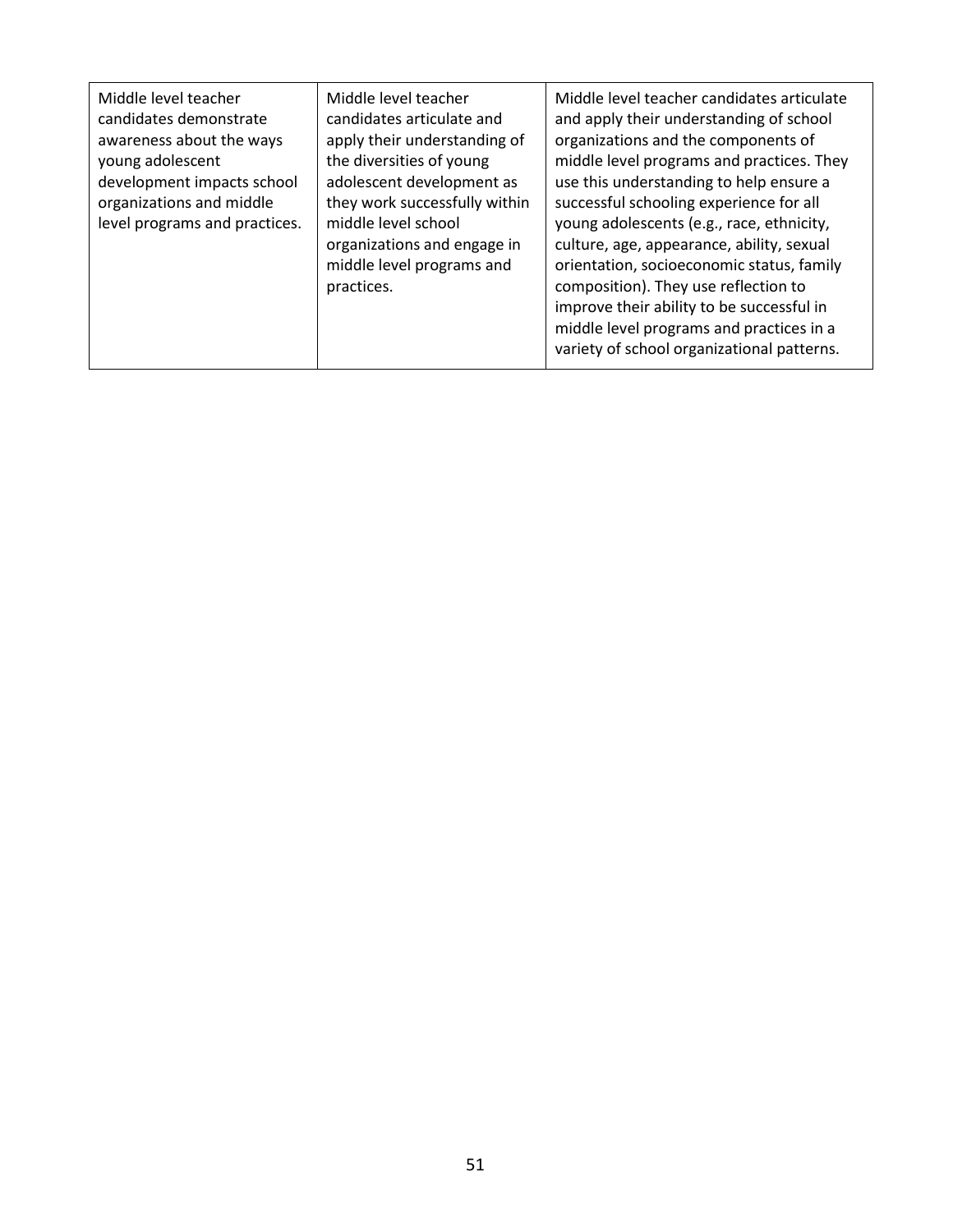#### **PRINCIPLE B: CONTENT**

#### **Standard 2: Middle Level Curriculum**

Middle level teacher candidates understand and use the central concepts, standards, research, and structures of content to plan and implement curriculum that develops all young adolescents' competence in subject matter. They use their knowledge and available resources to design, implement, and evaluate challenging, developmentally responsive curriculum that results in meaningful learning outcomes. Middle level teacher candidates demonstrate their ability to assist all young adolescents in understanding the interdisciplinary nature of knowledge*.* They design and teach curriculum that is responsive to all young adolescents' local, national, and international histories, language/dialects, and individual identities (e.g., race, ethnicity, culture, age, appearance, ability, sexual orientation, socioeconomic status, family composition).

Element a. Subject Matter Content Knowledge: Middle level teacher candidates demonstrate a depth and breadth of subject matter content knowledge in the subjects they teach (e.g., English/language arts, mathematics, reading, social studies, health, physical education, and family and consumer science). They incorporate information literacy skills and state-of-the-art technologies into teaching their subjects.

Element b. Middle Level Student Standards: Middle level teacher candidates use their knowledge of local, state, national, and common core standards to frame their teaching. They draw on their knowledge of these standards to design, implement, and evaluate developmentally responsive, meaningful, and challenging curriculum for all young adolescents.

Element c. Interdisciplinary Nature of Knowledge: Middle level teacher candidates demonstrate the interdisciplinary nature of knowledge by helping all young adolescents make connections among subject areas. They facilitate relationships among content, ideas, interests, and experiences by developing and implementing relevant, challenging, integrative, and exploratory curriculum. They provide learning opportunities that enhance information literacy (e.g., critical thinking, problem solving, evaluation of information gained) in their specialty fields (e.g., mathematics, social studies, health).

| <b>UNACCEPTABLE</b>                                                                                                                                                          | <b>ACCEPTABLE</b>                                                                                                                         | <b>TARGET</b>                                                                                                                                                                                                                                                                                                                                                                        |
|------------------------------------------------------------------------------------------------------------------------------------------------------------------------------|-------------------------------------------------------------------------------------------------------------------------------------------|--------------------------------------------------------------------------------------------------------------------------------------------------------------------------------------------------------------------------------------------------------------------------------------------------------------------------------------------------------------------------------------|
| Middle level teacher<br>candidates demonstrate<br>limited content knowledge in<br>the subjects they teach. They<br>do not pursue the acquisition<br>of additional knowledge. | Middle level teacher<br>candidates demonstrate depth<br>and breadth of subject matter<br>content knowledge in the<br>subjects they teach. | Middle level teacher candidates<br>demonstrate depth and breadth of<br>subject matter content knowledge in the<br>subjects they teach. They demonstrate<br>their understanding of the complexities<br>of the subject area disciplines, value<br>continued learning, and seek the<br>knowledge needed to improve the<br>effectiveness of their teaching for all<br>young adolescents. |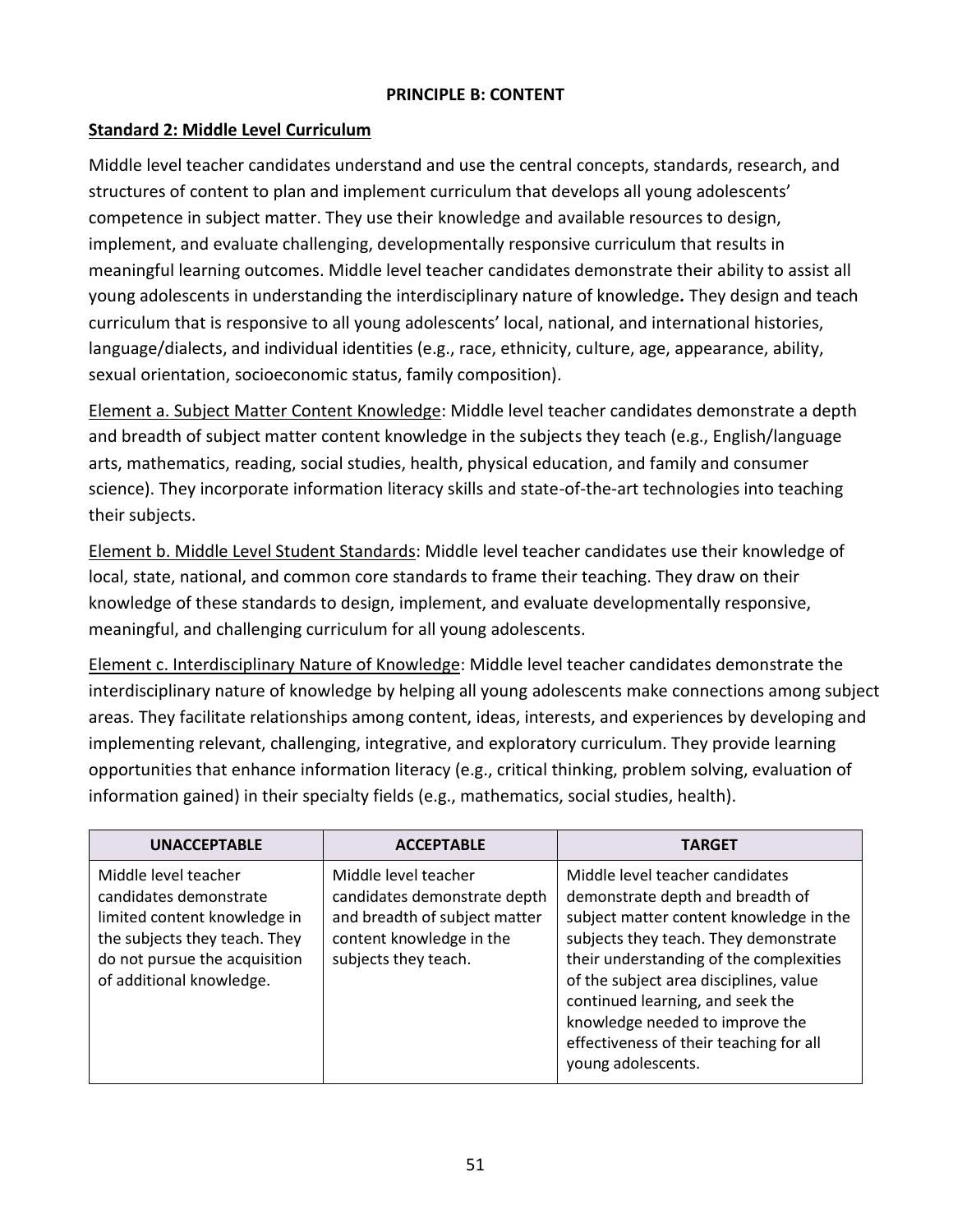| Middle level teacher<br>candidates recognize the<br>importance of using content<br>specific teaching and<br>assessment strategies.                | Middle level teacher<br>candidates demonstrate their<br>ability to use content specific<br>teaching and assessment<br>strategies and integrate<br>information literacy skills and<br>technologies into the subjects<br>they teach.                                             | Middle level teacher candidates<br>demonstrate their ability to analyze<br>content and assess the needs of their<br>students. They purposely select and<br>integrate teaching and assessment<br>strategies that include information<br>literacy skills and state-of-the-art<br>technologies for all students.                                                                |
|---------------------------------------------------------------------------------------------------------------------------------------------------|--------------------------------------------------------------------------------------------------------------------------------------------------------------------------------------------------------------------------------------------------------------------------------|------------------------------------------------------------------------------------------------------------------------------------------------------------------------------------------------------------------------------------------------------------------------------------------------------------------------------------------------------------------------------|
| Middle level teacher<br>candidates are aware of state,<br>national, and common core<br>standards for student learning.                            | Middle level teacher<br>candidates demonstrate their<br>knowledge of state, national,<br>and common core middle level<br>curriculum standards for<br>student learning. They use this<br>knowledge in their teaching.                                                           | Middle level teacher candidates<br>demonstrate their knowledge of state,<br>national, and common core middle level<br>curriculum standards for student<br>learning. They deconstruct the standards<br>to better understand their intent and<br>their effects on all young adolescents.<br>They align instructional goals and<br>student assessments with these<br>standards. |
| Middle level teacher<br>candidates recognize that<br>middle level curriculum should<br>be relevant, challenging,<br>integrative, and exploratory. | Middle level teacher<br>candidates develop and utilize<br>middle level curriculum that is<br>relevant, challenging,<br>integrative, and exploratory.                                                                                                                           | Middle level teacher candidates<br>demonstrate a commitment to and<br>advocacy for middle level curriculum<br>that is relevant, challenging, integrative,<br>and exploratory. They select, design,<br>evaluate, and modify curriculum in ways<br>that capitalize on the diverse learning<br>needs of all young adolescents.                                                  |
| Middle level teacher<br>candidates recognize the<br>importance of the<br>interdisciplinary nature of<br>knowledge.                                | Middle level teacher<br>candidates demonstrate an<br>understanding of the<br>interdisciplinary and<br>integrated nature of<br>knowledge and teach in ways<br>that enable young adolescents<br>to make connections among<br>subject areas, their interests,<br>and experiences. | Middle level teacher candidates<br>demonstrate an understanding of the<br>interdisciplinary and integrated nature<br>of knowledge. They provide credible<br>evidence that all their students make<br>authentic and meaningful connections<br>among subject areas, and their interests<br>and experiences.                                                                    |

#### **Standard 3: Middle Level Philosophy and School Organization**

Middle level teacher candidates understand the major concepts, principles, theories, and research underlying the philosophical foundations of developmentally responsive middle level programs and schools, and they work successfully within middle level organizational components.

Element a. Middle Level Philosophical Foundations: Middle level teacher candidates demonstrate an understanding of the philosophical foundations of developmentally responsive middle level programs and schools.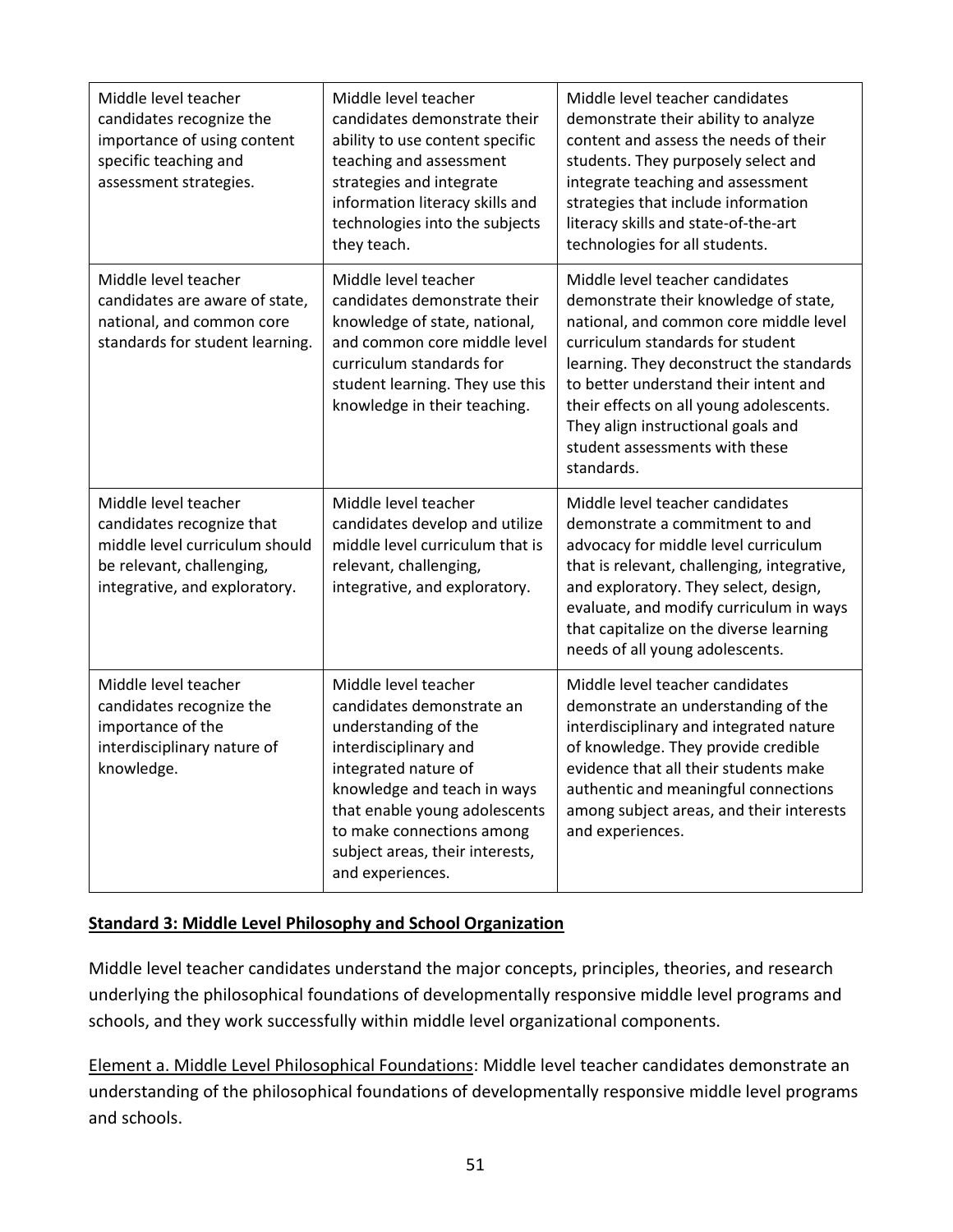Element b. Middle Level Organization and Best Practices: Middle level teacher candidates utilize their knowledge of the effective components of middle level programs and schools to foster equitable educational practices and to enhance learning for all students (e.g., race, ethnicity, culture, age, appearance, ability, sexual orientation, socioeconomic status, family composition). They demonstrate their ability to apply this knowledge and to function successfully within a variety of school organizational settings (e.g., grades K-8, 6-8, 7-12). Middle level teacher candidates perform successfully in middle level programs and practices such as interdisciplinary teaming, advisory programs, flexible block schedules, and common teacher planning time.

| <b>UNACCEPTABLE</b>                                                                                                                                                                      | <b>ACCEPTABLE</b>                                                                                                                                                                                                                                                                                                                                                                                                                                                                          | <b>TARGET</b>                                                                                                                                                                                                                                                                                                                                                                     |
|------------------------------------------------------------------------------------------------------------------------------------------------------------------------------------------|--------------------------------------------------------------------------------------------------------------------------------------------------------------------------------------------------------------------------------------------------------------------------------------------------------------------------------------------------------------------------------------------------------------------------------------------------------------------------------------------|-----------------------------------------------------------------------------------------------------------------------------------------------------------------------------------------------------------------------------------------------------------------------------------------------------------------------------------------------------------------------------------|
| Middle level teacher candidates<br>recognize the importance of the<br>philosophical and historical<br>foundations of developmentally<br>responsive middle level programs<br>and schools. | Middle level teacher candidates<br>demonstrate an understanding of<br>the knowledge base underlying<br>the philosophical and historical<br>foundations of developmentally<br>responsive middle level<br>education. They understand that<br>the implementation of successful<br>programs, practices, and schools<br>can occur in a variety of<br>organizational patterns that enroll<br>young adolescents (e.g., grade 6-<br>8, K-8, 7-12). They apply this<br>knowledge in their practice. | Middle level teacher candidates<br>advocate for and provide<br>leadership in the authentic<br>implementation of middle school<br>programs and practices,<br>understanding that these may<br>occur in a variety of organizational<br>patterns that enroll young<br>adolescents (e.g., grade 6-8, K-8,<br>$7-12$ ).                                                                 |
| Middle level teacher candidates<br>can describe developmentally<br>responsive practices.                                                                                                 | Middle level teacher candidates<br>articulate the rationale for<br>developmentally responsive and<br>socially equitable practices, and<br>they use this knowledge within<br>the context of the school setting.                                                                                                                                                                                                                                                                             | Middle level teacher candidates<br>articulate the rationale for<br>developmentally responsive and<br>socially equitable practices, and<br>they use this knowledge to foster<br>healthy adolescent development<br>within their practice. They assess<br>the effectiveness of middle level<br>components within the school<br>context and share that knowledge<br>when appropriate. |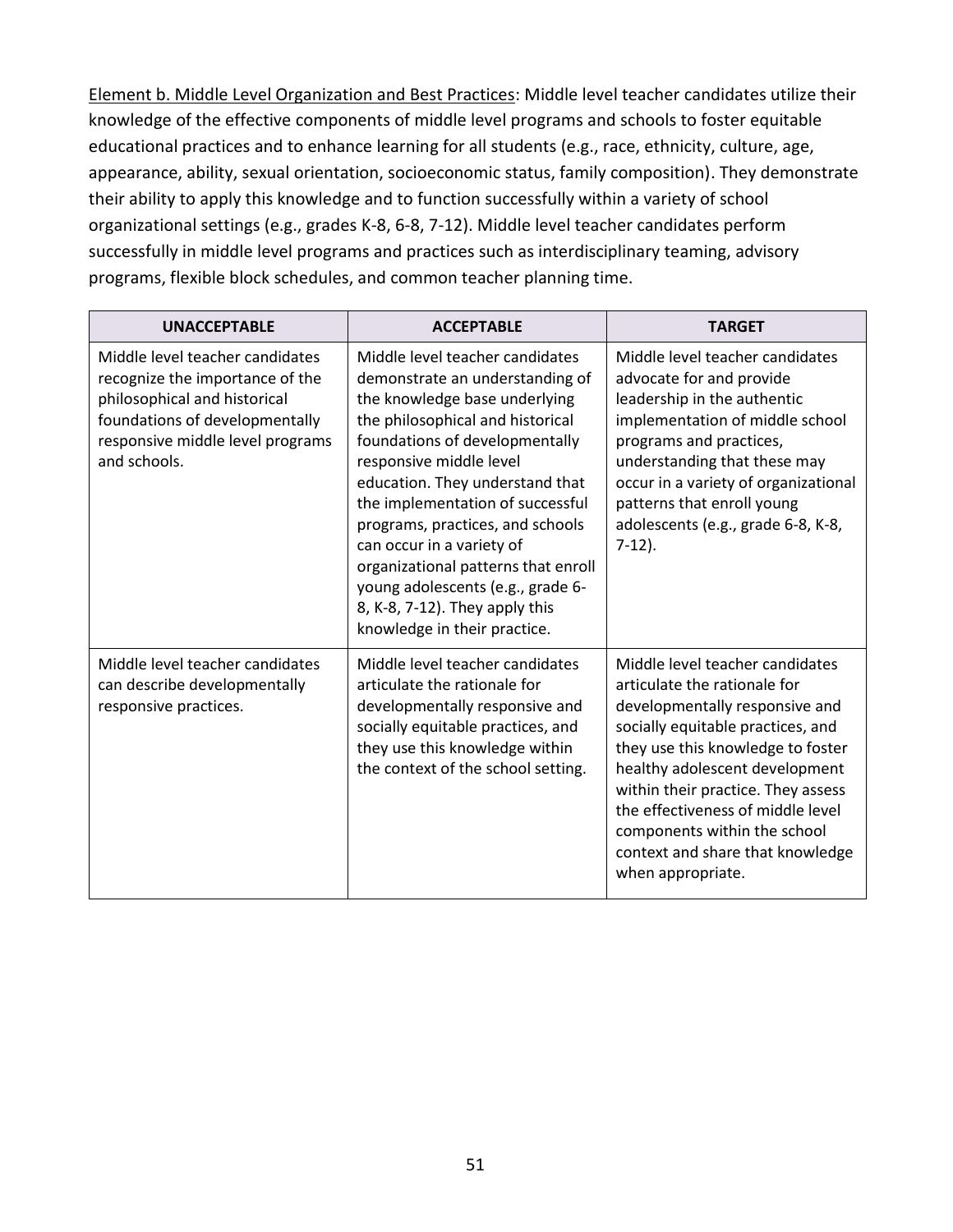#### **PRINCIPLE C: INSTRUCTIONAL PRACTICE**

#### **Standard 4: Middle Level Instruction and Assessment**

Middle level teacher candidates understand, use, and reflect on the major concepts, principles, theories, and research related to data-informed instruction and assessment. They employ a variety of developmentally appropriate instructional strategies, information literacy skills, and technologies to meet the learning needs of all young adolescents (e.g., race, ethnicity, culture, age, appearance, ability, sexual orientation, socioeconomic status, family composition).

Element a. Content Pedagogy: Middle level teacher candidates use their knowledge of instruction and assessment strategies that are especially effective in the subjects they teach.

Element b. Middle Level Instructional Strategies: Middle level teacher candidates employ a wide variety of effective teaching, learning, and assessment strategies. They use instructional strategies and technologies in ways that encourage exploration, creativity, and information literacy skills (e.g., critical thinking, problem solving, evaluation of information gained) so that young adolescents are actively engaged in their learning. They use instruction that is responsive to young adolescents' local, national, and international histories, language/dialects, and individual identities (e.g., race, ethnicity, culture, age, appearance, ability, sexual orientation, socioeconomic status, family composition).

Element c. Middle Level Assessment and Data-informed Instruction: Middle level teacher candidates develop and administer assessments and use them as formative and summative tools to create meaningful learning experiences by assessing prior learning, implementing effective lessons, reflecting on young adolescent learning, and adjusting instruction based on the knowledge gained.

Element d. Young Adolescent Motivation: Middle level teacher candidates demonstrate their ability to motivate all young adolescents and facilitate their learning through a wide variety of developmentally responsive materials and resources (e.g., technology, manipulative materials, information literacy skills, contemporary media). They establish equitable, caring, and productive learning environments for all young adolescents.

| <b>UNACCEPTABLE</b>                                                                                                       | <b>ACCEPTABLE</b>                                                                                                                                                               | <b>TARGET</b>                                                                                                                                                                                                                                                  |
|---------------------------------------------------------------------------------------------------------------------------|---------------------------------------------------------------------------------------------------------------------------------------------------------------------------------|----------------------------------------------------------------------------------------------------------------------------------------------------------------------------------------------------------------------------------------------------------------|
| Middle level teacher candidates<br>can articulate a variety of<br>content specific teaching and<br>assessment strategies. | Middle level teacher candidates<br>demonstrate their knowledge of<br>content specific teaching and<br>assessment strategies by using<br>them successfully in their<br>teaching. | Middle level teacher candidates<br>demonstrate their knowledge of<br>content specific teaching and<br>assessment strategies, use a wide<br>variety of them in their teaching, and<br>modify their use based on the unique<br>learning needs of their students. |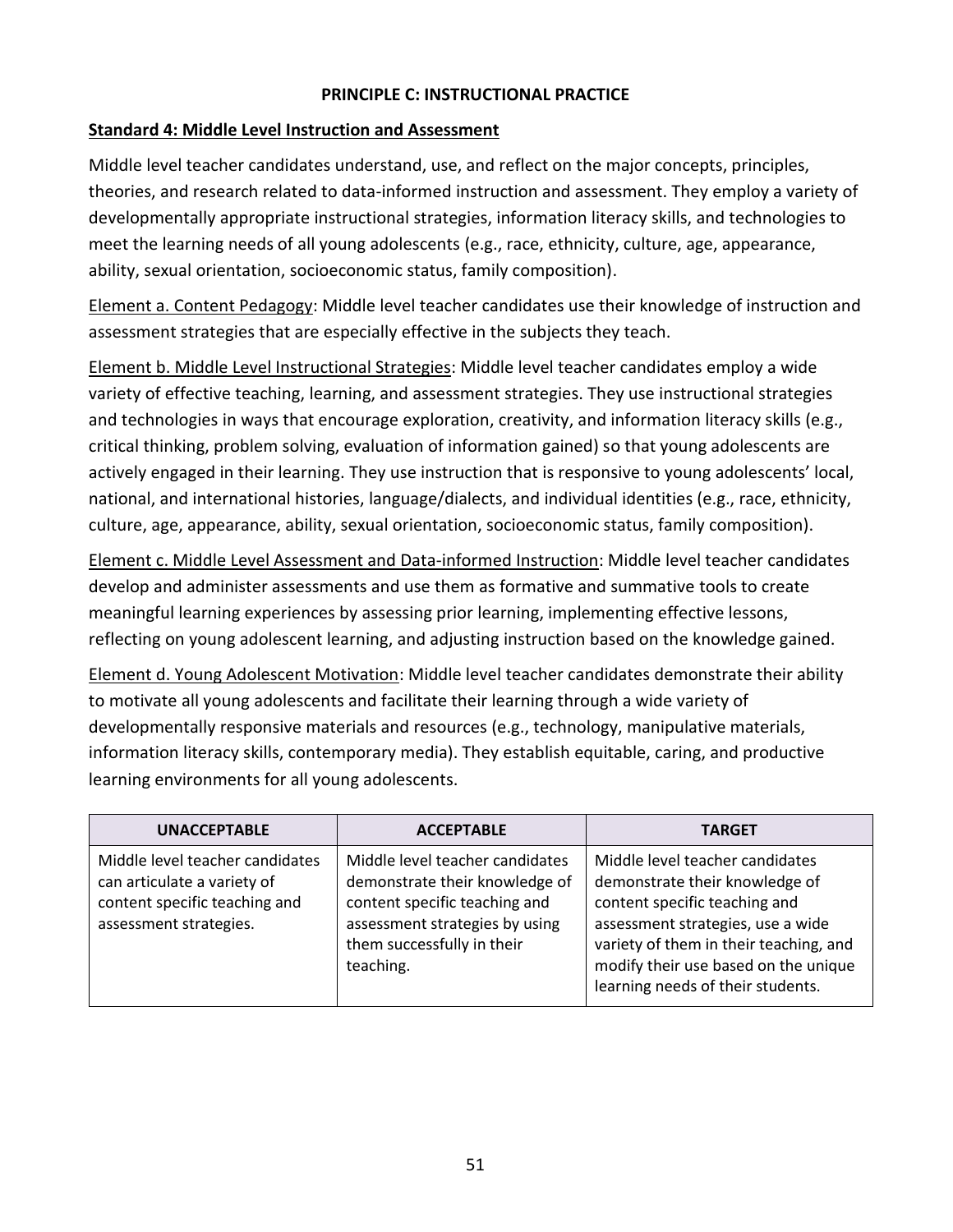| Middle level teacher candidates<br>understand the importance of<br>creating learning experiences<br>that are developmentally<br>responsive and that engage<br>young adolescents. | Middle level teacher candidates<br>create challenging, culturally<br>sensitive, and developmentally<br>responsive learning experiences<br>that encourage exploration,<br>creativity, and information<br>literacy skills (e.g., critical<br>thinking, problem solving,<br>evaluation of information<br>gained).                                                                                                                             | In collaboration with students,<br>colleagues, and other stakeholders,<br>middle level teacher candidates create<br>challenging, culturally sensitive, and<br>developmentally responsive learning<br>experiences that encourage<br>exploration, creativity, and<br>information literacy skills (e.g., critical<br>thinking, problem solving, evaluation<br>of information gained).                                                                                                                                                         |
|----------------------------------------------------------------------------------------------------------------------------------------------------------------------------------|--------------------------------------------------------------------------------------------------------------------------------------------------------------------------------------------------------------------------------------------------------------------------------------------------------------------------------------------------------------------------------------------------------------------------------------------|--------------------------------------------------------------------------------------------------------------------------------------------------------------------------------------------------------------------------------------------------------------------------------------------------------------------------------------------------------------------------------------------------------------------------------------------------------------------------------------------------------------------------------------------|
| Middle level teacher candidates<br>recognize the importance of<br>formative and summative<br>assessment in effective<br>instruction.                                             | Middle level teacher candidates<br>understand the multiple roles of<br>assessment and use this<br>knowledge to create formative<br>and summative tools. They use<br>assessment data to inform their<br>instruction (e.g., adjust pace,<br>differentiate for individuals,<br>create meaningful learning<br>experiences, and implement<br>effective lessons).                                                                                | Middle level teacher candidates<br>collaborate with students and<br>colleagues to select and create a wide<br>variety of formative and summative<br>assessments. They analyze the data to<br>evaluate their practice and inform<br>their instruction (e.g., adjust pace,<br>differentiate for individuals, create<br>meaningful learning experiences, and<br>implement effective lessons).                                                                                                                                                 |
| Middle level teacher candidates<br>understand the importance of<br>motivating young adolescents.                                                                                 | Middle level teacher candidates<br>demonstrate their ability to<br>motivate young adolescents.<br>They facilitate student learning<br>through developmentally<br>responsive materials and<br>resources (e.g., technology,<br>manipulative materials,<br>information literacy skills,<br>contemporary media).                                                                                                                               | Middle level teacher candidates<br>facilitate student learning through a<br>wide variety of developmentally<br>responsive materials and resources<br>(e.g., technological resources and<br>contemporary media). They employ a<br>process of self-analysis and<br>collaboration with students and<br>colleagues to determine the impact of<br>their instruction on student<br>motivation and learning, and they<br>adjust their teaching accordingly.                                                                                       |
| Middle level teacher candidates<br>understand the importance of<br>establishing a productive<br>learning environment.                                                            | Middle level teacher candidates<br>demonstrate their ability to<br>increase student motivation for<br>learning by establishing<br>productive learning<br>environments for all young<br>adolescents (e.g., one that is<br>equitable, inclusive, and caring;<br>that employs research- based<br>methodologies; fosters trusting<br>relationships; sets rigorous<br>academic expectations; and<br>includes the skilled use of<br>technology). | Middle level teacher candidates<br>collaborate with colleagues, family<br>members, and others to increase<br>motivation to learn among all young<br>adolescents. They emphasize intrinsic<br>and extrinsic student motivation by<br>establishing productive learning<br>environments for all students (e.g.,<br>one that is equitable, inclusive, and<br>caring; that employs research- based<br>methodologies; fosters trusting<br>relationships; sets rigorous academic<br>expectations; and includes the skilled<br>use of technology). |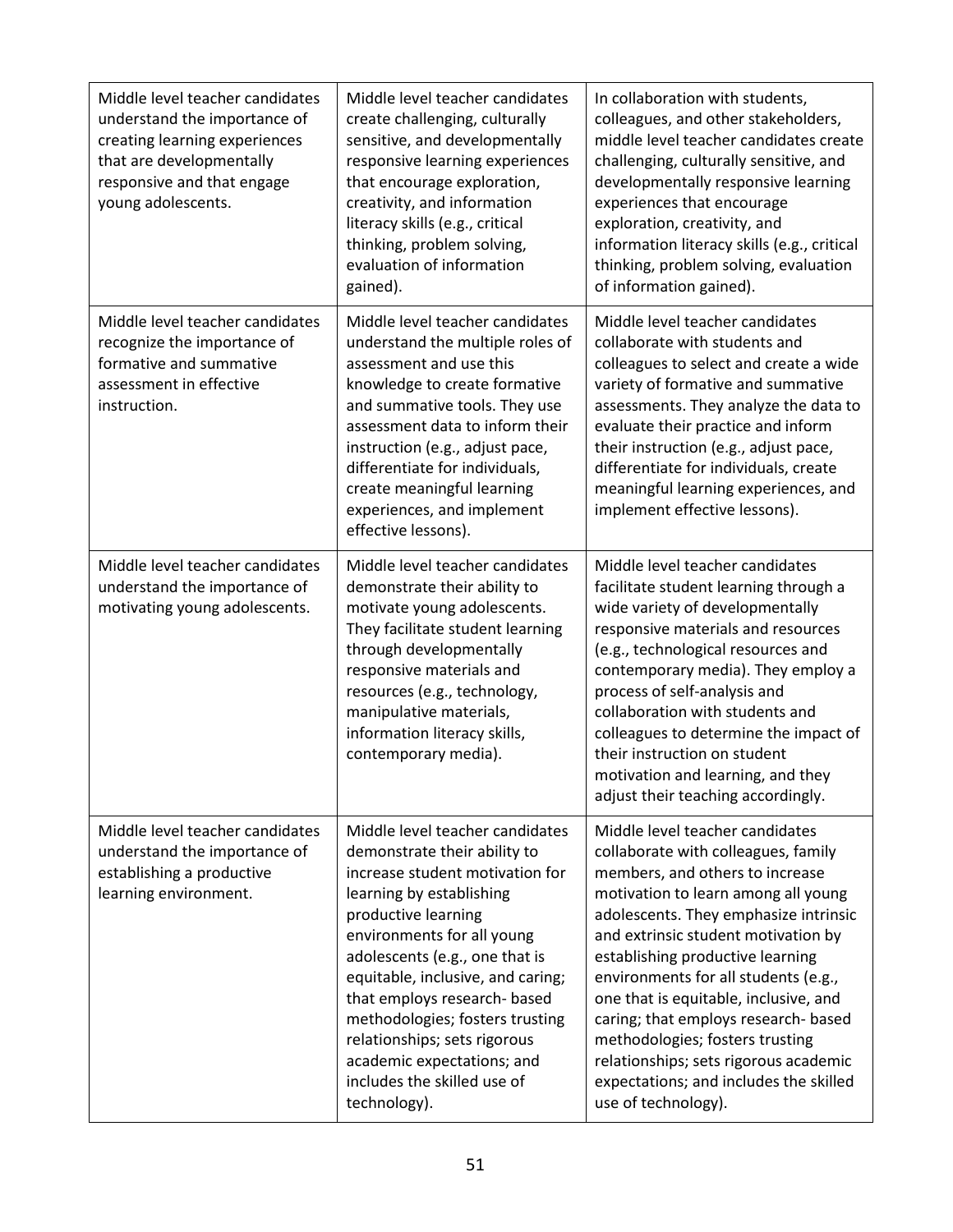#### **PRINCIPLE D: PROFESSIONAL RESPONSIBILITIES**

#### **Standard 5: Middle Level Professional Roles**

Middle level teacher candidates understand their complex roles as teachers of young adolescents. They engage in practices and behaviors that develop their competence as middle level professionals. They are informed advocates for young adolescents and middle level education, and work successfully with colleagues, families, community agencies, and community members. Middle level teacher candidates demonstrate positive dispositions and engage in ethical professional behaviors.

Element a. Professional Roles of Middle Level Teachers: Middle level teacher candidates understand, reflect on, and are successful in their unique roles as middle level professionals (e.g., members of teaching teams and advisors to young adolescents).

Element b. Advocacy for Young Adolescents and Developmentally Responsive Schooling Practices: Middle level teacher candidates serve as advocates for all young adolescents and for developmentally responsive schooling practices. They are informed advocates for effective middle level educational practices and policies, and use their professional leadership responsibilities to create equitable opportunities for all young adolescents in order to maximize their students' learning.

Element c. Working with Family Members and Community Involvement: Middle level teacher candidates understand and value the ways diverse family structures and cultural backgrounds influence and enrich learning. They communicate and collaborate with all family members and community partners, and participate in school and community activities. They engage in practices that build positive, collaborative relationships with families from diverse cultures and backgrounds (e.g., race, ethnicity, culture, age, appearance, ability, sexual orientation, socioeconomic status, family composition).

Element d. Dispositions and Professional Behaviors: Middle level teacher candidates demonstrate positive orientations toward teaching young adolescents and model high standards of ethical behavior and professional competence. They are continuous, collaborative learners who demonstrate knowledgeable, reflective, critical perspectives on their teaching.

| <b>UNACCEPTABLE</b>                                                                                                                                                                | <b>ACCEPTABLE</b>                                                                                                                                                                                                                                                                                                                                                                                               | TARGET                                                                                                                                                                                                                                                                                                                                                                                                                                                                                            |
|------------------------------------------------------------------------------------------------------------------------------------------------------------------------------------|-----------------------------------------------------------------------------------------------------------------------------------------------------------------------------------------------------------------------------------------------------------------------------------------------------------------------------------------------------------------------------------------------------------------|---------------------------------------------------------------------------------------------------------------------------------------------------------------------------------------------------------------------------------------------------------------------------------------------------------------------------------------------------------------------------------------------------------------------------------------------------------------------------------------------------|
| Middle level teacher<br>candidates can articulate the<br>basic components of middle<br>level education, including the<br>importance of collaborative<br>processes such as teaming. | Middle level teacher candidates<br>demonstrate the components of<br>middle level education and<br>understand the interdependent<br>relationships among all professionals<br>who serve young adolescents (e.g.,<br>interdisciplinary teams, school<br>counselors, social service workers,<br>home-school coordinators, and<br>community agencies). They<br>participate as members of student<br>support systems. | Middle level teacher candidates<br>understand collaborative theories and<br>processes and the interdependent<br>relationships among all professionals<br>who serve young adolescents (e.g.,<br>interdisciplinary teams, school<br>counselors, social service workers,<br>home-school coordinators, and<br>community agencies). They initiate<br>opportunities to collaborate with<br>other professionals in ways that<br>support and strengthen teaming<br>practices and collaborative processes. |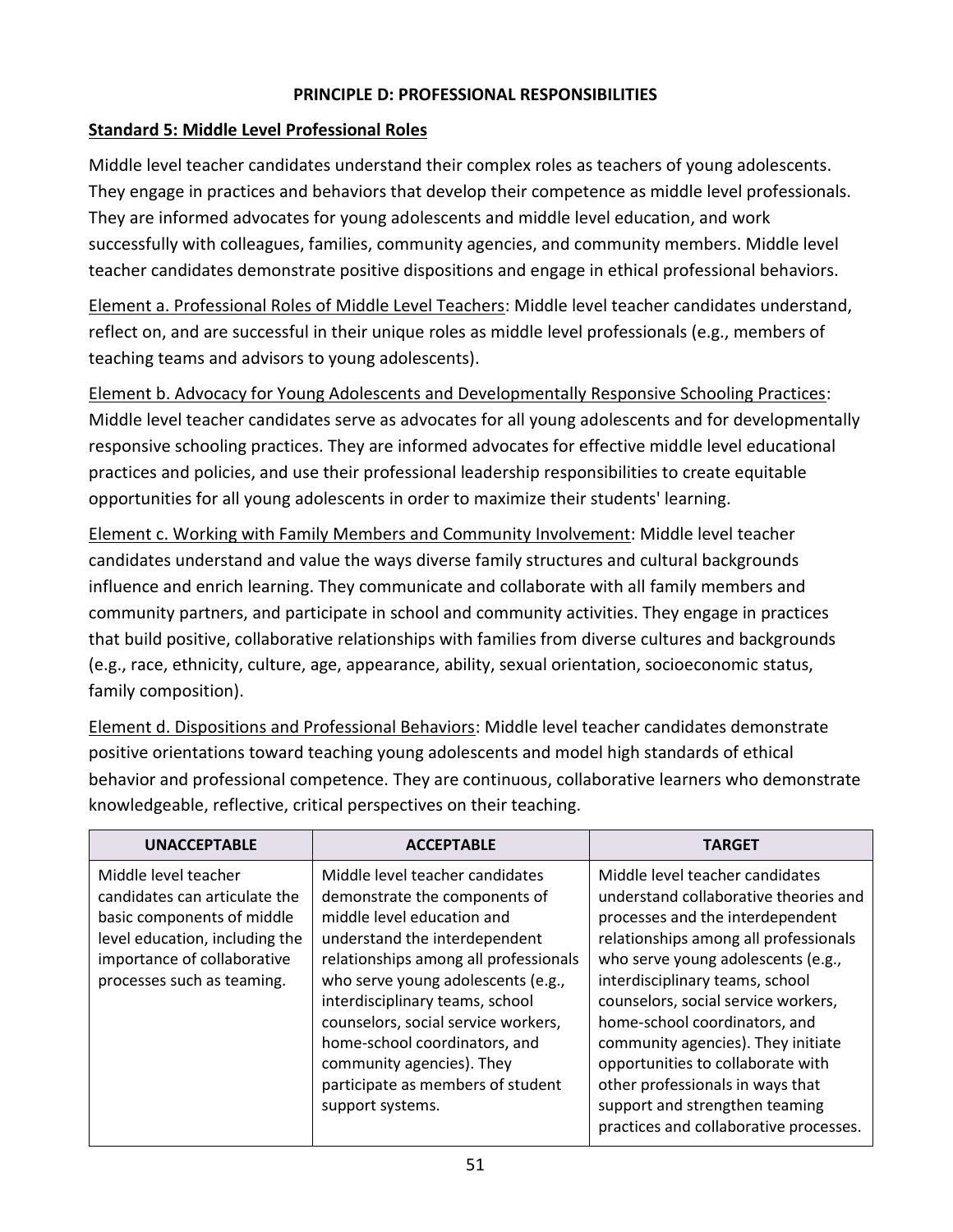| Middle level teacher<br>candidates recognize the<br>importance of advocating for<br>young adolescents and<br>middle level education. | Middle level teacher candidates<br>advocate for young adolescents and<br>middle level education (e.g., school<br>personnel and family members).                                                                                                                  | Middle level teacher candidates<br>demonstrate knowledge of advocacy<br>theories and skills. They advocate for<br>young adolescents and middle level<br>education in a variety of settings (e.g.,<br>school, community, youth-serving<br>organizations, legislative bodies,<br>policy makers).      |
|--------------------------------------------------------------------------------------------------------------------------------------|------------------------------------------------------------------------------------------------------------------------------------------------------------------------------------------------------------------------------------------------------------------|-----------------------------------------------------------------------------------------------------------------------------------------------------------------------------------------------------------------------------------------------------------------------------------------------------|
| Middle level teacher<br>candidates recognize the<br>importance of working with<br>family and community<br>members.                   | Middle level teacher candidates can<br>articulate the knowledge base<br>related to working collaboratively<br>with family and community<br>members. They communicate with<br>parents and community members to<br>improve education for all young<br>adolescents. | Middle level teacher candidates value<br>family diversity and cultural<br>backgrounds and capitalize on those<br>assets in their teaching. They initiate<br>collaboration with parents and<br>community members to improve<br>education and to promote the well-<br>being of all young adolescents. |
| Middle level teacher<br>candidates can articulate the<br>importance of ethical<br>behavior and professional<br>competence.           | Middle level teacher candidates<br>demonstrate appropriate ethical<br>behaviors and professional<br>competence. They recognize the<br>impact of their behaviors on young<br>adolescents.                                                                         | Middle level teacher candidates<br>understand the impact they have on<br>young adolescents and colleagues.<br>They take responsibility for modeling<br>appropriate ethical behaviors and<br>high levels of professional<br>competence.                                                              |
| Middle level teacher<br>candidates recognize the<br>importance of professional<br>development opportunities.                         | Middle level teacher candidates<br>engage in professional development<br>opportunities that extend their<br>knowledge and skills.                                                                                                                                | Middle level teacher candidates self-<br>assess their professional<br>development needs and take<br>initiatives to seek out and participate<br>in opportunities that address them.                                                                                                                  |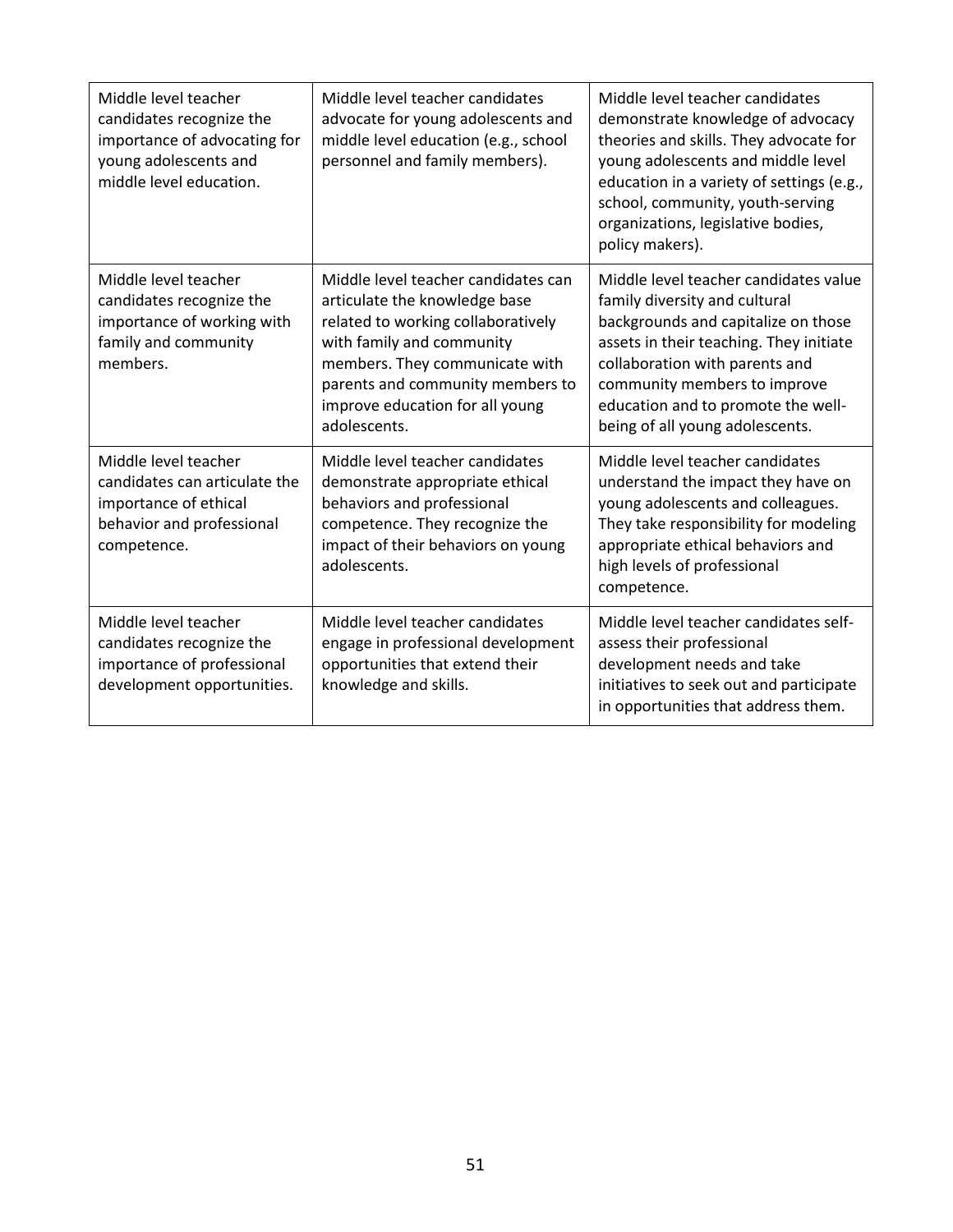### <span id="page-40-0"></span>**Appendix E**

#### **STUDENT TEACHER FORM**

Pennsylvania Statewide 430 Evaluation Form for Student Professional Knowledge and Practice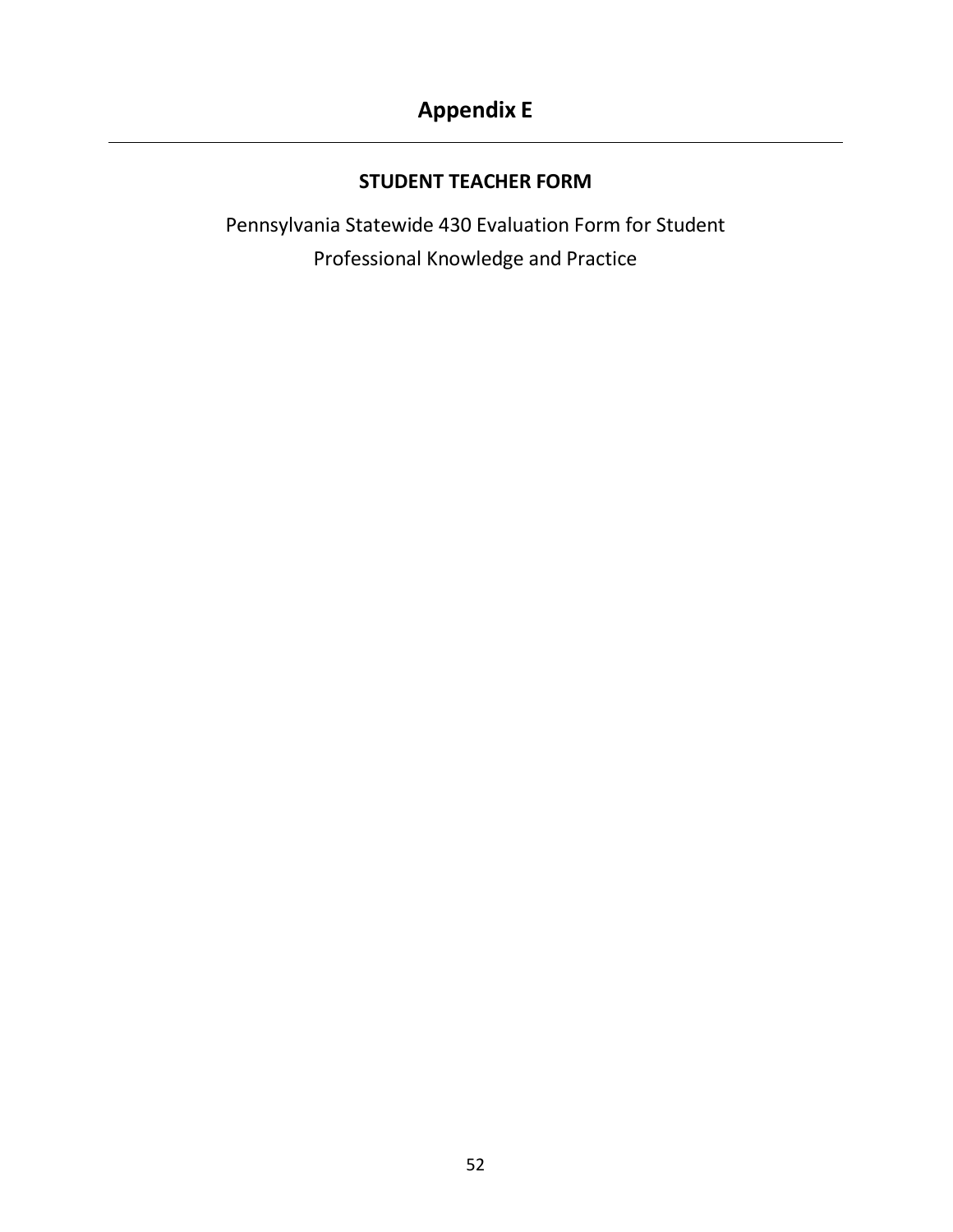#### **Pennsylvania Statewide Evaluation Form for Student Professional Knowledge and Practice**

| Student's Last Name                        | First | Middle                 | Social Security Number                                                                                                                                                                                                                                                                                                                                   |
|--------------------------------------------|-------|------------------------|----------------------------------------------------------------------------------------------------------------------------------------------------------------------------------------------------------------------------------------------------------------------------------------------------------------------------------------------------------|
| Subject(s) Taught                          |       |                        | Grade Level                                                                                                                                                                                                                                                                                                                                              |
| experience.                                |       |                        | This form is to serve as a permanent record of a student teacher's professional performance evaluation during a specific time<br>period based on specific criteria. This form must be used at least twice during the 12-week (minimum) student teaching                                                                                                  |
|                                            |       | PERFORMANCE EVALUATION |                                                                                                                                                                                                                                                                                                                                                          |
|                                            |       |                        | Directions: Examine all sources of evidence provided by the student teacher and bear in mind the aspects of                                                                                                                                                                                                                                              |
| gain the signature of the student teacher. |       |                        | teaching for each of the four categories used in this form. Check the appropriate aspects of student teaching, and<br>indicate the sources of evidence used to determine the evaluation of the results in each category. Assign an<br>evaluation for each of the four categories and then assign an overall evaluation of performance. Sign the form and |

**Category I: Planning and Preparation – Student teacher demonstrates thorough knowledge of content and pedagogicalskills** in planning and preparation, student teacher makes plans and sets goals based on the content to be taught/learned, their **knowledge of assigned students and their instructional context.**

**Alignment: 354.33. (1)***(i)***(A), (B), (C), (G), (H)**

Student Teacher's performance appropriately demonstrates:

- Knowledge of content AMLE 2a , 2c
- Knowledge of pedagogy AMLE 1a, 3a, 4d
- Knowledge of Pennsylvania's K-12 Academic Standards AMLE 2b
- Knowledge of students and how to use this knowledge to impart instruction AMLE 1a, 1c
- Use of resources, materials, or technology available through the school or district AMLE 4a, 4b
- Instructional goals that show a recognizable sequence with adaptations for individual student needs AMLE 1b
- Assessments of student learning aligned to the instructional goals and adapted as required for student needs AMLE 4c
- Use of educational psychological principles/theories in the construction of lesson plans and setting instructional goals AMLE 1c, 1d, 2c

**Sources of Evidence** (Check all that apply and include dates, types/titles and number)

Lesson/Unit Plans

Assessment Materials

□ Resources/Materials/Technology

- □ Student Teacher Interviews □ Classroom Observations <u></u>
- -
- Information About Students \_

Resource Documents  $\Box$  Other  $\Box$ 

| Category                            | <b>Exemplary 3 Points</b>                                                               | <b>Superior 2 Points</b>                                                            | <b>Satisfactory 1 Point</b>                                                          | <b>Unsatisfactory 0 Points</b>                                                                                      |
|-------------------------------------|-----------------------------------------------------------------------------------------|-------------------------------------------------------------------------------------|--------------------------------------------------------------------------------------|---------------------------------------------------------------------------------------------------------------------|
| <b>Criteria for Rating</b>          | The candidate consistently and<br>thoroughly demonstrates<br>indicators of performance. | The candidate usually and<br>extensively demonstrates<br>indicators of performance. | The candidate sometimes and<br>adequately demonstrates<br>indicators of performance. | The candidate rarely or never<br>and inappropriately or<br>superficially demonstrates<br>indicators of performance. |
| Rating<br>(Indicate V)              |                                                                                         |                                                                                     |                                                                                      |                                                                                                                     |
| <b>Justification for Evaluation</b> |                                                                                         |                                                                                     |                                                                                      |                                                                                                                     |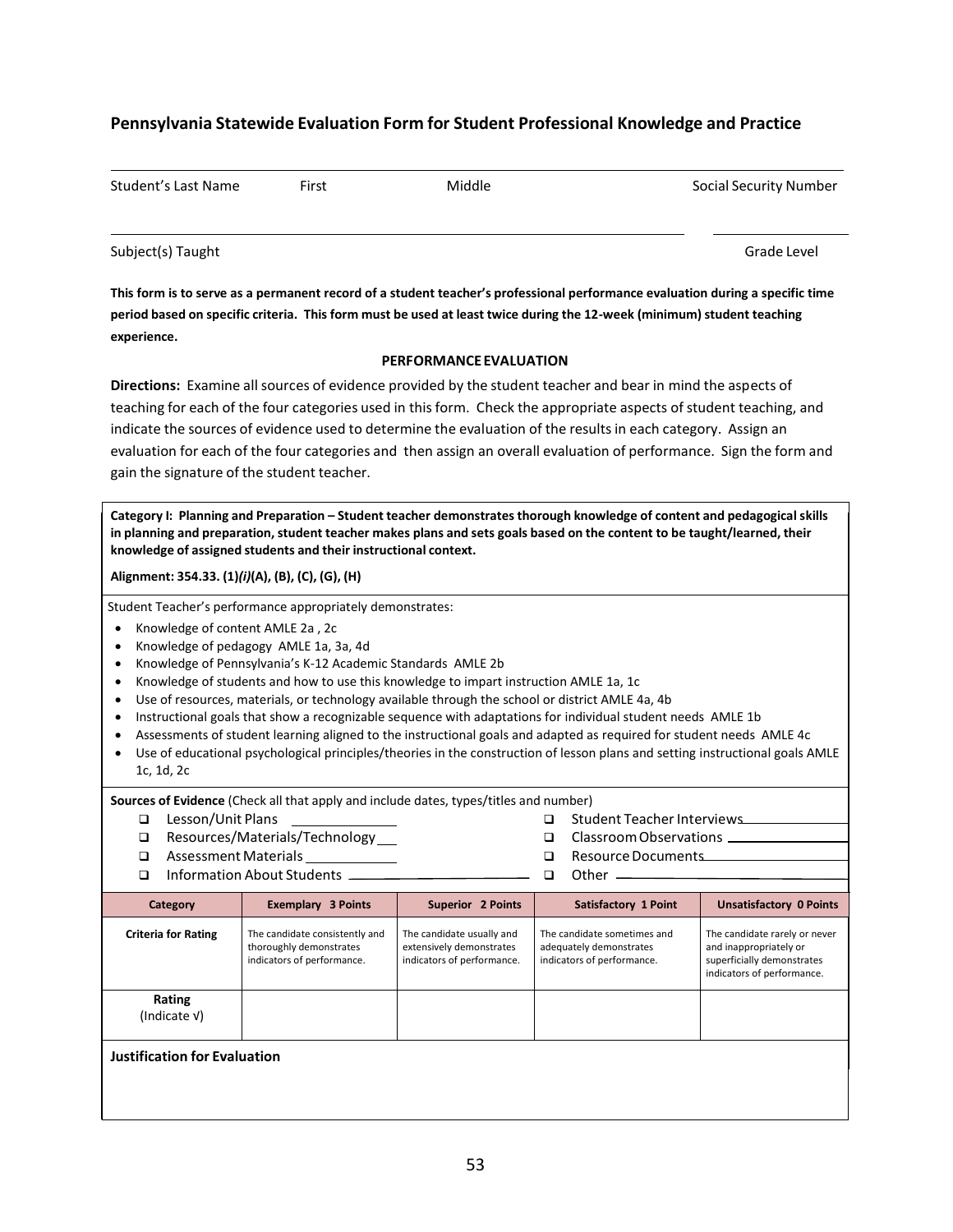Student's Last Name First First Middle Middle Social Security Number

**Category II: Classroom Environment – Student teacher establishes and maintains a purposeful and equitable environment** for learning, in which students feel safe, valued, and respected, by instituting routines and by setting clear expectations for **student behavior.**

**Alignment: 354.33. (1)***(i)***(E), (B)**

Student Teacher's performance appropriately demonstrates:

- Expectations for student achievement with value placed on the quality of student work AMLE 2b, 2c
- Attention to equitable learning opportunities for students AMLE 1b, 3b, 4d
- Appropriate interactions between teacher and students and among students AMLE 5a
- Effective classroom routines and procedures resulting in little or no loss of instructional time AMLE 4a
- Clear standards of conduct and effective management of student behavior AMLE 1c
- Appropriate attention given to safety in the classroom to the extent that it is under the control of the student teacher AMLE 1b
- Ability to establish and maintain rapport with students AMLE 5d

**Sources of Evidence** (Check all that apply and include dates, types/titles, and number)

- Classroom Observations Visual Technology
- 
- □ Student Teacher Interviews □ Other
- 
- □ Informal Observations/Visits <u>National Buseau Density Besources/Materials/Technology/Space</u>
- **Category Exemplary 3 Points Superior 2 Points Satisfactory 1 Point Unsatisfactory 0 Points Criteria for Rating** The candidate *consistently* and *thoroughly* demonstrates indicators of performance. The candidate *usually* and *extensively* demonstrates indicators of performance. The candidate *sometimes* and *adequately* demonstrates indicators of performance. The candidate *rarely* or *never* and *inappropriately or superficially* demonstrates indicators of performance. **Rating** (Indicate √) **Justification for Evaluation**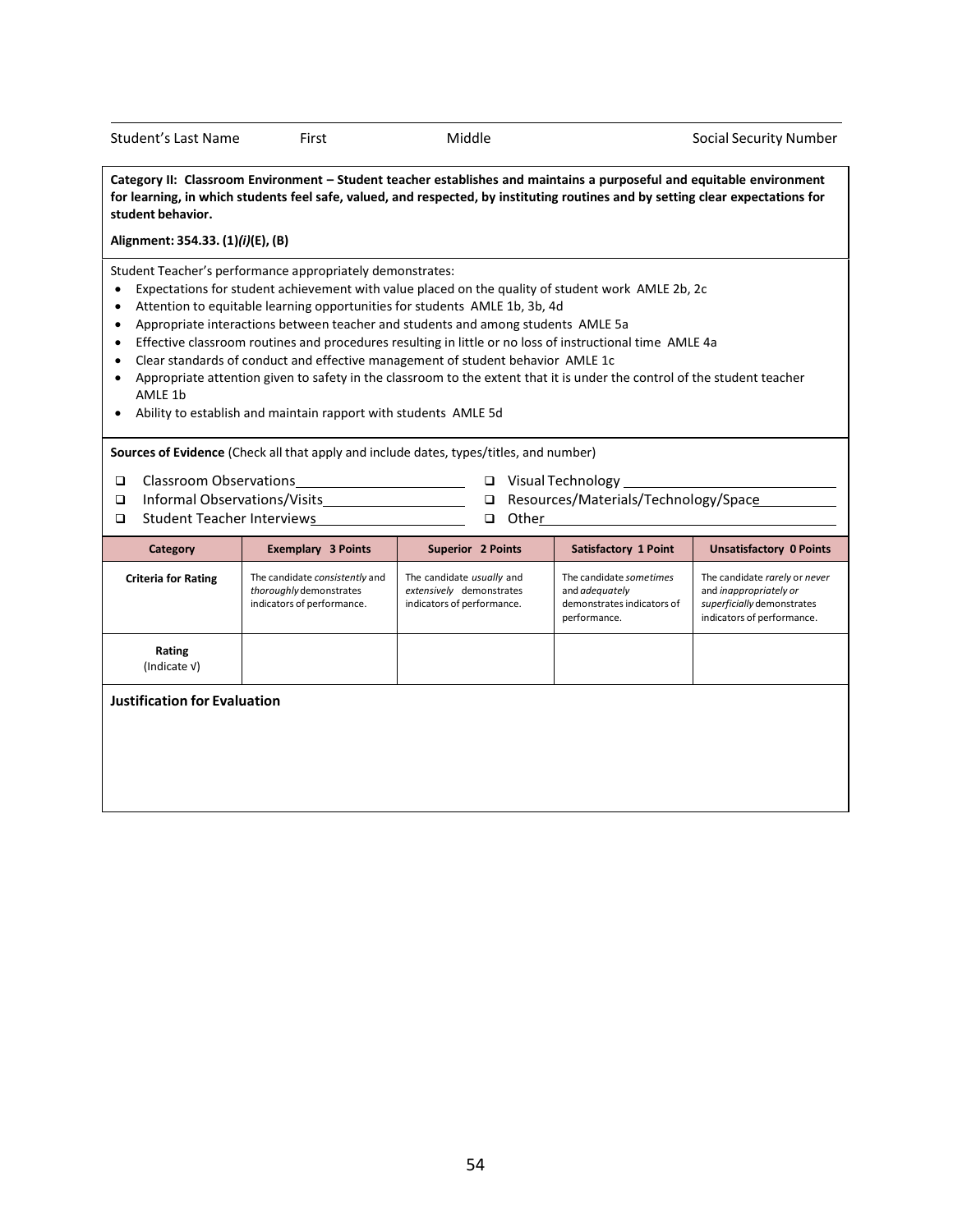Category III - Student teacher, through knowledge of content and their pedagogy and skill in delivering instruction engages **students in learning by using a variety of instructionalstrategies. Alignment: 354.33. (1)***(i)***(D),(F),(G)** Student Teacher's performance appropriately demonstrates: • Knowledge of content and pedagogical theory through their instructional delivery AMLE 2a, 4a, 4d • Instructional goals reflecting Pennsylvania K-12 standards AMLE 2b Communication of procedures and clear explanations of content AMLE 4a, 4b Instructional goals that show a recognizable sequence, clear student expectations, and adaptations for individual student needs • AMLE 4b Use of questioning and discussion strategies that encourage many students to participate AMLE 4b Engagement of students in learning and adequate pacing of instruction AMLE 4b, 4d Feedback to students on their learning AMLE 1d, 4a, 4c Use of informal and formal assessments to meet learning goals and to monitor student learning AMLE 4a, 4b, 4c Flexibility and responsiveness in meeting the learning needs of students AMLE 4c, 4d • Integration of disciplines within the educational curriculum AMLE 2c **Sources of Evidence** (Check all that apply and include dates, types/titles, or number) □ Classroom Observations □ □ Informal Observations/Visits \_\_\_\_\_\_\_\_\_\_\_\_\_\_\_ □ Student Work □ Assessment Materials \_ □ Student Teacher Interview <u>\_\_\_\_\_</u> **Student Assignment Sheets**  Instructional Resources/Materials/Technology  $\Box$   $\Box$  Other **Category Exemplary 3 Points Superior 2 Points Satisfactory 1 Point Unsatisfactory 0 Points Criteria for Rating** The candidate *consistently* and *thoroughly* demonstrates indicators of performance. The candidate *usually* and *extensively* demonstrates indicators of performance. The candidate *sometimes* and *adequately* demonstrates indicators of performance. The candidate *rarely* or *never* and *inappropriately or superficially* demonstrates indicators of performance.

**Justification for Evaluation**

Rating (Indicate √)

55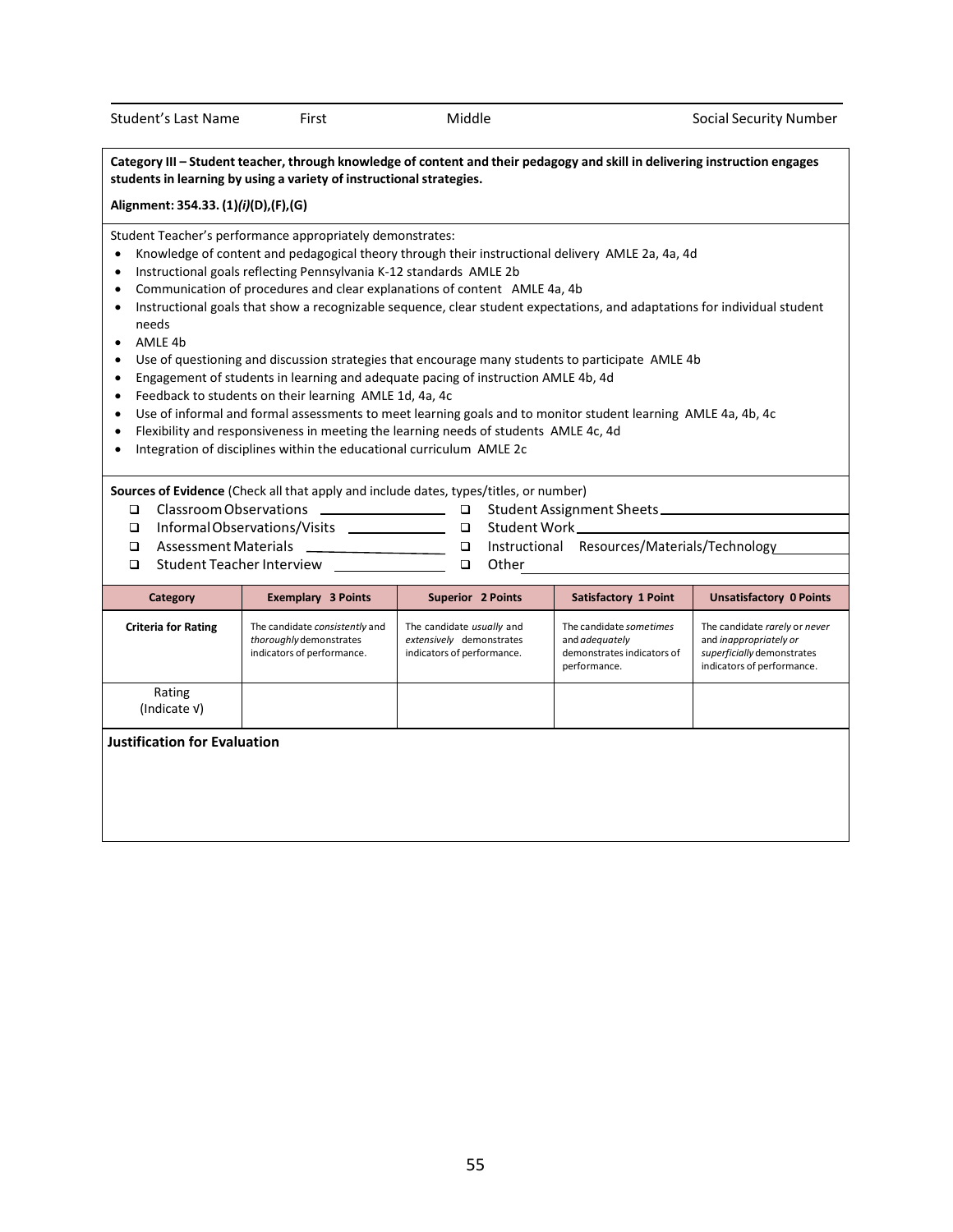#### Category IV - Student teacher demonstrates qualities that characterize a professional person in aspects that occur in and **beyond the classroom/building.**

**Alignment: 354.33. (1)***(i)***(I),(J)**

Student Teacher's performance appropriately demonstrates:

- Knowledge of school and district procedures and regulations related to attendance, punctuality and the like AMLE 5a
- Knowledge of school or district requirements for maintaining accurate records and communicating with families AMLE 3a; 5C
- Knowledge of school and/or district events AMLE 5c
- Knowledge of district or college's professional growth and development opportunities AMLE 5d
- Integrity and ethical behavior, professional conduct as stated in Pennsylvania Code of Professional Practice and Conduct for Educators; and local, state, and federal, laws and regulations AMLE 5d
- Effective communication, both oral and written with students, colleagues, paraprofessionals, related service personnel, and administrators AMLE 5c
- Ability to cultivate professional relationships with school colleagues AMLE 5a
- Knowledge of Commonwealth requirements for continuing professional development and licensure AMLE 5d

**Sources of Evidence** (Check all that apply and include dates, types/titles, or number)

- □ Classroom Observations
- InformalObservations/Visits Student Work
- 
- 

**Student Assignment Sheets Student Assignment Sheets** 

- Assessment Materials Instructional Resources/Materials/Technology
- Student TeacherInterviews Other
- □ Written Documentation

| Category                            | <b>Exemplary 3 Points</b>                                                               | <b>Superior 2 Points</b>                                                            | <b>Satisfactory 1 Point</b>                                                                    | <b>Unsatisfactory 0 Points</b>                                                                                      |
|-------------------------------------|-----------------------------------------------------------------------------------------|-------------------------------------------------------------------------------------|------------------------------------------------------------------------------------------------|---------------------------------------------------------------------------------------------------------------------|
| <b>Criteria for Rating</b>          | The candidate consistently and<br>thoroughly demonstrates<br>indicators of performance. | The candidate usually and<br>extensively demonstrates<br>indicators of performance. | The candidate sometimes<br>and <i>adequately</i><br>demonstrates indicators of<br>performance. | The candidate rarely or never<br>and inappropriately or<br>superficially demonstrates<br>indicators of performance. |
| Rating<br>(Indicate V)              |                                                                                         |                                                                                     |                                                                                                |                                                                                                                     |
| <b>Justification for Evaluation</b> |                                                                                         |                                                                                     |                                                                                                |                                                                                                                     |
|                                     |                                                                                         |                                                                                     |                                                                                                |                                                                                                                     |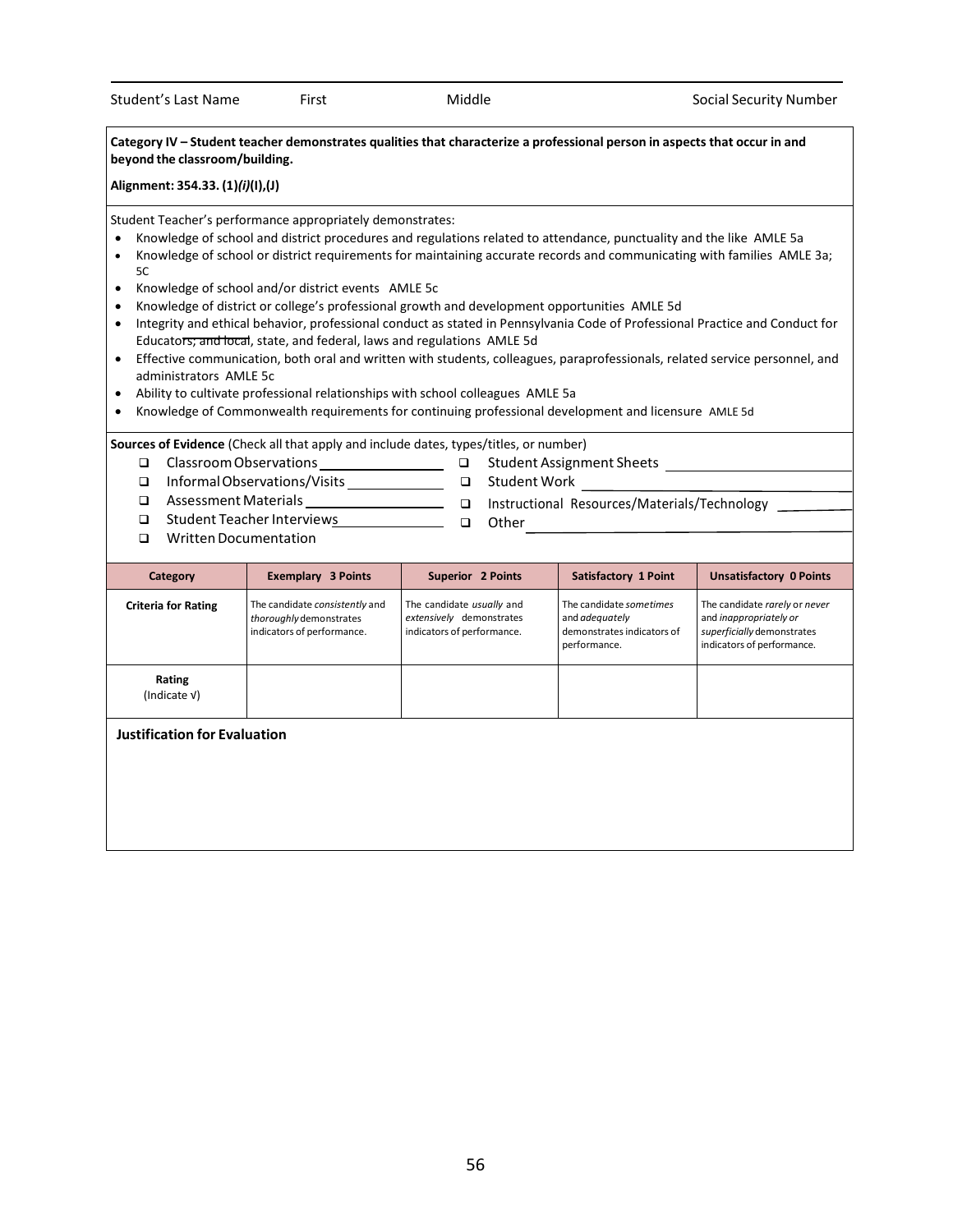| Student's Last Name | First | Middle | Social Security Number |
|---------------------|-------|--------|------------------------|
|                     |       |        |                        |

| <b>Overall Rating</b>               |                                                                                         |                                                                                     |                                                                                         |                                                                                                                     |
|-------------------------------------|-----------------------------------------------------------------------------------------|-------------------------------------------------------------------------------------|-----------------------------------------------------------------------------------------|---------------------------------------------------------------------------------------------------------------------|
| Category                            | <b>Exemplary (Minimum of</b><br>12 Points)                                              | Superior (Minimum of 8<br>Points)                                                   | <b>Satisfactory (Minimum</b><br>of 4 Points)                                            | <b>Unsatisfactory (0 Points)</b>                                                                                    |
| <b>Criteria for Rating</b>          | The candidate consistently<br>and thoroughly demonstrates<br>indicators of performance. | The candidate usually and<br>extensively demonstrates<br>indicators of performance. | The candidate sometimes<br>and adequately<br>demonstrates indicators of<br>performance. | The candidate rarely or never<br>and inappropriately or<br>superficially demonstrates<br>indicators of performance. |
| Rating<br>(Indicate V)              |                                                                                         |                                                                                     |                                                                                         |                                                                                                                     |
| <b>Justification for Evaluation</b> |                                                                                         |                                                                                     |                                                                                         |                                                                                                                     |
|                                     |                                                                                         |                                                                                     |                                                                                         |                                                                                                                     |

Note: This assessment instrument must be used a minimum of two times. **A satisfactory rating (1) in each of the 4** categories, resulting in a minimum total of at least (4) points, must be achieved on the final summative rating to **favorably complete this assessment.**

**Justification for Overall Rating:**

| Student's Last Name          | First                        | Middle | <b>Social Security Number</b>                                                                                                                                                                                                  |
|------------------------------|------------------------------|--------|--------------------------------------------------------------------------------------------------------------------------------------------------------------------------------------------------------------------------------|
|                              |                              |        |                                                                                                                                                                                                                                |
| District/IU                  | School                       |        | Interview/Conference Date                                                                                                                                                                                                      |
| School Year: 1988 March 2014 | Term: ______________________ |        |                                                                                                                                                                                                                                |
| <b>REQUIRED SIGNATURES</b>   |                              |        |                                                                                                                                                                                                                                |
|                              |                              |        |                                                                                                                                                                                                                                |
|                              |                              |        | Date: the contract of the contract of the contract of the contract of the contract of the contract of the contract of the contract of the contract of the contract of the contract of the contract of the contract of the cont |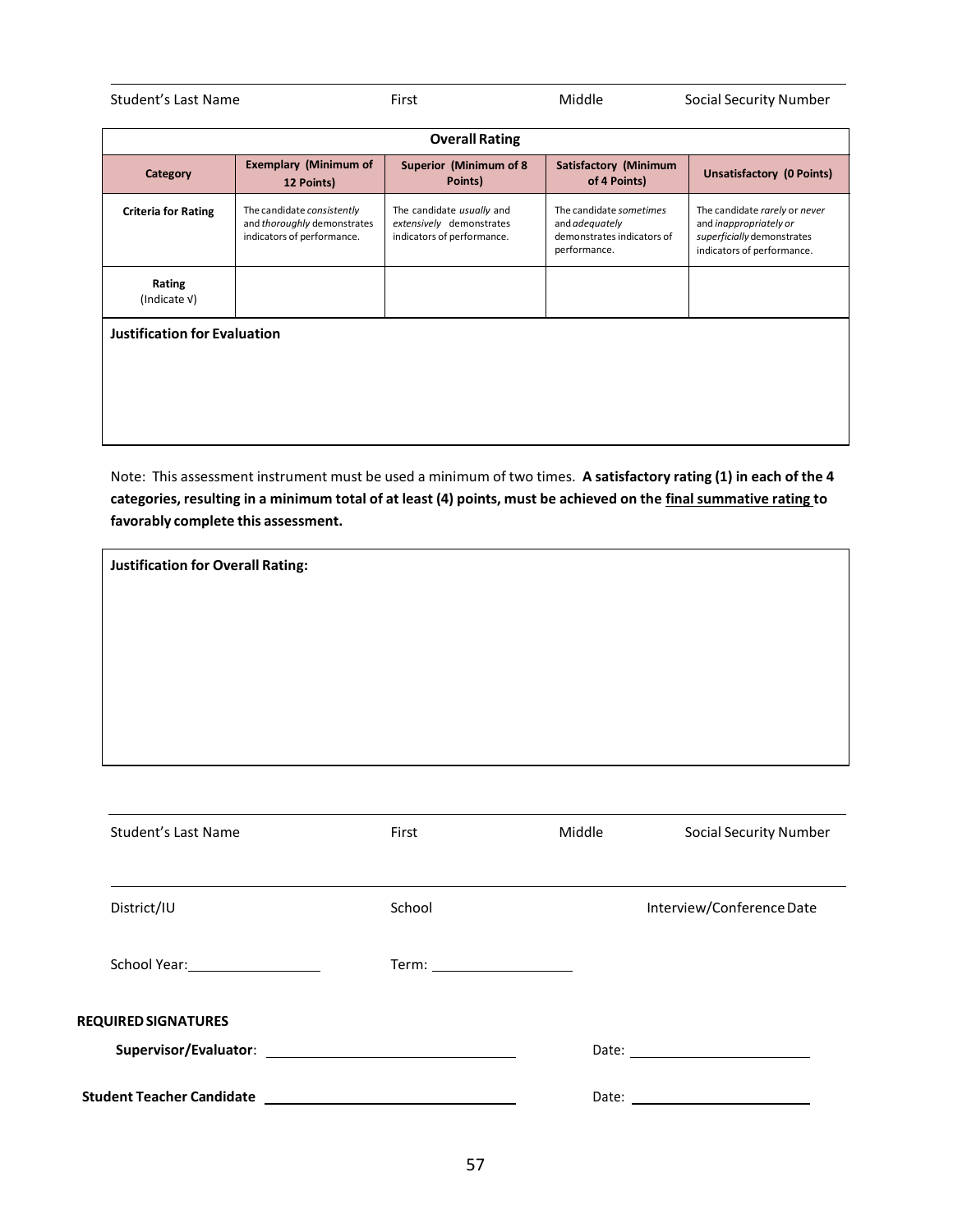### <span id="page-46-0"></span>**Appendix F**

**CODE OF ETHICS**